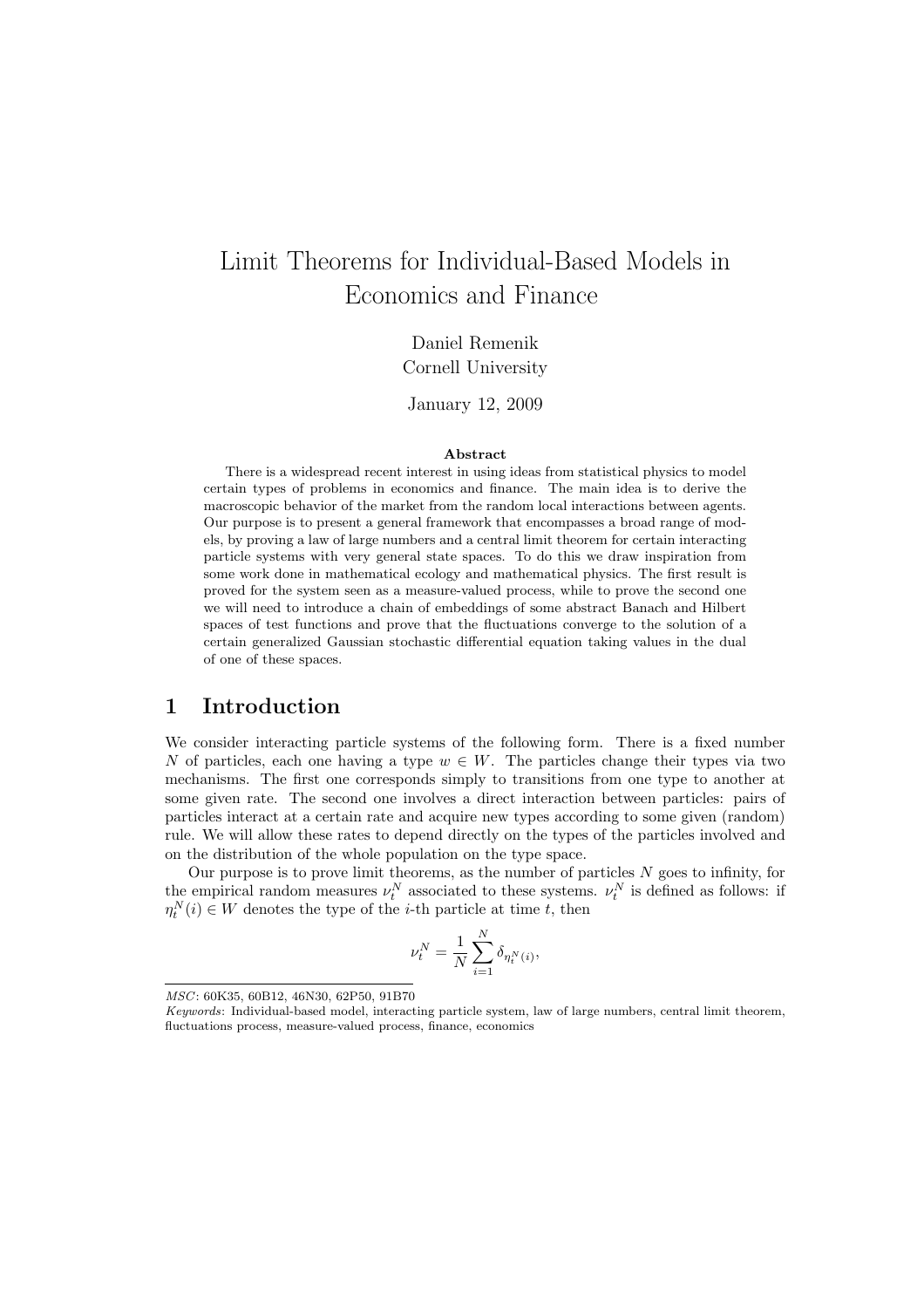where  $\delta_w$  is the probability measure on W assigning mass 1 to w.

Our first result, Theorem 1, provides a law of large numbers for  $\nu_t^N$  on a finite time interval  $[0, T]$ : the empirical measures converge in distribution to a deterministic continuous path  $\nu_t$  in the space of probability measures on W, whose evolution is described by a certain system of integro-differential equations. Theorem 2 analyzes the fluctuations of the finite system  $\nu_t^N$  around  $\nu_t$ , and pro[vi](#page-5-0)des an appropriate central limit result: the fluctuations are system  $\nu_i$  around  $\nu_t$ , and provides an appropriate central limit result: the fluctuations are<br>of order  $1/\sqrt{N}$ , and the asymptotic behavior of the process  $\sqrt{N}(\nu_i^N - \nu_t)$  has a Gaussian nature. This second result is, as could be expected, much more delicate than the first one.

In recent years there has been an increasing i[nte](#page-12-0)rest in the use of interacting particle systems to model phenomena outside their original application to statistical physics, with special attention given to models in ecology, economics, and finance. Our model is specially suited for the last two types of problems, in particular because we have assumed a constant number of particles, which may represent agents in the economy or financial market (ecological problems, on the other hand, usually require including birth and death of particles). Particle systems were first used in this context in Föllmer (1974), and they have been used recently by many authors to analyze a variety of problems in economics and finance. The techniques that have been used are diverse, including, for instance, ideas taken from the Ising model in Föllmer  $(1974)$ , the voter model in Giesecke and Weber  $(2004)$ , the contact process in Huck and Kosfeld (2007), the theory of large d[eviations](#page-36-0) in [Dai](#page-36-0) Pra, Runggaldier, Sartori, and Tolotti (2007), and the theory of queuing networks in Davis and Esparragoza-Rodriguez (2007) and Bayraktar, Horst, and Sircar (2007).

Our [original motiva](#page-36-0)tion for this work [comes precisely from finan](#page-36-1)cial modeling. It is re[lated to some problems st](#page-36-2)udied by Darrell Duffie and coaut[hors \(see Examples](#page-36-3) 2.1 and 3.3) [in which th](#page-36-3)e[y der](#page-36-3)ive some models from the random local [interactions between the financial](#page-36-4) [agents](#page-36-4) invo[lved, based on the ideas of](#page-35-0) Du[ffie an](#page-35-0)d Sun (2007). Our initial goal was to provide a general framework in which this type of problems could be rigorously analyzed, and in particular prove a law of large numbers for them. In our general setting, W wil[l be](#page-2-0) all[owed](#page-6-0) to be any locally compact complete separable metric space. Considering type spaces of this generality is one of the main feature[s of our model, and i](#page-36-5)t allows us to provide a unified framework to deal with models of different nature (for instance, the model in Example 2.1 has a finite type space and the limit solves a finite system of ordinary differential equations, while in Example 3.3 the type space is  $\mathbb R$  and the limit solves a system of uncountably many integro-differential equations).

To achieve this first goal, we based our model and techniques on ideas taken from [the](#page-2-0) mathematical biology literature, and in particular on Fournier and Méléard  $(2004)$ , where the authors stud[y a m](#page-6-0)odel that describes a spatial ecological system where plants disperse seeds and die at rates that depend on the local population density, and obtain a deterministic limit similar to ours. We remark that, following their ideas, our results could be extended to systems with a non-constant population by adding as[sumptions which allow](#page-36-6) [to con](#page-36-6)trol the growth of the population, but we have preferred to keep this part of the problem simple.

The central limit result arose as a natural extension of this original question, but, as we already mentioned, it is much more delicate. The extra technical difficulties are related with the fact that the fluctuations of the process are signed measures (as opposed to the process  $\nu_t^N$  which takes values in a space of probability measures), and the space of signed measures is not well suited for the study of convergence in distribution. The natural topology to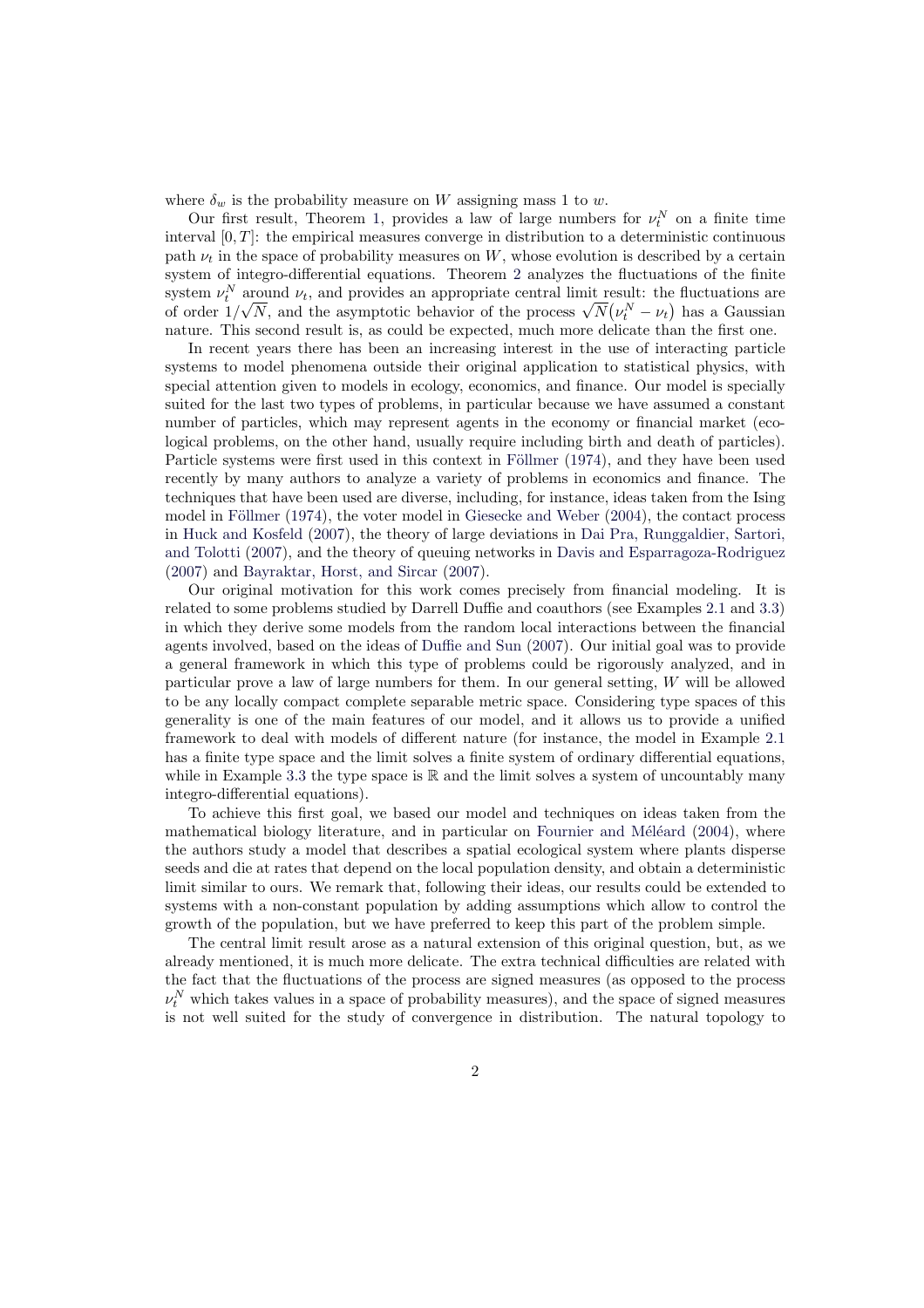consider for this space in our setting, that of weak convergence, is in general not metrizable. One could try to regard this space as the Banach space dual of the space of continuous bounded functions on  $W$  and endow it with its operator norm, but this topology is too strong in general to obtain tightness for the fluctuations (observe that, in particular, the strong in general to obtain tightness for the fluctuations (observe that, in particular, the total mass of the fluctuations  $\sqrt{N}(v_t^N - v_t)$  is not a priori bounded uniformly in N). To overcome this difficulty we will show convergence of the fluctuations as a process taking values in the dual of a suitable abstract Hilbert space of test functions. We will actually have to consider a sequence of embeddings of Banach and Hilbert spaces, which will help us in controlling the norm of the fluctuations. This approach is inspired by ideas introduced in Métivier (1987) to study weak convergence of some measure-valued processes using sequences of Sobolev embeddings. Our proof is based on Méléard (1998), where the author proves a similar central limit result for a system of interacting diffusions associated with Boltzmann equations.

[The rest of](#page-37-0) the paper is organized as follows. Section 2 contains the description of the general model, Section 3 presents the law of l[arge numbers fo](#page-37-1)r our system, and Section 4 presents the central limit theorem, together with the description of the extra assumptions and the functional analytical setting we will use to obtain it. All the proofs are contained in Section 5.

# 2 Description of the Model

### 2.1 [In](#page-20-0)troductory example

To introduce the basic features of our model and fix some ideas, we begin by presenting one of the basic examples we have in mind.

<span id="page-2-0"></span>Example 2.1. We consider the model for over-the-counter markets introduced in Duffie, Gârleanu, and Pedersen (2005). There is a "consol", which is an asset paying dividends at a constant rate of 1, and there are N investors that can hold up to one unit of the asset. The total number of units of the asset remains constant in time, and the asset can be traded when the investors contact each other and when they are contacted by marketmaker[s. Each](#page-36-7) [investor is characterized by w](#page-36-7)hether he or she owns the asset or not, and by an intrinsic type that is "high" or "low". Low-type investors have a holding cost when owning the asset, while high-type investors do not. These characteristics will be represented by the set of types  $W = \{ho, hn, lo, ln\},\$  where h and l designate the high- and low-type of an investor while o and n designate whether an investor owns or not the asset.

At some fixed rate  $\lambda_d$ , high-type investors change their type to low. This means that each investor runs a Poisson process with rate  $\lambda_d$  (independent from the others), and at each event of this process the investor changes his or her intrinsic type to low (nothing happens if the investor is already of low-type). Analogously, low-type investors change to high-type at some rate  $\lambda_u$ . The meetings between agents are defined as follows: each investor decides to look for another investor at rate  $\beta$  (understood as before, i.e., at the times of the events of a Poisson process with rate  $\beta$ ), chooses the investor uniformly among the set of N investors, and tries to trade. Additionally, each investor contacts a marketmaker at rate  $\rho$ . The marketmakers pair potential buyers and sellers, and the model assumes that this pairing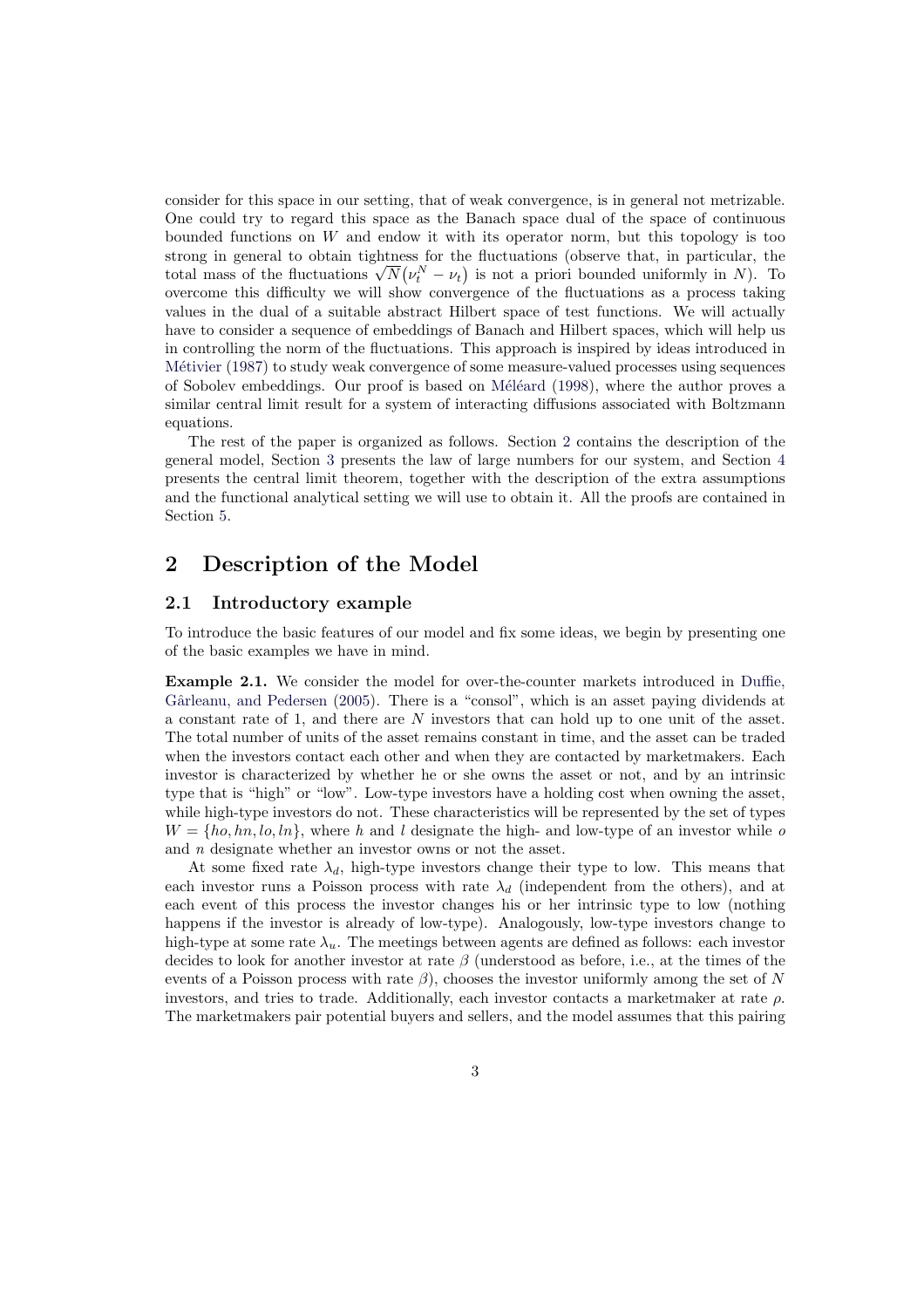happens instantly. At equilibrium, the rate at which investors trade through marketmakers is  $\rho$  times the minimum between the fraction of investors willing to buy and the fraction of investors willing to sell (see Duffie *et al.* (2005) for more details). In this model, the only encounters leading to a trade are those between  $hn-$  and lo-agents, since high-type investors not owning the asset are the only ones willing to buy, while low-type investors owning the asset are the only ones willing to sell.

Theorem 1 will imply th[e following fo](#page-36-7)r [this](#page-36-7) model: as  $N$  goes to infinity, the (random) evolution of the fraction of agents of each type converges to a deterministic limit which is the unique solution of the following system of ordinary differential equations:

(2.1)  
\n
$$
\dot{u}_{ho}(t) = 2\beta u_{hn}(t)u_{lo}(t) + \rho \min\{u_{hn}(t), u_{lo}(t)\} + \lambda_u u_{lo}(t) - \lambda_d u_{ho}(t),
$$
\n
$$
\dot{u}_{hn}(t) = -2\beta u_{hn}(t)u_{lo}(t) - \rho \min\{u_{hn}(t), u_{lo}(t)\} + \lambda_u u_{ln}(t) - \lambda_d u_{hn}(t),
$$
\n
$$
\dot{u}_{lo}(t) = -2\beta u_{hn}(t)u_{lo}(t) - \rho \min\{u_{hn}(t), u_{lo}(t)\} - \lambda_u u_{lo}(t) + \lambda_d u_{ho}(t),
$$
\n
$$
\dot{u}_{ln}(t) = 2\beta u_{hn}(t)u_{lo}(t) + \rho \min\{u_{hn}(t), u_{lo}(t)\} - \lambda_u u_{ln}(t) + \lambda_d u_{hn}(t).
$$

<span id="page-3-0"></span>Here  $u_w(t)$  denotes the fraction of type-w investors at time t. This deterministic limit corresponds to the one proposed in Duffie et al. (2005) for this model (see the referred paper for the interpretation of this equations and more on this model).

### 2.2 Description of the General Model

We will denote by  $I_N = \{1, \ldots, N\}$  [the set o](#page-36-7)f [parti](#page-36-7)cles in the system. In line with our original financial motivation, we will refer to these particles as the "agents" in the system (like the investors of the aforementioned example). The possible types for the agents will be represented by a locally compact Polish (i.e., separable, complete, metrizable) space W. Given a metric space  $E, \mathcal{P}(E)$  will denote the collection of probability measures on E, which will be endowed with the topology of weak convergence. When  $E = W$ , we will simply write  $\mathcal{P} = \mathcal{P}(W)$ . We will denote by  $\mathcal{P}_a$  the subset of  $\mathcal P$  consisting of purely atomic measures.

The Markov process  $\nu_t^N$  we are interested in takes values in  $\mathcal{P}_a$  and describes the evolution of the distribution of the agents over the set of types. We recall that it is defined as

$$
\nu_t^N = \frac{1}{N} \sum_{i=1}^N \delta_{\eta_t^N(i)},
$$

where  $\delta_w$  is the probability measure on W assigning mass 1 to  $w \in W$  and  $\eta_t^N(i)$  corresponds to the type of the agent i at time t. In other words, the vector  $\eta_t^N \in W^{I_N}$  gives the configuration of the set of agents at time t, while for any Borel subset A of W,  $\nu_t^N(A)$  is the fraction of agents whose type is in  $A$  at time  $t$ .

The dynamics of the process is defined by the following rates:

- Each agent decides to change its type at a certain rate  $\gamma(w, \nu_t^N)$  that depends on its current type w and the current distribution  $\nu_t^N$ . The new type is chosen according to a probability measure  $a(w, \nu_t^N, dw')$  on W.
- Each agent contacts each other agent at a certain rate that depends on their current types  $w_1$  and  $w_2$  and the current distribution  $\nu_t^N$ : the total rate at which a given type $w_1$  agent contacts type- $w_2$  agents is given by  $N\lambda(w_1, w_2, \nu_t^N)\nu_t^N(\{w_2\})$ . After a pair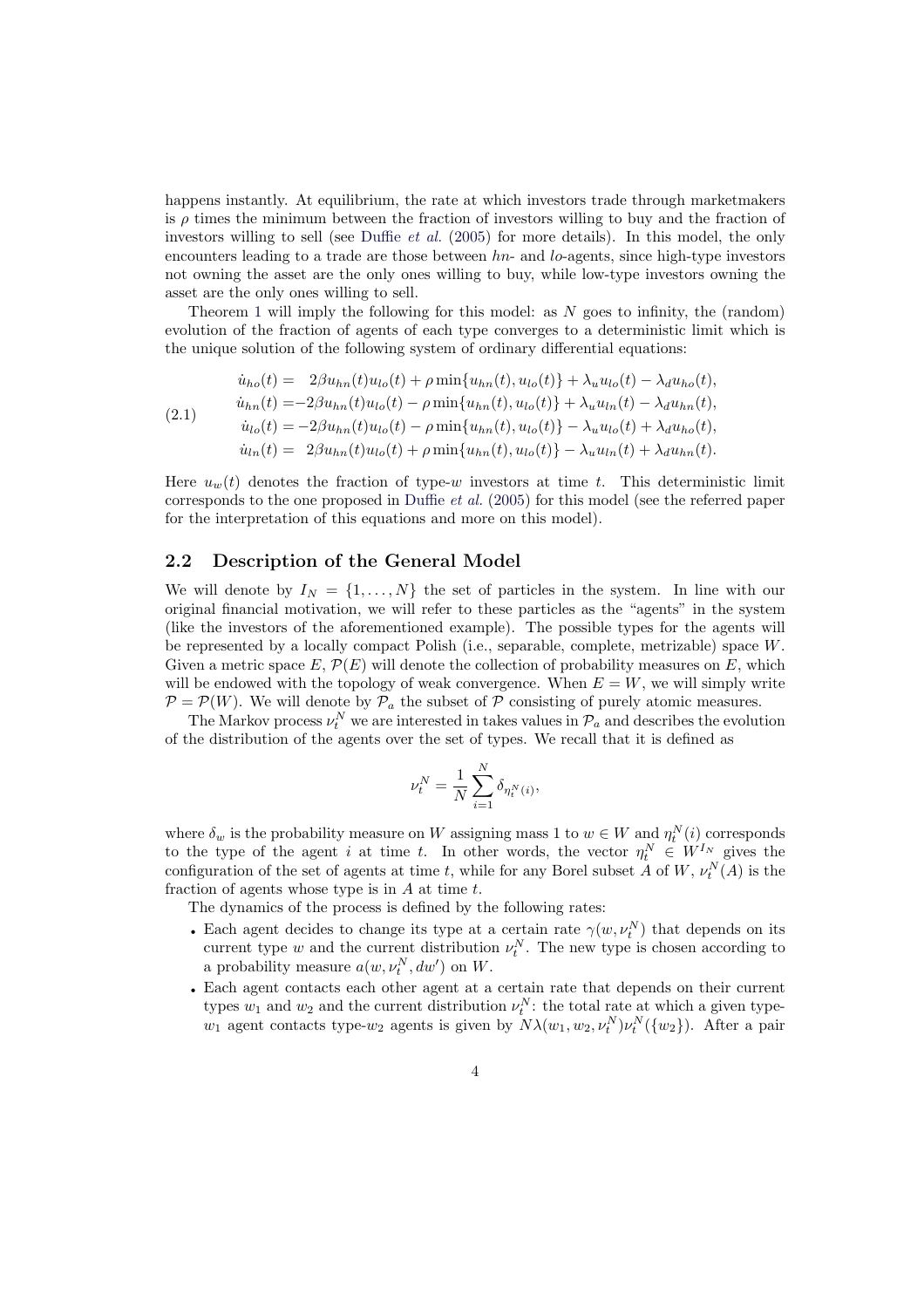of agents meet, they choose together a new pair of types according to a probability measure  $b(w_1, w_2, \nu_t^N, dw_1' \otimes dw_2')$  (not necessarily symmetric in  $w_1, w_2$ ) on  $W \times W$ .

For a fixed  $\mu \in \mathcal{P}_a$ ,  $a(w, \mu, dw')$  and  $b(w_1, w_2, \mu, dw'_1 \otimes dw'_2)$  can be interpreted, respectively, as the transition kernels of Markov chains in  $W$  and  $W \times W$ .

Let  $\mathcal{B}(W)$  be the collection of bounded measurable functions on W and  $\mathcal{C}_b(W)$  be the collection of bounded continuous functions on W. For  $\nu \in \mathcal{P}$  and  $\varphi \in \mathcal{B}(W)$  (or, more generally, any measurable function  $\varphi$ ) we write

$$
\langle \nu, \varphi \rangle = \int_W \varphi \, d\nu.
$$

Observe that

$$
\left<\nu_t^N,\varphi\right> = \frac{1}{N}\sum_{i=1}^N \varphi(\eta_t^N(i)).
$$

We make the following assumption:

#### Assumption A.

- (A1) The rate functions  $\gamma(w,\nu)$  and  $\lambda(w,w',\nu)$  are defined for all  $\nu \in \mathcal{P}$ . They are nonnegative, measurable in w and w', bounded respectively by constants  $\overline{\gamma}$  and  $\overline{\lambda}$ , and continuous in  $\nu$ .
- <span id="page-4-1"></span><span id="page-4-0"></span>(A2)  $a(w, \nu, \cdot)$  and  $b(w, w', \nu, \cdot)$  are measurable in w and w'.
- <span id="page-4-2"></span>(A3) The mappings

$$
\nu \longmapsto \int_W \gamma(w,\nu) a(w,\nu,\cdot) \nu(dw) \quad \text{and}
$$
  

$$
\nu \longmapsto \int_W \int_W \lambda(w_1, w_2, \nu) b(w_1, w_2, \nu, \cdot) \nu(dw_2) \nu(dw_1),
$$

<span id="page-4-3"></span>which assign to each  $\nu \in \mathcal{P}_a$  a finite measure on W and  $W \times W$ , respectively, are continuous with respect to the topology of weak convergence and Lipschitz with respect to the total variation norm: there are constants  $C_a, C_b > 0$  such that

$$
\left\| \int_W \gamma(w, \nu_1) a(w, \nu_1, \cdot) \nu_1(dw) - \int_W \gamma(w, \nu_2) a(w, \nu_2, \cdot) \nu_2(dw) \right\|_{\text{TV}} \leq C_a \| \nu_1 - \nu_2 \|_{\text{TV}}
$$

and °

$$
\left\| \int_W \int_W \lambda(w_1, w_2, \nu_1) b(w_1, w_2, \nu_1, \cdot) \nu_1(dw_2) \nu_1(dw_1 \right\|_{TV} \leq C_b \| \nu_1 - \int_W \int_W \lambda(w_1, w_2, \nu_2) b(w_1, w_2, \nu_2, \cdot) \nu_2(dw_2) \nu_2(dw_1 \right\|_{TV} \leq C_b \| \nu_1 - \nu_2 \|_{TV}.
$$

We recall that the total variation norm of a signed measure  $\mu$  is defined by

$$
\|\mu\|_{\mathrm{TV}} = \sup_{\varphi: \, \|\varphi\|_{\infty} \leq 1} |\langle \mu, \varphi \rangle|.
$$

 $(A3)$  is satisfied, in particular, whenever the rates do not depend on  $\nu$ .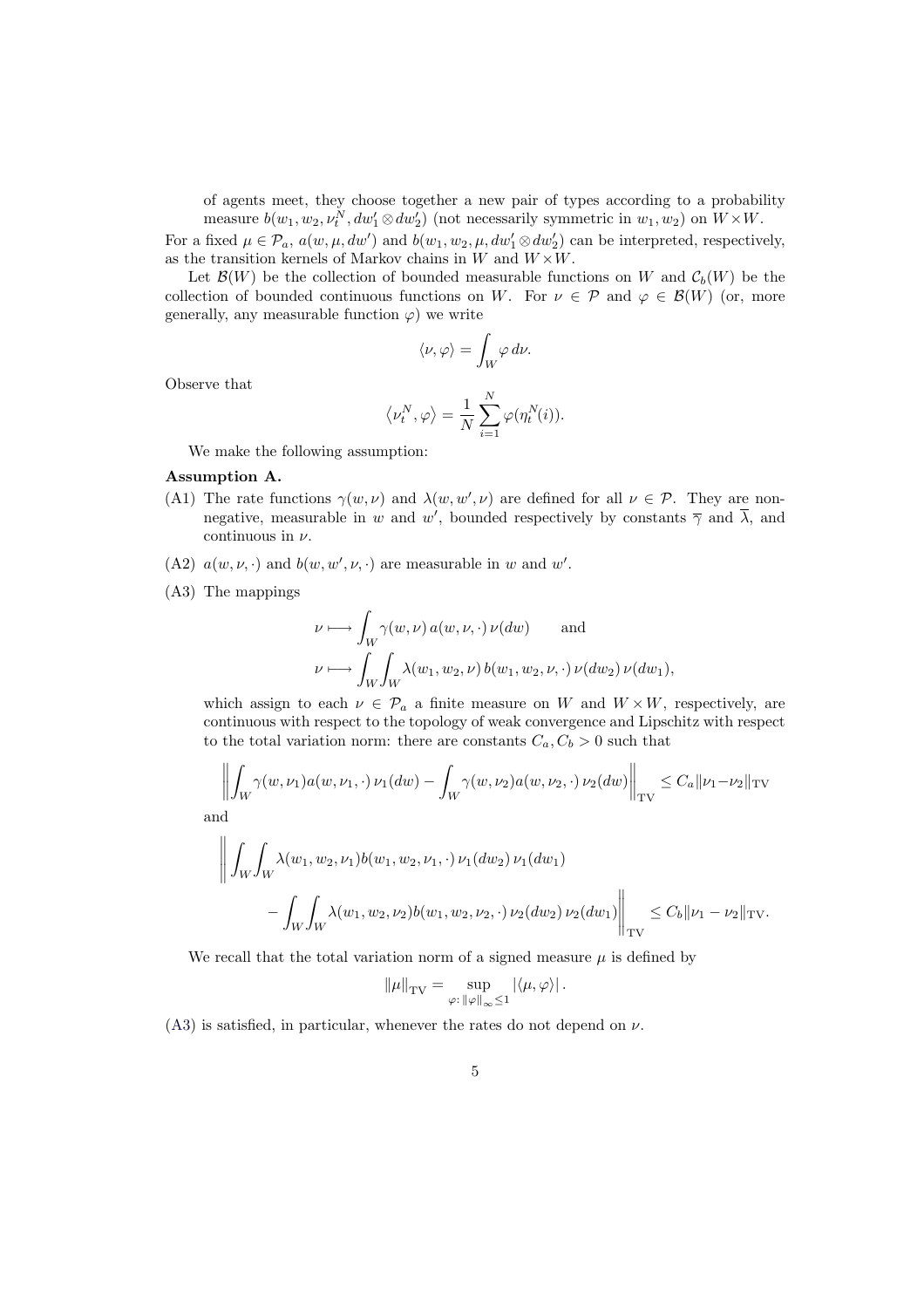#### 3 Law of large numbers for  $\nu_t^N$ t

Our first result shows that the process  $\nu_t^N$  converges in distribution, as the number of agents N goes to infinity, to a deterministic limit that is characterized by a measure-valued system of differential equations (written in its weak form).

Given a metric space S, we will denote by  $D([0,T], S)$  the space of càdlàg functions  $\nu : [0, T] \longrightarrow S$ , and we endow these spaces with the Skorohod topology (see Ethier and Kurtz (1986) or Billingsley (1999) for a reference on this topology and weak convergence in general). Observe that our processes  $\nu_t^N$  have paths on  $D([0,T], \mathcal{P})$  (recall that we are endowing  $P$  with the topology of weak convergence, which is metrizable). We will also denote by  $C([0, T], S)$  the space of continuous functions  $\nu : [0, T] \longrightarrow S$ .

**[Theorem 1.](#page-36-8)** Su[ppose that Assump](#page-36-9)tion A holds. For any given  $T > 0$ , consider the sequence of P-valued processes  $\nu_t^N$  on  $[0, T]$ , and assume that the sequence of initial distributions  $\nu_0^N$  converges in distribution to some fixed  $\nu_0 \in \mathcal{P}$ . Then the sequence  $\nu_t^N$  converges in distribution in  $D([0, T], \mathcal{P})$  to a deterministic  $\nu_t$  in  $C([0, T], \mathcal{P})$ , which is the unique solution of the following system of integro-differ[ent](#page-4-0)ial equations: for every  $\varphi \in \mathcal{B}(W)$  and  $t \in [0,T]$ ,

<span id="page-5-0"></span>(S1)  
\n
$$
\langle \nu_t, \varphi \rangle = \langle \nu_0, \varphi \rangle + \int_0^t \int_W \gamma(w, \nu_s) \int_W (\varphi(w') - \varphi(w)) a(w, \nu_s, dw') \nu_s(dw) ds
$$
\n
$$
+ \int_0^t \int_W \int_W \lambda(w_1, w_2, \nu_s) \int_{W \times W} (\varphi(w'_1) + \varphi(w'_2) - \varphi(w_1) - \varphi(w_2))
$$
\n
$$
\cdot b(w_1, w_2, \nu_s, dw'_1 \otimes dw'_2) \nu_s(dw_2) \nu_s(dw_1) ds.
$$

<span id="page-5-2"></span>Observe that, in particular, (S1) implies that for every Borel set  $A \subseteq W$  and almost every  $t \in [0, T],$ 

$$
\frac{d\nu_t(A)}{dt} = -\int_A \left(\gamma(w,\nu_t) + \int_W \left(\lambda(w,w',\nu_t) + \lambda(w',w,\nu_t)\right) \nu_t(dw')\right) \nu_t(dw) \n+ \int_W \gamma(w,\nu_t)a(w,\nu_t,A)\nu_t(dw) \n+ \int_W \int_W \lambda(w,w',\nu_t) \left[b(w,w',\nu_t,A\times W) + b(w,w',\nu_t,W\times A)\right] \nu_t(dw') \nu_t(dw).
$$

<span id="page-5-1"></span>Furthermore, standard measure theory arguments allow to show that the system  $(S1')$  actually characterizes the solution of (S1) (by approximating the test functions  $\varphi$  in (S1) by simple functions).

(S1<sup>'</sup>) has an intuitive interpretation: the first term on the right side is the total rate at which agents leave the set of types  $A$ , the second term is the rate at which agents [decid](#page-5-1)e to change their types to a type in  $A$ , [and](#page-5-2) the third term is the rate at which agents [acq](#page-5-2)uire types in A due to interactions between them.

<span id="page-5-3"></span>[The](#page-5-1) following corollary of the previous result is useful when writing and analyzing the limiting equations  $(S1)$  or  $(S1')$  (see, for instance, Example 3.3).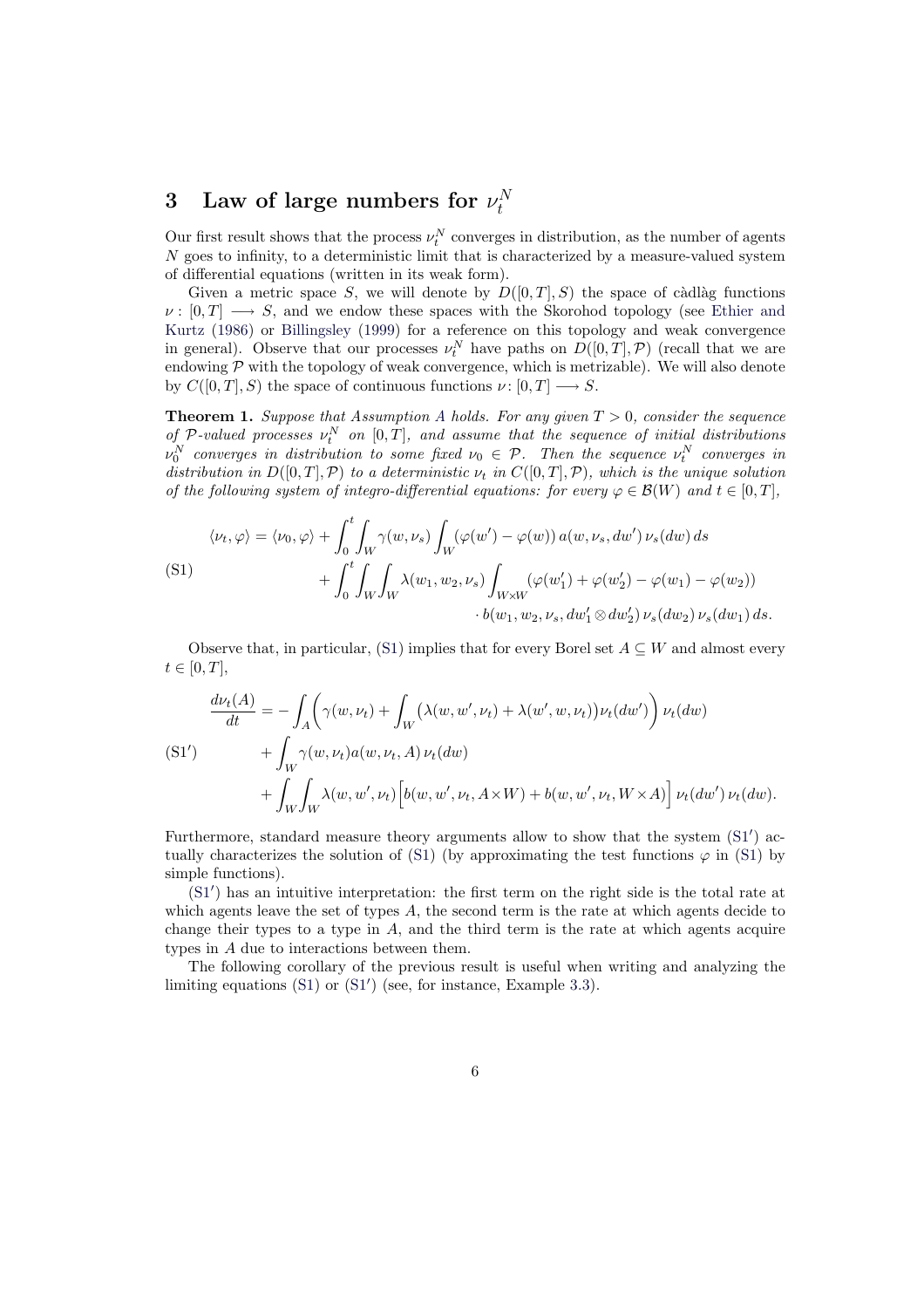**Corollary 3.1.** In the context of Theorem 1, assume that  $\nu_0$  is absolutely continuous with respect to some measure  $\mu$  on  $W$  and that the measures

$$
\int_W \gamma(w, \nu_0) a(w, \nu_0, \cdot) \nu_0(dw) \quad \text{and} \quad \int_W \int_W \lambda(w_1, w_2, \nu_0) b(w_1, w_2, \nu_0, \cdot) \nu_0(dw_1) \nu_0(dw_2)
$$

are absolutely continuous with respect to  $\mu$  and  $\mu \otimes \mu$ , respectively. Then the limit  $\nu_t$  is absolutely continuous with respect to  $\mu$  for all  $t \in [0, T]$ .

The following two examples show two different kinds of models: one with a finite type space and the other with  $W = \mathbb{R}$ . The first model is the one given in Example 2.1.

Example 3.2 (Continuation of Example 2.1). To translate into our framework the model for over-the-counter markets of Duffie *et al.* (2005), we take  $W = \{ho, hn, lo, ln\}$  and consider a set of parameters  $\gamma$ , a,  $\lambda$ , and b with all but  $\lambda$  being independent of  $\nu_t^N$ . Let

$$
\gamma(ho) = \gamma(hn) = \lambda_d, \qquad a(ho, \cdot) = \delta_{lo}, \qquad a(hn, \cdot) = \delta_{ln}, \n\gamma(lo) = \gamma(ln) = \lambda_u, \qquad a(lo, \cdot) = \delta_{ho}, \qquad a(ln, \cdot) = \delta_{hn}.
$$

Observe that with this definition, high-type investors become low-type at rate  $\lambda_d$  and lowtype investors become high-type at rate  $\lambda_u$ , just as required. For the encounters between agents we take

$$
\lambda(hn, lo, \nu) = \lambda(lo, hn, \nu) = \begin{cases} \beta + \frac{\rho}{2} \frac{\nu(\{hn\}) \wedge \nu(\{lo\})}{\nu(\{hn\}) \nu(\{lo\})} & \text{if } \nu(\{hn\}) \nu(\{lo\}) > 0, \\ \beta & \text{if } \nu(\{hn\}) \nu(\{lo\}) = 0, \end{cases}
$$
  

$$
b(hn, lo, \nu, \cdot) = \delta_{(ho, ln)}, \quad \text{and} \quad b(lo, hn, \nu, \cdot) = \delta_{(ln, ho)}
$$

(where  $a \wedge b = \min\{a, b\}$ ), and for all other pairs  $w_1, w_2 \in W$ ,  $\lambda(w_1, w_2, \nu) = 0$  (recall that the only encounters leading to a trade are those between  $hn-$  and lo-agents and vice versa, in which case trade always occurs). The rates  $\lambda(hn, lo, \nu)$  and  $\lambda(lo, hn, \nu)$  have two terms: the rate  $\beta$  corresponding to the rate at which hn-agents contact lo-agents, plus a second rate reflecting trades carried out via a marketmaker. The form of this second rate assures that hn- and lo- agents meet through marketmakers at the right rate of  $\rho \nu({hh}) \wedge \nu({lo}).$ It is not difficult to check that these parameters satisfy Assumption A, using the fact that  $x \wedge y = (x + y - |x - y|)/2$  for  $x, y \in \mathbb{R}$ .

Now let  $u_w(t) = \nu_t(\{w\})$ , where  $\nu_t$  is the limit of  $\nu_t^N$  given by Theorem 1. We need to compute the right side of (S1') with  $A = \{w\}$  for each  $w \in W$ . Take, for example,  $w = ho$ . We get

$$
\dot{u}_{ho}(t) = \lambda_u u_{lo}(t) - \lambda_d u_{ho}(t) + \beta u_{hn}(t)u_{lo}(t) + \frac{\rho}{2} u_{hn}(t) \wedge u_{lo}(t) + \beta u_{lo}(t)u_{hn}(t) + \frac{\rho}{2} u_{hn}(t) \wedge u_{lo}(t),
$$

which corresponds exactly to the first equation in  $(2.1)$ . The other three equations follow similarly.

<span id="page-6-0"></span>Example 3.3. Our second example is based on the model for information percolation in large markets introduced in Duffie and Manso (2007). We will only describe the basic features of the model, for more details see the cited paper. T[here](#page-3-0) is a random variable  $X$  of concern to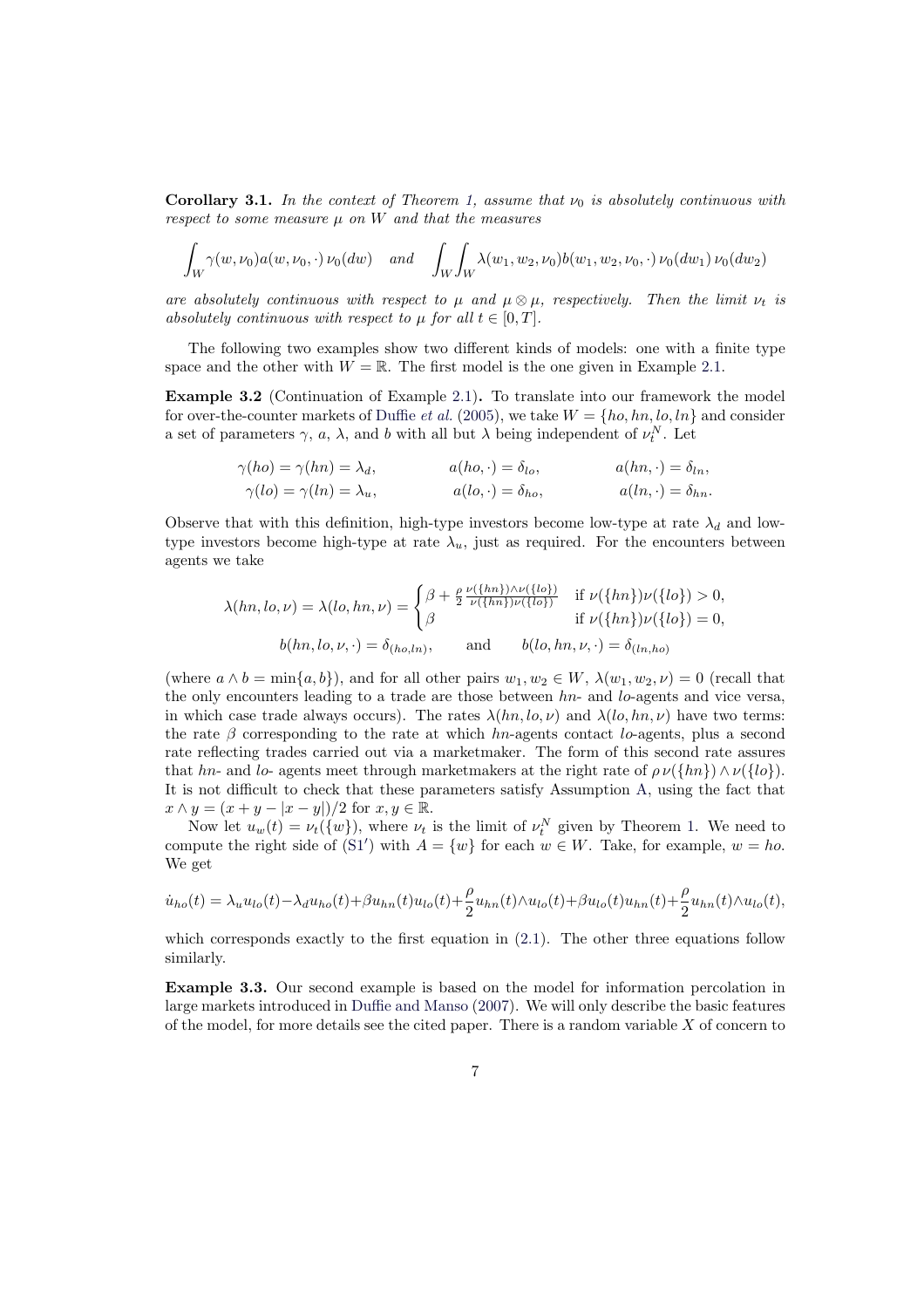all agents which has two possible values, "high" or "low". Each agent holds some information about the outcome of  $X$ , and this information is summarized in a real number  $x$  which is a sufficient statistic for the posterior probability assigned by the agent (given his or her information) to the outcome of  $X$  being high. We take these statistics as the types of the agents (so  $W = \mathbb{R}$ ). The model is set up so that these statistics satisfy the following: after a type- $x_1$  agent and a type- $x_2$  agent meet and share their information,  $x_1 + x_2$  becomes a sufficient statistic for the posterior distribution of  $X$  assigned by both agents given now their shared information.

In this model the agents change types only after contacting other agents, so we take  $\gamma \equiv 0$ , and encounters between agents occur at a constant rate  $\lambda > 0$ . The transition kernel for the types of the agents after encounters is independent of  $\nu_t^N$  and is given by

$$
b(x_1, x_2, \cdot) = b(x_2, x_1, \cdot) = \delta_{(x_1 + x_2, x_1 + x_2)}
$$

for every  $x_1, x_2 \in \mathbb{R}$ . This choice for the parameters trivially satisfies Assumption A.

To compute the limit of the process, let A be a Borel subset of R. Then, since  $\gamma \equiv 0$  and  $\lambda$  is constant, (S1') gives

$$
\dot{\nu}_t(A) = -2\lambda \nu_t(A) + \lambda \int_{\mathbb{R}^2} \left( \delta_{(x+y,x+y)}(\mathbb{R} \times A) + \delta_{(x+y,x+y)}(A \times \mathbb{R}) \right) \nu_t(dy) \nu_t(dx)
$$
  
= 
$$
-2\lambda \nu_t(A) + 2\lambda \int_{\mathbb{R}^2} \delta_{x+y}(A) \nu_t(dy) \nu_t(dx) = -2\lambda \nu_t(A) + 2\lambda \int_{-\infty}^{\infty} \nu_t(A-x) \nu_t(dx),
$$

where  $A - x = \{y \in \mathbb{R} : y + x \in A\}$ . Therefore,

(3.1) 
$$
\dot{\nu}_t(A) = -2\lambda \nu_t(A) + 2\lambda (\nu_t * \nu_t)(A).
$$

Using Corollary 3.1 we can write the last equation in a nicer form: if we assume that the initial condition  $\nu_0$  is absolutely continuous with respect to the Lebesgue measure, then the measures  $\nu_t$  have a density  $g_t$  with respect to the Lebesgue measure, and we obtain

$$
\dot{g}_t(x) = -2\lambda g_t(x) + 2\lambda \int_{-\infty}^{\infty} g_t(z-x)g_t(z) dz = -2\lambda g_t(x) + 2\lambda (g_t * g_t)(x).
$$

This is the system of integro-differential equations proposed in Duffie and Manso (2007) for this model (except for the factor of 2, which is omitted in that paper).

#### 4 Central limit theorem for  $\nu_t^N$ t

Theorem 1 gives the law of large numbers for  $\nu_t^N$ , in the sense that it obtains a deterministic limit for the process as the size of the market goes to infinity. We will see now that, under some additional hypotheses, we can also obtain a central limit result for our process: the fluctuations of  $\nu_t^N$  around the limit  $\nu_t$  are of order  $1/\sqrt{N}$ , and they have, asymptotically, a Gaussi[an](#page-5-0) nature. As we mentioned in the Introduction, this result is much more delicate than Theorem 1, and we will need to work hard to find the right setting for it.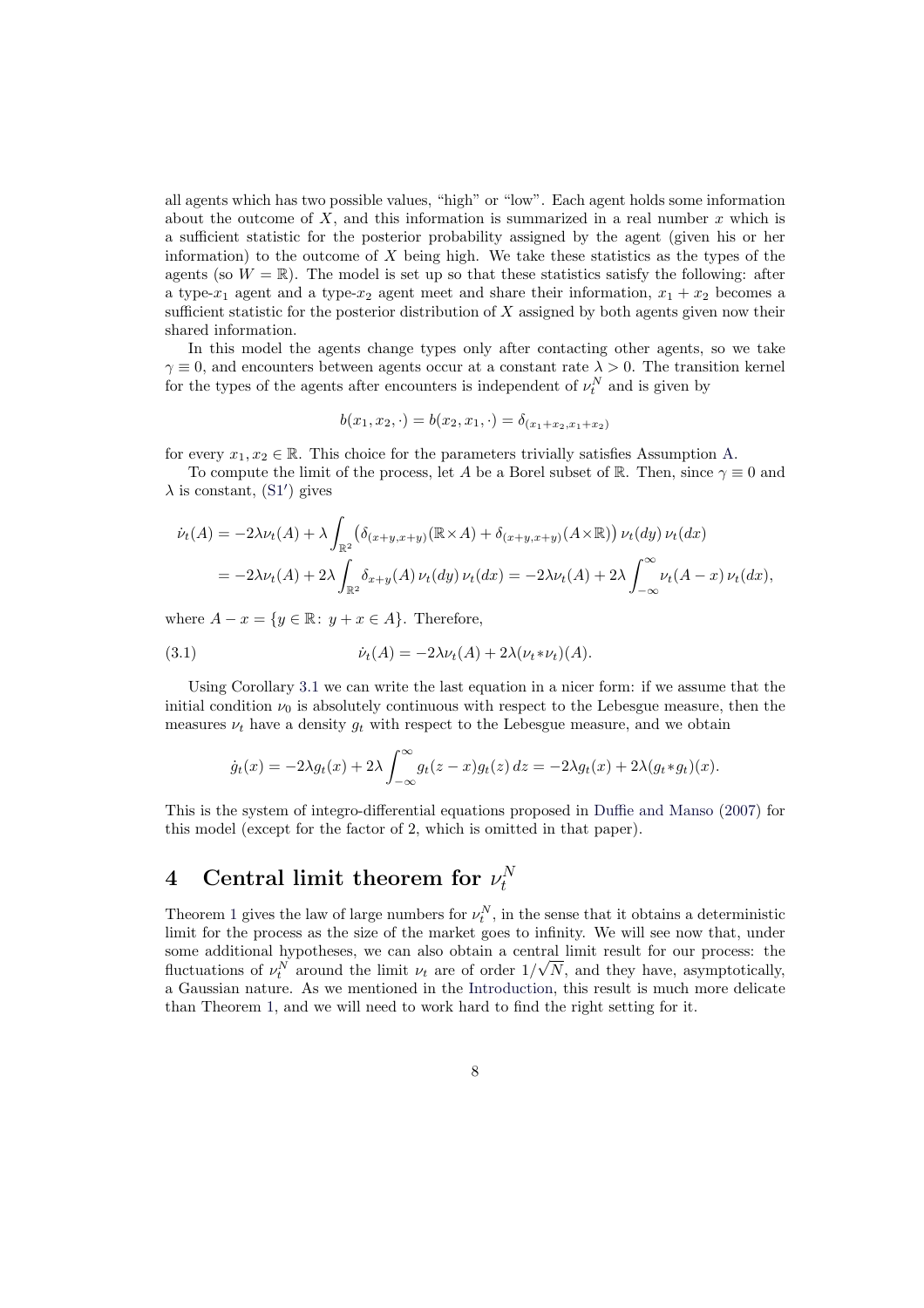The *fluctuations* process is defined as follows:

$$
\sigma_t^N = \sqrt{N} \big( \nu_t^N - \nu_t \big).
$$

 $\sigma_t^N$  is a sequence of finite signed measures, and our goal is to prove that it converges to the solution of a system of stochastic differential equations driven by a Gaussian process. As we explained in the Introduction, regarding the fluctuations process as taking values in the space of signed measures, and endowing this space with the topology of weak convergence (which corresponds to seeing the process as taking values in the Banach space dual of  $\mathcal{C}_b(W)$ ) topologized with the weak<sup>∗</sup> convergence) is not the right approach for this problem. The idea will be to repl[ace the test f](#page-0-0)unction space  $\mathcal{C}_b(W)$  by an appropriate Hilbert space  $\mathcal{H}_1$ and regard  $\sigma_t^N$  as a linear functional acting on this space via the mapping  $\varphi \mapsto \langle \sigma_t^N, \varphi \rangle$ . In and regard  $\sigma_t^N$  as a linear functional acting on this space via the mapping  $\varphi \mapsto \langle \sigma_t^N, \varphi \rangle$ . other words, we will regard  $\sigma_t^N$  as a process taking values in the dual  $\mathcal{H}_1'$  of a Hilbert space  $\mathcal{H}_1$ .

The space  $\mathcal{H}_1$  that we choose will depend on the type space W. Actually, whenever W is not finite we will not need a single space, but a chain of seven spaces embedded in a certain structure. Our goal is to handle (at least) the following four possibilities for  $W$ : a finite set,  $\mathbb{Z}^d$ , a "sufficiently smooth" compact subset of  $\mathbb{R}^d$ , and all of  $\mathbb{R}^d$ . We wish to handle these cases under a unified framework, and this will require us to abstract the necessary assumptions on our seven spaces and the parameters of the model. We will do this in Sections 4.1 and 4.2, and then in Section 4.3 we will explain how to apply this abstract setting to the four type spaces W that we just mentioned.

### 4.1 General setting

During this and the [next](#page-13-0) subsection we will assume as given the collection of spaces in which our problem will be embedded, and then we will make some assumptions on the parameters of our process that will assure that they are compatible with the structure of these spaces. The idea of this part is that we will try to impose as little as possible on these spaces, leaving their definition to be specified for the different cases of type space W.

The elements we will use are the following:

- Four separable Hilbert spaces of measurable functions on  $W$ ,  $\mathcal{H}_1$ ,  $\mathcal{H}_2$ ,  $\mathcal{H}_3$ , and  $\mathcal{H}_4$ .
- Three Banach spaces of continuous functions on  $W, \mathcal{C}_0, \mathcal{C}_2$ , and  $\mathcal{C}_3$ .
- Five continuous functions  $\rho_0, \rho_1, \rho_2, \rho_3, \rho_4 : W \longrightarrow [1, \infty)$  such that  $\rho_i \le \rho_{i+1}$  for  $i = 0, 1, 2, 3, \rho_i \in C_i$  for  $i = 0, 2, 3,$  and for all  $w \in W$ ,  $\rho_1^p(w) \le C \rho_4(w)$  for some  $C > 0$ and  $p > 1$  (this last requirement is very mild, as we will see in the examples below, but will be necessary in the proof of Theorem 2).

The seven spaces and the five functions introduced above must be related in a specific way. First, we assume that the following sequence of continuous embeddings holds:

(B1) 
$$
\mathcal{C}_0 \hookrightarrow \mathcal{H}_1 \hookrightarrow \mathcal{H}_2 \hookrightarrow \mathcal{C}_2 \hookrightarrow \mathcal{H}_3 \hookrightarrow \mathcal{C}_3 \hookrightarrow \mathcal{H}_4,
$$

<span id="page-8-0"></span>where the c under the second arrow means that the embedding is compact. We recall that a continuous embedding  $E_1 \hookrightarrow E_2$  between two normed spaces  $E_1, E_2$  implies, in particular, that  $\|\cdot\|_{E_2} \leq C \|\cdot\|_{E_1}$  for some  $C > 0$ , while saying that the embedding is compact means that every bounded set in  $E_1$  is compact in  $E_2$ .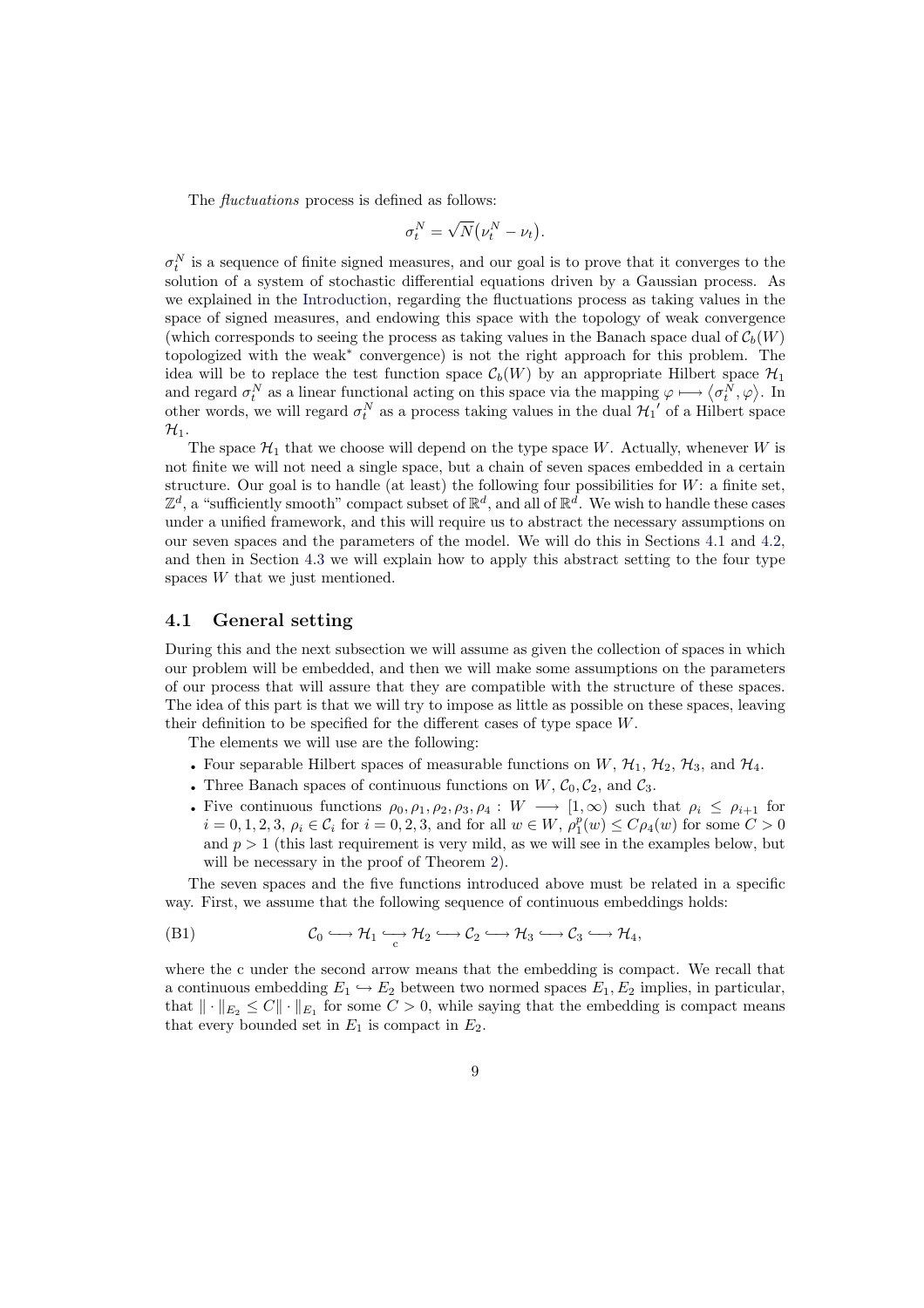<span id="page-9-2"></span>Second, we assume that for  $i = 1, 2, 3, 4$ , if  $\varphi \in \mathcal{H}_i$  then

$$
|\varphi(w)| \le C \|\varphi\|_{\mathcal{H}_i} \, \rho_i(w)
$$

for all  $w \in W$ , for some  $C > 0$  which does not depend on  $\varphi$ . The same holds for the spaces  $\mathcal{C}_i$ : for  $i = 0, 2, 3$  and  $\varphi \in \mathcal{C}_i$ ,

$$
|\varphi(w)| \le C \|\varphi\|_{\mathcal{C}_i} \, \rho_i(w).
$$

The functions  $\rho_i$  will typically appear as weighting functions in the definition of the norms of the spaces  $\mathcal{H}_i$  and  $\mathcal{C}_i$ . They will dictate the maximum growth rate allowed for functions in these spaces.

<span id="page-9-1"></span>We will denote by  $\mathcal{H}_i'$  and  $\mathcal{C}_i'$  the topological duals of the spaces  $\mathcal{H}_i$  and  $\mathcal{C}_i$ , respectively, endowed with their operator norms (in particular, the spaces  $\mathcal{H}_i'$  and  $\mathcal{C}_i'$  are Hilbert and Banach spaces themselves). Observe that (B1) implies the following dual continuous embeddings:

$$
(B1') \t\mathcal{H}_4' \hookrightarrow \mathcal{C}_3' \hookrightarrow \mathcal{H}_3' \hookrightarrow \mathcal{C}_2' \hookrightarrow \mathcal{H}_2' \hookrightarrow \mathcal{H}_1' \hookrightarrow \mathcal{C}_0'.
$$

<span id="page-9-0"></span>Before continuing, let us describe briefly the main ideas behind the proof of our central limit theorem, which will help explain why this is a good setting for proving convergence of the fluctuations process. What we want to prove is that  $\sigma_t^N$  converges in distribution, as a process taking values in  $\mathcal{H}_1'$ , to the solution  $\sigma_t$  of a certain stochastic differential equation (see (S2) below). The approach we will take to prove this (the proof of Theorem 1 follows an analogous line) is standard: we first prove that the sequence  $\sigma_t^N$  is tight, then we show that any limit point of this sequence satisfies the desired stochastic differential equation, and finally we prove that this equation has a unique solution (in distribution). To achieve this [we w](#page-12-1)ill follow the line of proof of Méléard (1998). Our sequence of embeddi[ng](#page-5-0)s  $(B1')$ corresponds there to a sequence of embeddings of weighted Sobolev spaces (see (3.11) in the cited paper); in particular, we will use a very similar sequence of spaces to deal with the case  $W = \mathbb{R}^d$  in Section 4.3.4. One important difficulty with this approach is the following: the operator  $J_s$  associated with the drift te[rm of our limiti](#page-37-1)ng equation (see (4.1)), as well a[s the](#page-9-0) corresponding operators  $J_s^N$  for  $\sigma_t^N$  (see (5.9)), cannot in general be taken to be bounded as operators acting on any of the spaces  $\mathcal{H}_i$ . This forces us to introduce the spaces  $\mathcal{C}_i$ , on which (B3) plus so[me ass](#page-18-0)umptions on the rates of the process will assure that  $J_s$  and  $J_s^N$  are bounded.

The scheme of proof will be roughly [as f](#page-27-0)ollows. We will consider the semimartingale The scheme of proof will be roughly as follows. We will consider the semimartingate decomposition of the real-valued process  $\langle \sigma_t^N, \varphi \rangle$ , for  $\varphi \in \mathcal{H}_4$ , and then show that the martin[gale](#page-9-1) part defines a martingale in  $\mathcal{H}_{4}'$ . This, together with a moment estimate on the norm of the martingale part in  $\mathcal{H}_4$  and the boundedness of the operators  $J_s^N$  in  $\mathcal{C}_3$ , will allow us to deduce that  $\sigma_t^N$  can be seen as a semimartingale in  $\mathcal{H}_3$ <sup>'</sup>, and moreover give its semimartingale decomposition. Next, we will give a uniform estimate  $(in N)$  of the norm of  $\sigma_t^N$  in  $C_2'$ . This implies the same type of estimate in  $\mathcal{H}_2'$ , and this will allow us to obtain the tightness of  $\sigma_t^N$  in  $\mathcal{H}_1'$ . The fact that the embedding  $\mathcal{H}_2' \hookrightarrow \mathcal{H}_1'$  is compact is crucial in this step. Then we will show that all limit points of  $\sigma_t^N$  have continuous paths in  $\mathcal{H}_1'$  and they all satisfy the desired stochastic differential equation (S2). Unfortunately, it will not be possible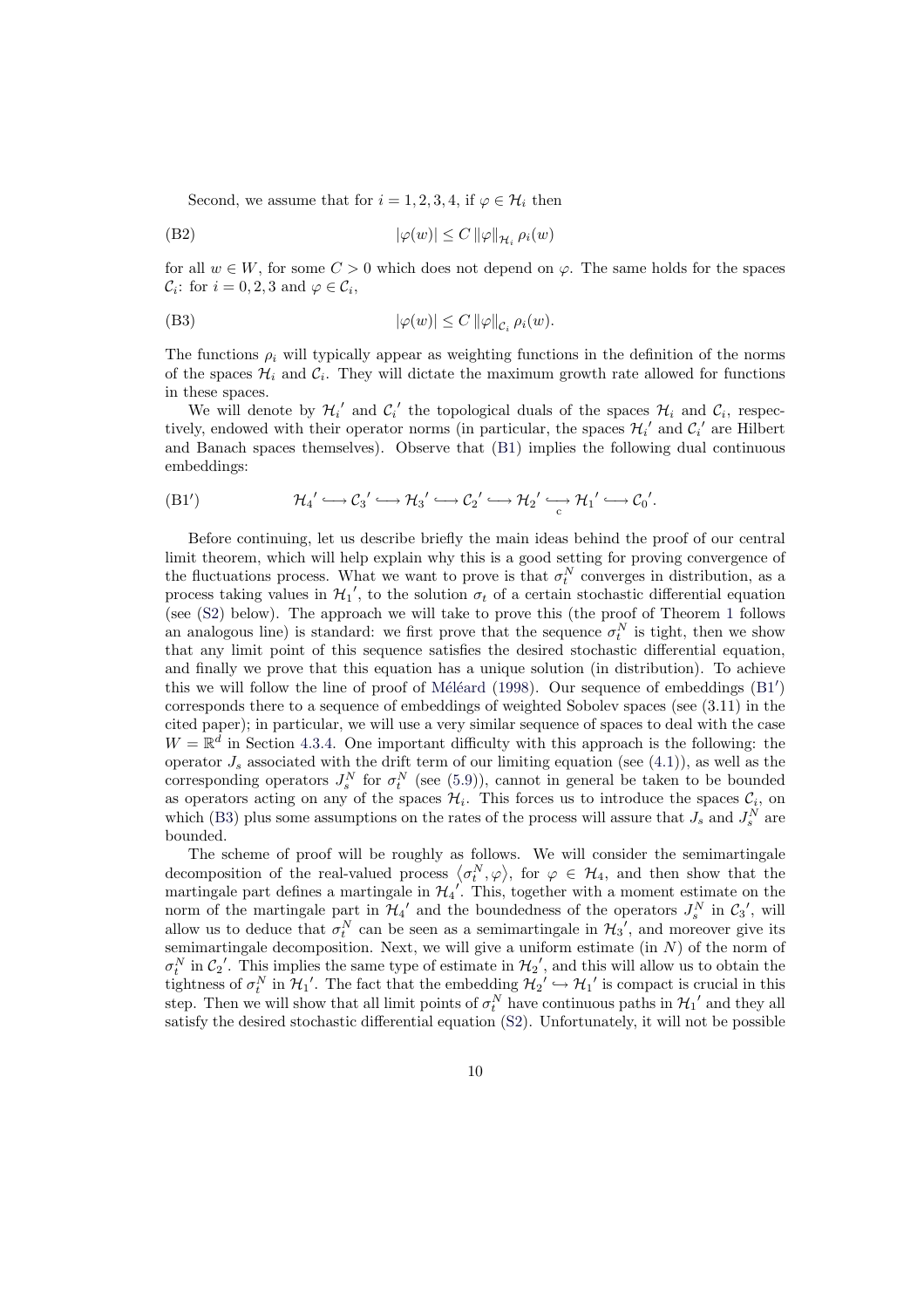to achieve this last part in  $\mathcal{H}_1'$ , due to the unboundedness of  $J_s$  in this space. Consequently, we are forced to embed the equation in the (bigger) space  $\mathcal{C}_0'$ . The boundedness of  $J_s$  in  $\mathcal{C}_0'$ will also allow us to obtain uniqueness for the solutions of this equation in this space, thus finishing the proof.

Our last assumption (D below) will assure that our abstract setting is compatible with the rates defining our process. Before that, we need to replace Assumptions (A1) and (A2) by stronger versions:

#### Assumption C.

<span id="page-10-1"></span>**EXECUTE:** CONTROLLEX CONTROLLEX CONTROLLEX CONTROLLEX CONTROLLEX CONTROLLEX CONTROLLEX CONTROLLEX CONTROLLEX CONTROLLEX CONTROLLEX CONTROLLEX CONTROLLEX CONTROLLEX CONTROLLEX CONTROLLEX CONTROLLEX CONTROLLEX CONTROLLEX C ª  $_{w,z\in W}$  on W, whose to[tal m](#page-4-1)asse[s are](#page-4-2) bounded by  $\overline{\gamma}$ , such that for every  $w \in W$  and every  $v \in \mathcal{P}$  we have

$$
\gamma(w,\nu)a(w,\nu,dw') = \int_W \Gamma(w,z,dw') \nu(dz).
$$

 $\Gamma(w, z, \cdot)$  is measurable in w and continuous in z.

(C2) There is a family of measures  $\{\Lambda(w_1, w_2, z, \cdot)\}$ ª  $w_1, w_2, z \in W$  on  $W \times W$ , whose total masses are bounded by  $\overline{\lambda}$ , such that for every  $w_1, w_2 \in W$  and every  $\nu \in \mathcal{P}$  we have

$$
\lambda(w_1, w_2, \nu)b(w_1, w_2, \nu, dw_1' \otimes dw_2') = \int_{W \times W} \Lambda(w_1, w_2, z, dw_1' \otimes dw_2') \nu(dz).
$$

 $\Lambda(w_1, w_2, z, \cdot)$  is measurable in  $w_1$  and  $w_2$  and continuous in z.

The intuition behind this assumption is the following: the total rate at which a type- $w$ agent becomes a type- $w'$  agent is computed by averaging the effect that each agent in the market has on this rate for the given agent. Observe that, under this assumption, (A3) holds.

**Remark 4.1.** Assumption C has the effect of linearizing the jump rates in  $\nu$ . This turns out to be very convenient, because it will allow us to express the drift term of the stochastic differential equation describing the limiting fluctuations  $\sigma_t$  ((S2) below) as  $J_t\sigma_t$  for some  $J_t \in \mathcal{C}_0'$  (see (4.1) and (5.9)). A more general approach would be to assume tha[t th](#page-4-3)e jump kernels, seen as operators [acti](#page-10-1)ng on  $\mathcal{C}_0'$ , are Fréchet differentiable. In that case we would need to change the form of the drift operator  $J_t$  in the limiting equation and of Assumption D below, but the proof of Theorem 2 would still work, without [any](#page-12-1) major modifications. To avoid extra c[omp](#page-12-2)licatio[ns, a](#page-27-0)nd since all the examples we have in mind satisfy Assumption C, we will restrict ourselves to this simpler case.

We introduce the following not[atio](#page-12-0)n: given a measurable function  $\varphi$  on W, let

$$
\Gamma \varphi(w; z) = \int_W (\varphi(w') - \varphi(w)) \Gamma(w, z, dw') \quad \text{and}
$$
  

$$
\Lambda \varphi(w_1, w_2; z) = \int_{W \times W} (\varphi(w'_1) + \varphi(w'_2) - \varphi(w_1) - \varphi(w_2)) \Lambda(w_1, w_2, z, dw'_1 \otimes dw'_2).
$$

<span id="page-10-0"></span>These quantities can be thought of as the jump kernels for the process associated with the effect of a type-z agent on the transition rates. Averaging these rates with respect to  $\nu_t^N(dz)$ gives the total jump kernel for the process.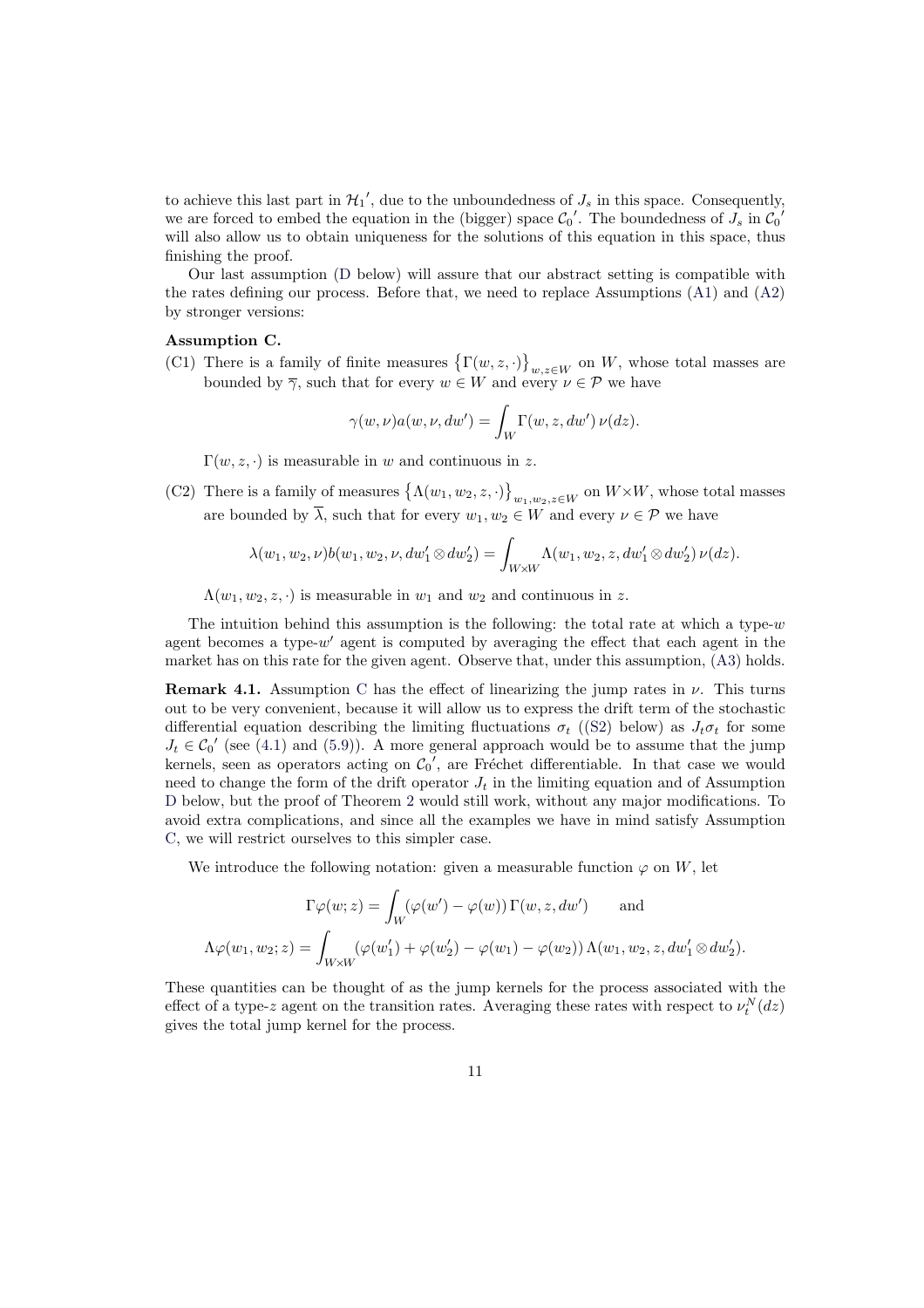#### Assumption D.

(D1) There is a  $C > 0$  such that for all  $w, z \in W$  and  $i = 0, 1, 2, 3, 4$ ,

$$
\int_W \rho_i^2(w') \, \Gamma(w, z, dw') < C \left( \rho_i^2(w) + \rho_i^2(z) \right)
$$

.

<span id="page-11-0"></span>(D2) There is a  $C > 0$  such that for all  $w_1, w_2, z \in W$  and  $i = 0, 1, 2, 3, 4$ ,

$$
\int_{W\times W} \left(\rho_i^2(w_1') + \rho_i^2(w_2')\right) \Lambda(w_1, w_2, z, dw_1' \otimes dw_2') < C \left(\rho_i^2(w_1) + \rho_i^2(w_2) + \rho_i^2(z)\right).
$$

<span id="page-11-1"></span>(D3) Let  $\mu_1, \mu_2 \in \mathcal{P}$  be such that  $\langle \mu_i, \rho_4^2 \rangle$ ®  $<$   $\infty$  and define the following operator acting on measurable functions  $\varphi$  on W:

<span id="page-11-4"></span>
$$
J_{\mu_1,\mu_2}\varphi(z) = \int_W \Gamma \varphi(w; z) \mu_1(dw) + \int_W \Gamma \varphi(z; x) \mu_2(dx)
$$
  
+ 
$$
\int_W \int_W \Lambda \varphi(w_1, w_2; z) \mu_1(dw_2) \mu_1(dw_1) + \int_W \int_W \Lambda \varphi(w, z; x) \mu_1(dw) \mu_2(dx)
$$
  
+ 
$$
\int_W \int_W \Lambda \varphi(z, w; x) \mu_2(dw) \mu_2(dx).
$$

Then:

- (i)  $J_{\mu_1,\mu_2}$  is a bounded operator on  $\mathcal{C}_i$ , for  $i=0,2,3$ . Moreover, its norm can be bounded uniformly in  $\mu_1, \mu_2$ .
- <span id="page-11-2"></span>(ii) There is a  $C > 0$  such that given any  $\varphi \in C_0$  and any  $\mu_1, \mu_2, \mu_3, \mu_4 \in \mathcal{P}$  satisfying  $\mu_i, \rho_4^2 \rangle < \infty,$

$$
\left\| \left( J_{\mu_1,\mu_2} - J_{\mu_3,\mu_4} \right) \varphi \right\|_{\mathcal{C}_0} \leq C \left\| \varphi \right\|_{\mathcal{C}_0} \left( \left\| \mu_1 - \mu_3 \right\|_{\mathcal{C}_2'} + \left\| \mu_2 - \mu_4 \right\|_{\mathcal{C}_2'} \right).
$$

<span id="page-11-3"></span>(D1) and (D2) correspond to moment assumptions on the transition rates of the agents, and assure that the agents do not jump "too far". (D3.i) says two things: first, that the jump kernel defined by the rates preserves the structure of the spaces  $\mathcal{C}_i$  and, second, that the resulting operator is bounded, which will imply the boundedness of the drift operators  $J_s$ and  $J_s^N$  $J_s^N$  ment[ione](#page-11-1)d above. (D3.ii) involves a sort of strengthening of the Lipschitz condition (A3) on the rates, and will be used to prove uniquenes[s for t](#page-11-2)he limiting stochastic differential equation. Observe that by taking larger weighting functions  $\rho_i$ , which corresponds to taking smaller spaces of test functions  $\mathcal{H}_i$ , we add more moment assumptions on the rates of the process; on the other han[d, ask](#page-11-3)ing for more structure on the spaces  $\mathcal{H}_i$  and  $\mathcal{C}_i$ , such as [diffe](#page-4-3)rentiability in the Euclidean case, adds more requirements on the regularity of the rates.

#### 4.2 Statement of the theorem

For  $\xi \in \mathcal{H}_i'$  (respectively  $\mathcal{C}_i'$ ) and  $\varphi \in \mathcal{H}_i$  (respectively  $\mathcal{C}_i$ ) we will write

$$
\langle \xi, \varphi \rangle = \xi(\varphi).
$$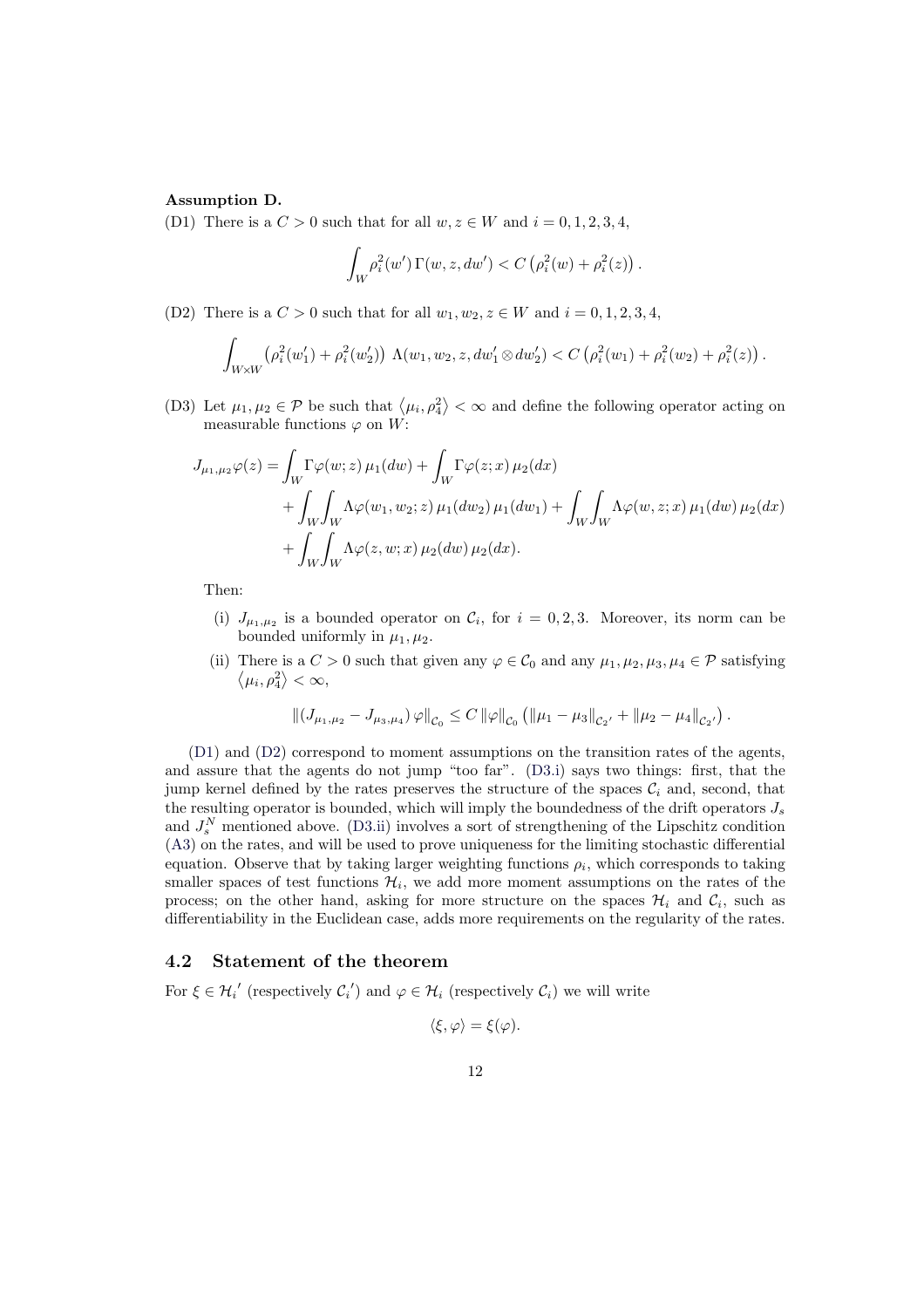Given  $\varphi \in \mathcal{H}_1$  and  $z \in W$  define

(4.1)  
\n
$$
J_s \varphi(z) = \int_W \Gamma \varphi(w; z) \nu_s(dw) + \int_W \Gamma \varphi(z; x) \nu_s(dx) + \int_W \int_W \Lambda \varphi(w_1, w_2; z) \nu_s(dw_2) \nu_s(dw_1) + \int_W \int_W \left[ \Lambda \varphi(z, w; x) + \Lambda \varphi(w, z; x) \right] \nu_s(dw) \nu_s(dx)
$$

<span id="page-12-2"></span>Observe that  $J_s = J_{\nu_s,\nu_s}$ . Therefore, under moment assumptions on  $\nu_s$ , (D3.i) implies that  $J_s$  is a bounded operator on each of the spaces  $\mathcal{C}_i$ . Observe that if we integrate the first and third terms on the right side of (4.1) with respect to  $\nu_s(dz)$ , we obtain the integral term in  $(S1)$ . In our central limit result, the variable z will be integrated against the limiting fluctuation process  $\sigma_t$ . The other two terms in (4.1) correspond to fluctu[ations](#page-11-2) arising from the dependence of the rates on its other arguments (the types of the agents involved).

The operator  $J_s$  (or, more prop[erly,](#page-12-2) its adjoint  $J_s^*$ ) will appear in the drift term of the sto[cha](#page-5-2)stic differential equation describing the limiting fluctuations process, which will be expressed as a Bochner integral. We recall t[hat](#page-12-2) these integrals are an extension of the Lebesgue integral to functions taking values on a Banach space, see Section V.5 in Yosida (1995) for details.

Theorem 2. Assume that Assumptions C and D hold, that (B1), (B2), and (B3) hold, and that  $\mathbf{r}$ 

<span id="page-12-0"></span>(4.2)  
\n
$$
\sqrt{N}(\nu_0^N - \nu_0) \Longrightarrow \sigma_0, \qquad \sup_{N \ge 0} \mathbb{E}\left(\left\|\sqrt{N}(\nu_0^N - \nu_0)\right\|_{\mathcal{C}_2}^2\right) < \infty, \qquad \text{and} \qquad \mathbb{E}(\langle \nu_0, \rho_4^2 \rangle) < \infty
$$

<span id="page-12-3"></span>hold, where the convergence in distribution above is in  $\mathcal{H}_1'$ . Then the sequence of processes  $\sigma_t^N$  converges in distribution in  $D([0,T], \mathcal{H}_1)$  to a process  $\sigma_t \in C([0,T], \mathcal{H}_1')$ . This process is the unique (in distribution) solution in  $C_0'$  of the following stochastic differential equation:

(S2) 
$$
\sigma_t = \sigma_0 + \int_0^t J_s^* \sigma_s ds + Z_t,
$$

where the above is a Bochner integral,  $J_s^*$  is the adjoint of the operator  $J_s$  in  $\mathcal{C}_0$ , and  $Z_t$  is a centered  $C_0'$ -valued Gaussian process with quadratic covariations specified by

<span id="page-12-1"></span>
$$
[Z.(\varphi_1), Z.(\varphi_2)]_t = \int_0^t \int_W \int_W \int_W (\varphi_1(w') - \varphi_1(w)) (\varphi_2(w') - \varphi_2(w)) \Gamma(w, z, dw') \cdot \nu_s(dz) \nu_s(dw) ds + \int_0^t \int_W \int_W \int_W \int_{W \times W} (\varphi_1(w'_1) + \varphi_1(w'_2) - \varphi_1(w_1) - \varphi_1(w_2)) \cdot (\varphi_2(w'_1) + \varphi_2(w'_2) - \varphi_2(w_1) - \varphi_2(w_2)) \cdot \Lambda(w_1, w_2, z, dw'_1 \otimes dw'_2) \nu_s(dz) \nu_s(dw) ds
$$

for every  $\varphi_1, \varphi_2 \in \mathcal{C}_0$ .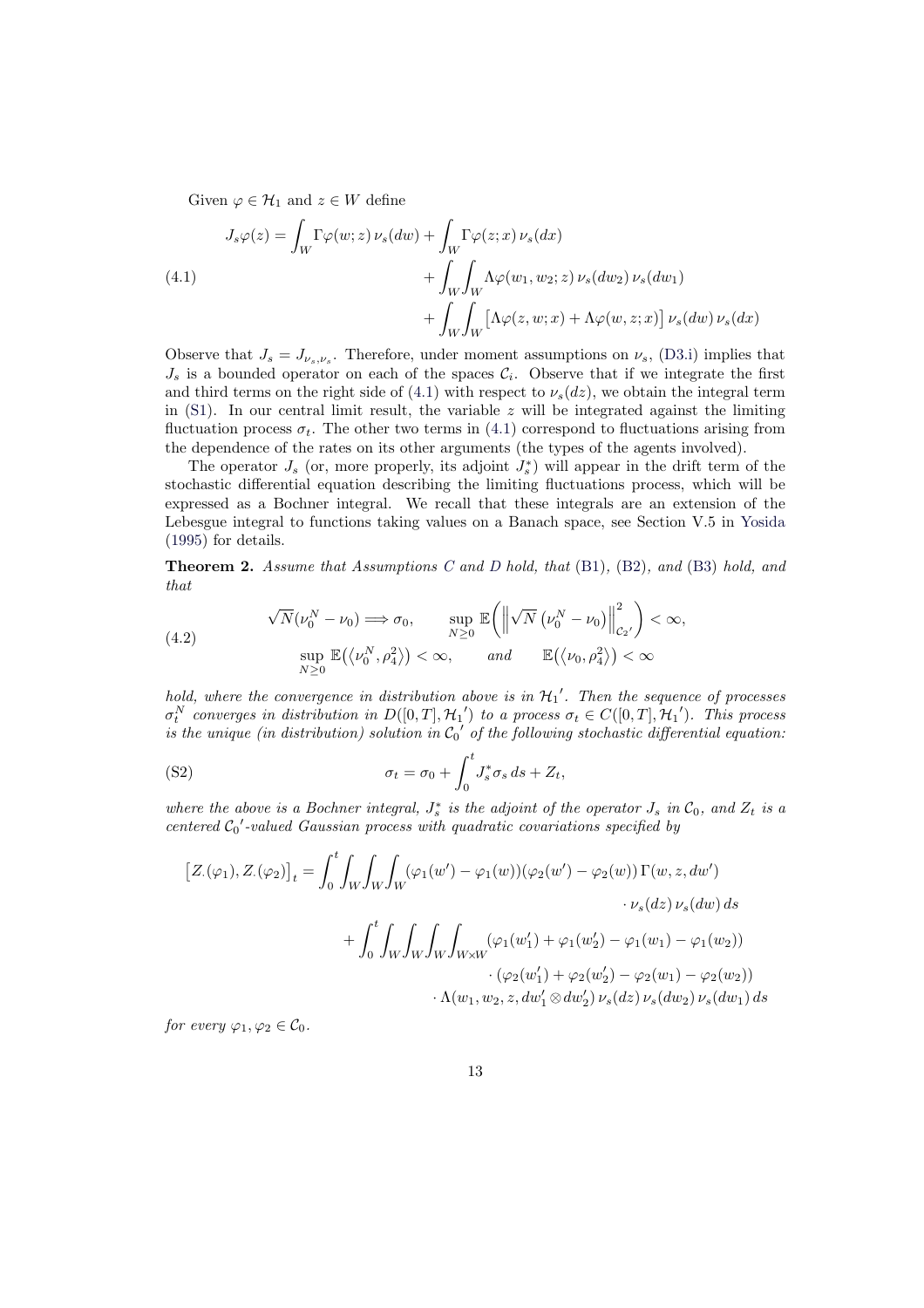We will denote by  $C_s^{\varphi_1,\varphi_2}$  the sum of the two terms inside the time integrals above, so

$$
\left[Z(\varphi_1), Z(\varphi_2)\right]_t = \int_0^t C_s^{\varphi_1, \varphi_2} ds.
$$

#### Remark 4.2.

1. (S2) implies, in particular, that the solution  $\sigma_t$  satisfies

(S2-w) 
$$
\langle \sigma_t, \varphi \rangle = \langle \sigma_0, \varphi \rangle + \int_0^t \langle \sigma_s, J_s \varphi \rangle ds + Z_t(\varphi)
$$

[simu](#page-12-1)ltaneously for every  $\varphi \in \mathcal{C}_0$ .

2. Observe that for any  $\varphi_1,\ldots,\varphi_k \in \mathcal{C}_0$ , the process  $Z_t^{\varphi_1,\ldots,\varphi_k} = (Z_t(\varphi_1),\ldots,Z_t(\varphi_k))$  is a continuous  $\mathbb{R}^k$ -valued centered martingale with deterministic quadratic covariations, so it can be represented as

<span id="page-13-2"></span>
$$
Z_t^{\varphi_1,\ldots,\varphi_k} \stackrel{d}{=} \int_0^t \left( [C_s]^{\varphi_1,\ldots,\varphi_k} \right)^{1/2} d B_s,
$$

where  $[C_t]^{\varphi_1,\ldots,\varphi_k}$  is the  $k \times k$  matrix-valued process with entries given by  $[C_t^{\varphi_1,\ldots,\varphi_k}]_{ij} =$  $C_t^{\varphi_i,\varphi_j}$ ,  $([C_t]^{\varphi_1,\ldots,\varphi_k})^{1/2}$  is the square root of this matrix, and  $B_t$  is a standard kdimensional Brownian motion. Thus, writing  $\langle \sigma_t; \varphi_1, \ldots, \varphi_k \rangle = (\langle \sigma_t, \varphi_1 \rangle, \ldots, \langle \sigma_t, \varphi_k \rangle)$ we have

(4.3) 
$$
\langle \sigma_t; \varphi_1, \ldots, \varphi_k \rangle \stackrel{d}{=} \int_0^t \langle \sigma_t; J_s \varphi_1, \ldots, J_s \varphi_k \rangle ds + \int_0^t \left( [C_s]^{\varphi_1, \ldots, \varphi_k} \right)^{1/2} dB_s.
$$

<span id="page-13-1"></span>3. The limiting fluctuations  $\sigma_t$  have zero mass in the following sense: whenever  $\mathbf{1} \in \mathcal{C}_0$ and  $\langle \sigma_0, 1 \rangle = 0$ ,  $\langle \sigma_t, 1 \rangle = 0$  for all  $t \in [0, T]$  almost surely. This follows from (4.3) simply by observing that, in this case,  $J_s \mathbf{1}$  and  $C_s^{\mathbf{1},\mathbf{1}}$  are both always zero.

Before presenting concrete examples where the setting and assumptions of this section hold, we present a general condition which allows to deduce that the assumptions  $(4.2)$  on the initial distributions  $\nu_0^N$ ,  $\nu_0$ , and  $\sigma_0^N$  hold (namely, that  $\nu_0^N$  is a product measure).

**Theorem 3.** In the setting of Theorem 2, assume that  $\nu_0^N$  is the product of N copies of a fixed probability measure  $\nu_0 \in \mathcal{P}$  (i.e.,  $\nu_0^N$  is chosen by picking the initial type of each agent independently according to  $\nu_0$ ), and that  $\mathbb{E}(\langle \nu_0, \rho_4^2 \rangle) < \infty$ . Then  $\nu_0^N$  converges in dist[ribut](#page-12-3)ion in P to  $\nu_0$ ,  $\sigma_0^N$  converges in distribution in  $\mathcal{H}_1'$  to a centered Gaussian  $\mathcal{H}_1'$ -valued random variable  $\sigma_0$ , and all the assumptions in ([4.2](#page-12-0)) are satisfied.

#### <span id="page-13-3"></span>4.3 Application to concrete type spaces

<span id="page-13-0"></span>In this part we will present conditions un[der w](#page-12-3)hich the assumptions of Theorem 2 are satisfied in the four cases discussed at the beginning of this section.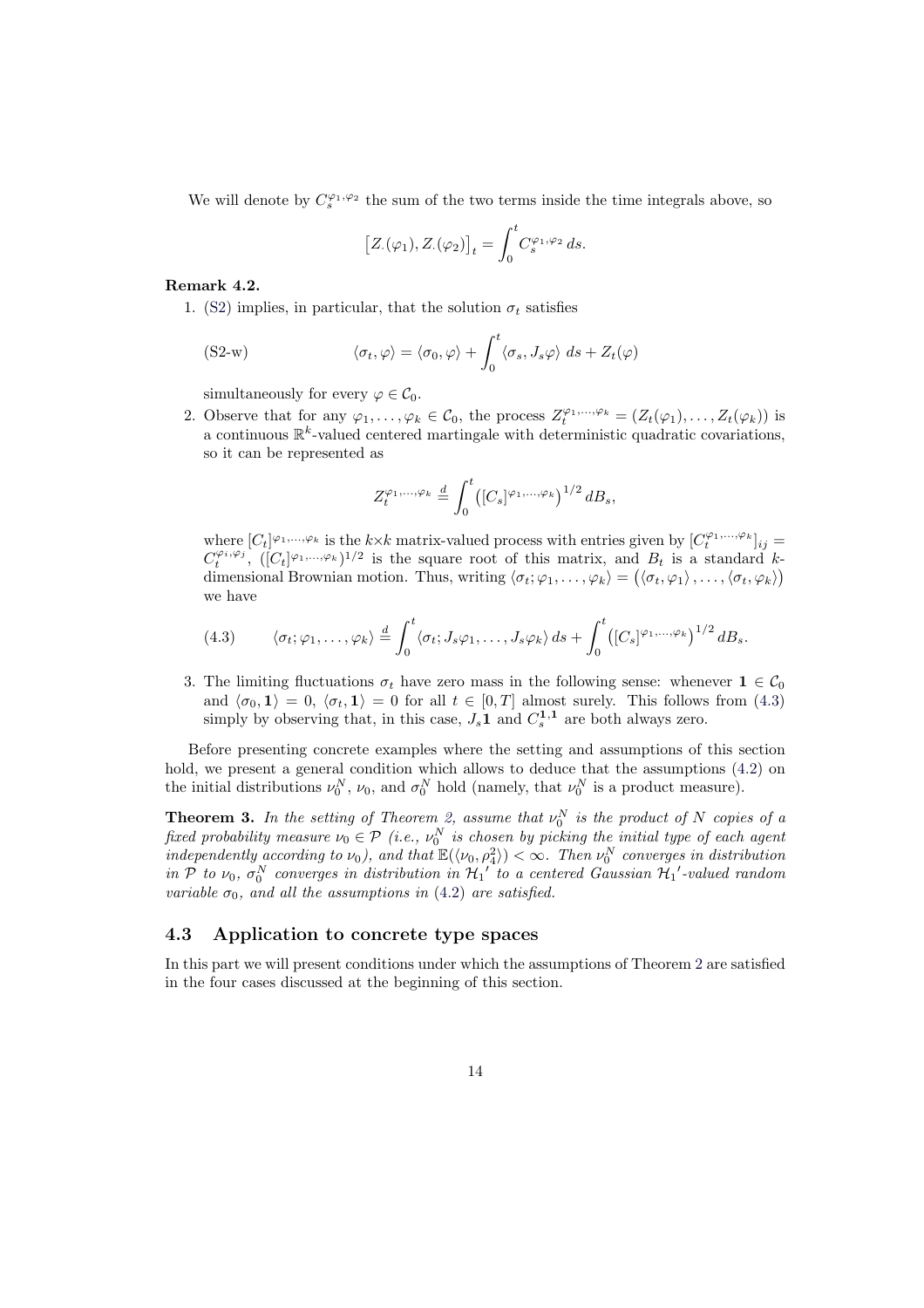#### 4.3.1 Finite W

This is the easy case. The reason is that  $\mathcal{C}_b(W)$  can be identified with  $\mathbb{R}^{|W|}$ , and thus  $\sigma_t^N$ can be regarded as an  $\mathbb{R}^{|W|}$ -valued process, so most of the technical issues disappear. In particular, Theorem 2 can be proved in this case by arguments very similar to those leading to Theorem 1.

In the abstract setting of Theorem 2, it is enough to choose  $\rho_i \equiv 1$  and  $\mathcal{H}_i = \mathcal{C}_i$  $\mathbb{R}^{|W|} \cong \ell^2(W)$  for the right indices  $i \in \{0, 1, 2, 3, 4\}$  in each case. (B1) follows simply from the finite-dimension[ali](#page-12-0)ty of  $\mathbb{R}^{|W|}$  and the equivalence of all norms in finite dimensions and (B2), (B3), [an](#page-5-0)d Assumption D are satisfied trivially.

Theorem 2 takes a simpler form in t[his](#page-12-0) case. Write  $W = \{w_1, \ldots, w_k\},\$ 

$$
\sigma_i^N(t) = \sigma_t^N(\{w_i\}),
$$
  $f_i(\sigma) = \sum_{j=1}^k J_s \mathbf{1}_{\{w_i\}}(w_j) \sigma_j,$  and  $g_{ij}(t) = C_t^{\mathbf{1}_{\{w_i\}}, \mathbf{1}_{\{w_j\}}},$ 

where  $\sigma$  above is in  $\mathbb{R}^k$ . Also write  $F(\sigma) = (f_1(\sigma), \ldots, f_k(\sigma))$ ) and  $G(t) = (g_{ij}(t))$ ¢  $i,j=1...$ , $k$ . Observe that  $G(t)$  is a positive semidefinite matrix for all  $t \geq 0$ .

Theorem 4a. In the above context, assume that Assumption C holds and that

$$
\sqrt{N}\left(\nu_0^N-\nu_0\right)\Longrightarrow\sigma_0\qquad\text{and}\qquad\sup_{N>0}\mathbb{E}\bigg(\bigg|\sqrt{N}\left(\nu_0^N-\nu_0\right)\bigg|^2\bigg)<\infty,
$$

<span id="page-14-0"></span>where the probability measures  $\nu_t^N$  and  $\nu_t$  are taken here as el[em](#page-10-1)ents of  $[0,1]^k$  and  $\sigma_0 \in \mathbb{R}^k$ . Then the sequence of processes  $\sigma^{N}(t)$  converges in distribution in  $D([0,T],\mathbb{R}^{k})$  to the unique solution  $\sigma(t)$  of the following system of stochastic differential equations:

(S2-f) 
$$
d\sigma(t) = F(\sigma(t)) dt + G^{1/2}(t) dB_t,
$$

where  $B_t$  is a standard k-dimensional Brownian motion.

Example 4.3. This example provides a very simple model of agents changing their opinions on some issue of common interest, with rates of change depending on the "popularity" of each alternative. These opinions will be represented by  $W = \{-m, \ldots, m\}$  (m can be thought of as being the strongest agreement with some idea, 0 as being neutral, and  $-m$  as being the strongest disagreement with it). Alternatively, one could think of the model as describing the locations of the agents, who move according to the density of agents at each site.

The agents move in two ways. First, each agent feels attracted to other positions proportionally to the fraction of agents occupying them. Concretely, we assume that an agent at position *i* goes to position *j* at rate  $\beta q_{i,j} \nu_t^N(\{j\})$ , where  $Q = (q_{i,j})_{i,j \in W}$  is the transition matrix of a Markov chain on W. One interpretation of these rates is that each agent decides to try to change its position at rate  $\beta$ , chooses a possible new position j according to  $Q$ , and then changes its position with probability  $\nu_t({j})$  and stays put with probability  $1-\nu_t({j})$ . Second, each agent leaves its position at a rate proportional to the fraction of agents at its own position. We assume then that, in addition to the previous rates, each agent at position *i* goes to position *j* at rate  $\alpha p_{i,j} \nu_t^N(\{i\})$ , where  $P = (p_{i,j})_{i,j \in W}$  is defined analogously to  $Q$ . This can be thought of as the agent leaving its position  $i$  due to "overcrowding" at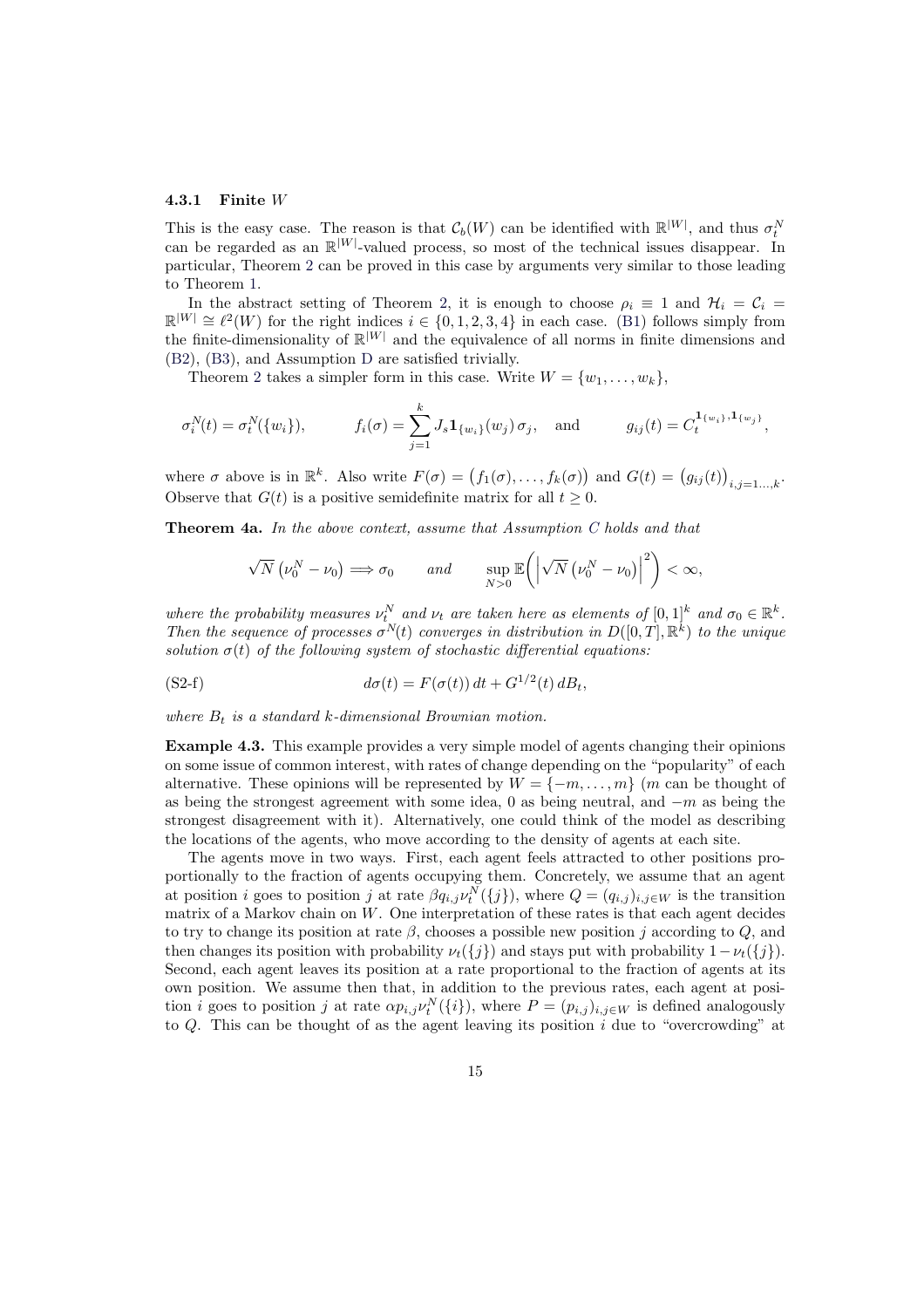rate  $\alpha \nu_t(\{i\})$  and choosing a new position according to P. We assume for simplicity that  $p_{i,i} = q_{i,i} = 0$  for all  $i \in W$ .

We will set up the rates using the notation of Assumption C:

$$
\Gamma(i,k,\{j\}) = \begin{cases} \alpha p_{i,j} & \text{if } k = i \\ \beta q_{i,j} & \text{if } k = j \\ 0 & \text{otherwise} \end{cases} \quad \text{and} \quad \Lambda \equiv 0.
$$

Assume that  $\nu_0^N$  converges in distribution to some  $\nu_0 \in \mathcal{P}$ , let  $\nu_t$  be the limit given by Theorem 1 and write  $u_t(i) = \nu_t(\{i\})$ . It is easy to check that  $u_t$  satisfies

$$
\frac{du_t(i)}{dt} = \alpha \sum_{j=-m}^{m} p_{j,i} u_t(j)^2 - \alpha u_t(i)^2 + \beta \sum_{j=-m}^{m} [q_{j,i} - q_{i,j}] u_t(i) u_t(j).
$$

Now let  $\sigma_t$  be the limit in distribution of the fluctuations process  $\sqrt{N}$ ¡  $u_t^N - u_t$ ¢ , and assume that the initial distributions  $\nu_0^N$  and  $\nu_0$  satisfy the assumptions of Theorem 4a. It easy to check as before that

$$
F_i(\sigma_t) = 2\alpha \sum_{j=-m}^{m} p_{j,i} u_t(j) \sigma_t(j) - 2\alpha u_t(i) \sigma_t(i) + \beta \sum_{j=-m}^{m} \left[ q_{j,i} - q_{i,j} \right] \left( u_t(i) \sigma_t(j) + u_t(j) \sigma_t(i) \right).
$$

Thus, after computing the quadratic covariations we obtain the following: if  $\star$  denotes the coordinate-wise product in  $\mathbb{R}^{|W|}$  (i.e.,  $u \star v(i) = u(i)v(i)$ ) then the limiting fluctuations process  $\sigma_t$  solves

$$
d\sigma_t = 2\alpha P^t(u_t \star \sigma_t) dt - 2\alpha u_t \star \sigma_t dt + \beta \Big( \big[ Q^t - Q \big] \sigma_t \Big) \star u_t dt + \beta \Big( \big[ Q^t - Q \big] u_t \Big) \star \sigma_t dt + \sqrt{G(t)} dB_t,
$$

where  $B_t$  is a  $(2m + 1)$ -dimensional standard Brownian motion and  $G(t)$  is given by

$$
G_{i,j}(t) = \begin{cases} \alpha \sum_{k \neq i} p_{k,i} u_t(k)^2 + \alpha u_t(i)^2 + \beta \sum_{k \neq i} (q_{k,i} + q_{i,k}) u_t(i) u_t(k) & \text{if } i = j \\ -\alpha (p_{j,i} u_t(j)^2 + p_{i,j} u_t(i)^2) - \beta (q_{j,i} + q_{i,j}) u_t(i) u_t(j) & \text{if } i \neq j. \end{cases}
$$

### 4.3.2  $W = \mathbb{Z}^d$

In this case  $\mathcal{C}_b(W)$  is no longer finite-dimensional and, moreover, the type space is not compact, so we will need to make use of the weighting functions  $\rho_i$ . We let  $D = \lfloor d/2 \rfloor + 1$ and take

$$
\rho_i(x) = \sqrt{1 + |x|^{2iD}}.
$$

Clearly, we have in this case that  $\rho_1^p \leq C \rho_4$  for  $C = p = 2$ .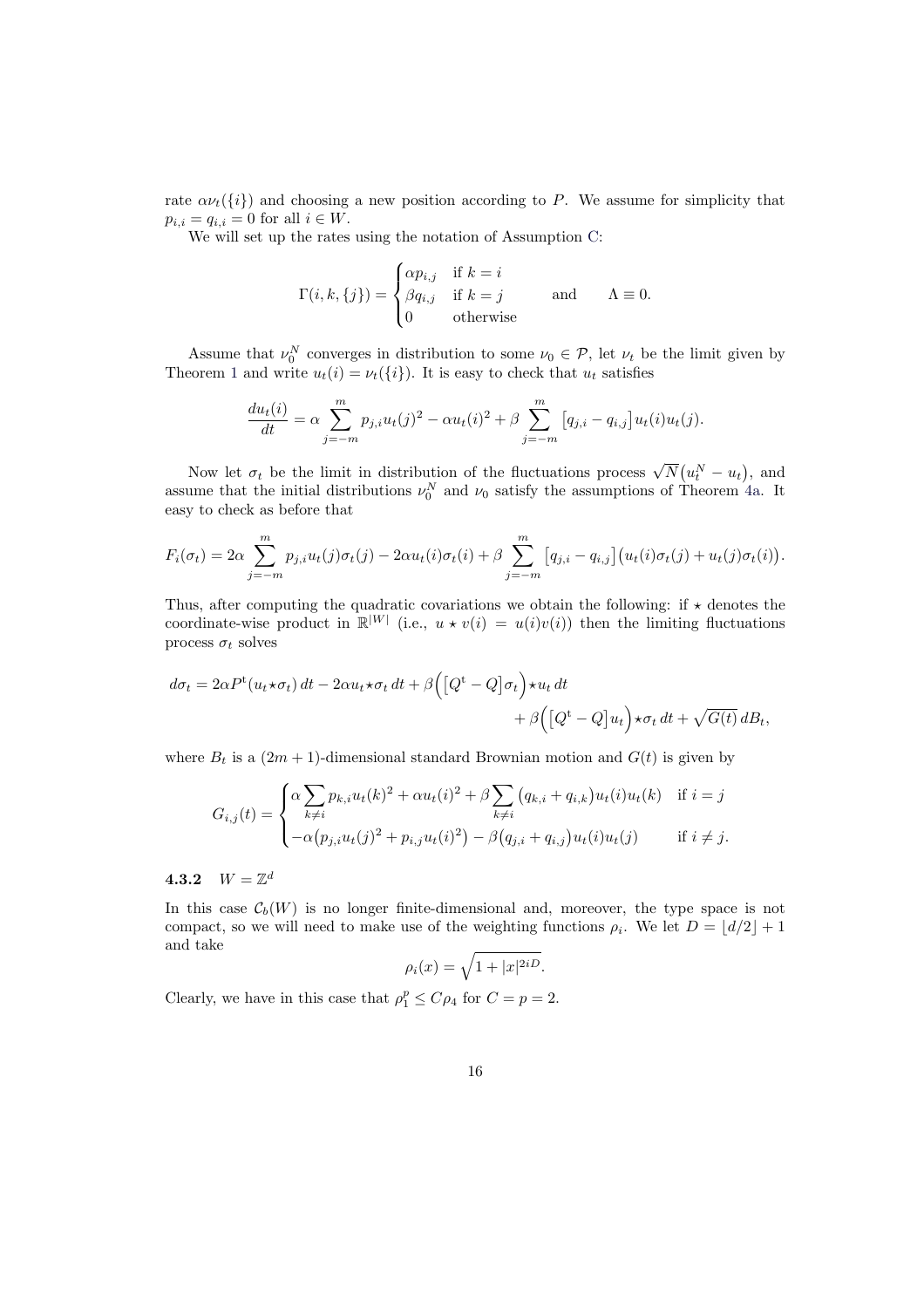Consider the following spaces:

$$
\mathcal{C}_0 = \ell^{\infty}(\mathbb{Z}^d) = \left\{ \varphi \colon \mathbb{Z}^d \to \mathbb{R} \text{ such that } \|\varphi\|_{\infty} < \infty \right\},
$$
\n
$$
\mathcal{C}_i = \ell^{\infty, iD}(\mathbb{Z}^d) = \left\{ \varphi \colon \mathbb{Z}^d \to \mathbb{R} \text{ such that } \|\varphi\|_{\infty, iD} = \sup_{x \in \mathbb{Z}^d} \frac{|\varphi(x)|}{1 + |x|^{iD}} < \infty \right\} \quad (i = 2, 3),
$$
\n
$$
\mathcal{H}_i = \ell^{2, iD}(\mathbb{Z}^d) = \left\{ \varphi \colon \mathbb{Z}^d \to \mathbb{R} \text{ such that } \|\varphi\|_{2, iD}^2 = \sum_{x \in \mathbb{Z}^d} \frac{|\varphi(x)|^2}{1 + |x|^{2iD}} < \infty \right\} \quad (i = 1, 2, 3, 4),
$$

endowed with the norms defined within these definitions (we observe that  $\rho_i$  does not appear explicitly in the definition of the spaces  $\mathcal{C}_i$ , but the definition does not change if we replace the weighting function  $1+|x|^{iD}$  appearing there by  $\rho_i$ ). These spaces are easily checked to be Banach (the  $C_i$ ) and Hilbert (the  $\mathcal{H}_i$ ) as required. With these definitions we have the following continuous embeddings:

(4.4)  
\n
$$
\ell^{\infty}(\mathbb{Z}^d) \hookrightarrow \ell^{2,D}(\mathbb{Z}^d) \hookrightarrow \ell^{2,2D}(\mathbb{Z}^d) \hookrightarrow \ell^{\infty,2D}(\mathbb{Z}^d) \hookrightarrow \ell^{2,3D}(\mathbb{Z}^d)
$$
\n
$$
\hookrightarrow \ell^{\infty,3D}(\mathbb{Z}^d) \hookrightarrow \ell^{2,4D}(\mathbb{Z}^d)
$$

(these embeddings will be proved in the proof of Theorem 4b).

To obtain (D1) and (D2) we will need to assume now that

(4.5a) 
$$
\sum_{y \in \mathbb{Z}^d} |y|^{8D} \Gamma(x, z, \{y\}) \le C \left(1 + |x|^{8D} + |z|^{8D}\right) \quad \text{and}
$$

$$
(4.5b)\quad \sum_{y_1, y_2 \in \mathbb{Z}^d} \left( |y_1|^{8D} + |y_2|^{8D} \right) \Lambda(x_1, x_2, z, \{(y_1, y_2)\}) \le C \left( 1 + |x_1|^{8D} + |x_2|^{8D} + |z|^{8D} \right)
$$

<span id="page-16-2"></span><span id="page-16-1"></span>for all  $x_1, x_2, z \in \mathbb{Z}^d$  (the other six inequalities in (D1) and (D2) follow from these two and Jensen's inequality). We remark that in Méléard (1998) the author also needs to assume moments of order  $8D$  for the jump rates  $(8D + 2 \text{ in her case, see } (H_1')$  in her paper).

**Theorem 4b.** In the above context, suppose that Assumption C holds and that  $(4.2)$ ,  $(4.5a)$ , and (4.5b) hold. Then the conclusion of Theorem 2 [is](#page-11-0)[v](#page-11-0)[alid](#page-37-1), i.[e.,](#page-11-1)  $\sigma_t^N$  converges in distribution in  $D([0,T], \ell^{-2,D}(\mathbb{Z}^d))$  (where  $\ell^{-2,D}(\mathbb{Z}^d)$  [is the du](#page-37-1)al of  $\ell^{2,D}(\mathbb{Z}^d)$ ) to the unique solution  $\sigma_t$ of the  $(\ell^{\infty}(\mathbb{Z}^d)'$ -valued) system given in (S2).

<span id="page-16-0"></span>[We rec](#page-16-2)all [th](#page-10-1)at the dual of  $\ell^{\infty}(\mathbb{Z}^d)$  can be i[den](#page-12-0)tified with the space of fini[tely](#page-12-3) a[dditiv](#page-16-1)e We recall that the qual of  $\ell^{\infty}(\mathbb{Z}^d)$  can be identified with the space of measures on  $\mathbb{Z}^d$ , and thus every  $\xi \in \ell^{\infty}(\mathbb{Z}^d)'$  can be represented as  $(\xi(x))$ ≀ٍ<br>∖  $x\in\mathbb{Z}^d$  and we can write  $\overline{a}$ 

$$
\langle \xi, \varphi \rangle = \sum_{x \in \mathbb{Z}^d} \varphi(x) \xi(x)
$$

for  $\varphi \in \ell^{\infty}(\mathbb{Z}^d)$ . Therefore, (S2) can be expressed in this case in a manner analogous to (S2-f).

Example 4.4. Here we consider a well-known model in mathematical biology, the Fleming-Viot process, which was origi[nal](#page-12-1)ly introduced in Fleming and Viot (1979) as a stochastic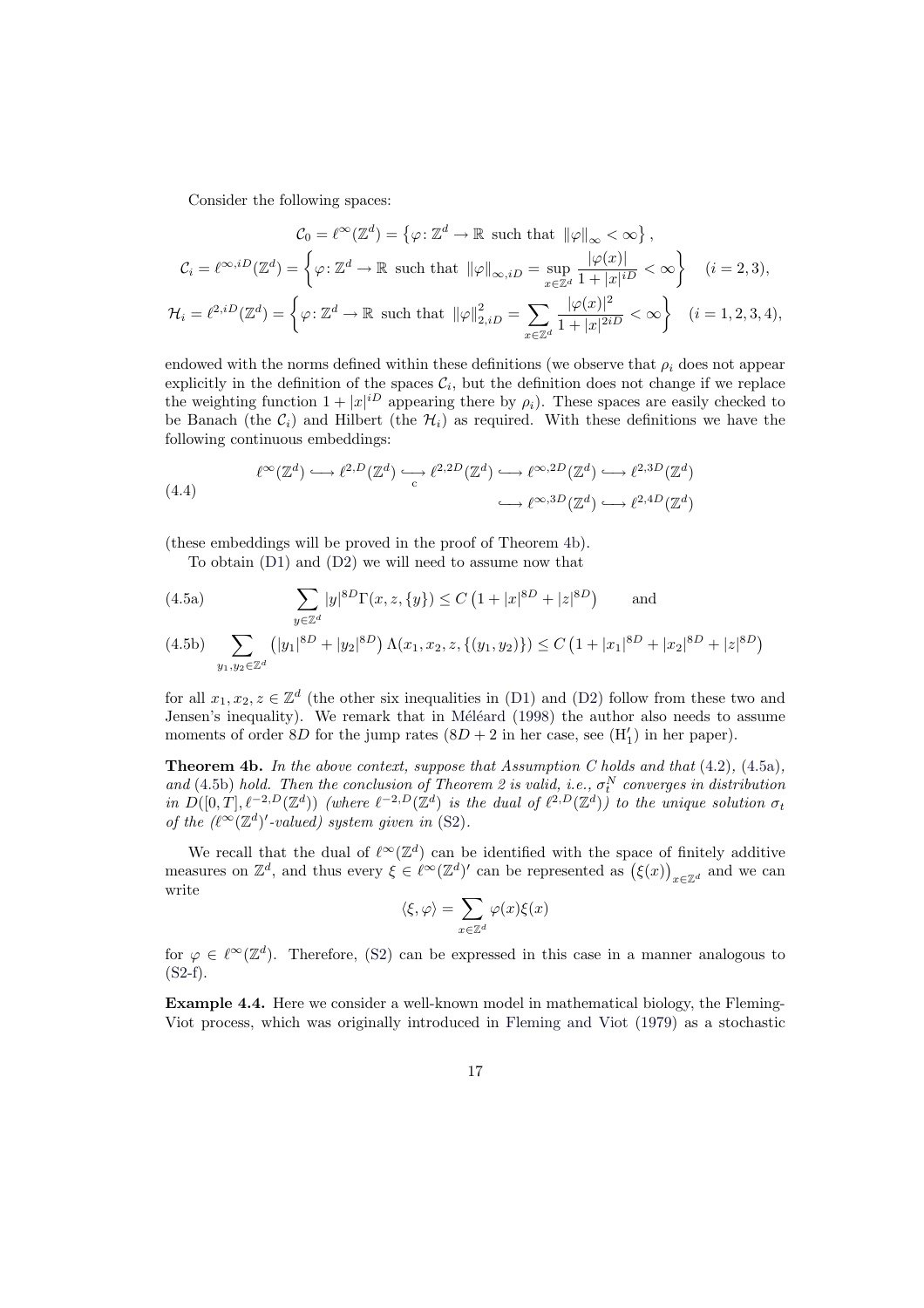model in population genetics with a constant number of individuals which keeps track of the positions of the individuals. We will actually consider the version of this model studied in Ferrari and Marić (2007).

We take as a type space  $W = \mathbb{Z}^+$  and consider an infinite matrix  $Q = (q(i,j))_{i,j \in W \cup \{0\}}$ corresponding to the transition rates of a conservative continuous-time Markov process on  $W \cup \{0\}$ , for which 0 is an absorbing state (observe that, in particular,  $q(i, i) = -\sum_{j \neq i} q(i, j)$ ). [Each individual m](#page-36-11)o[ves in](#page-36-11)dependently according to  $Q$ , until it gets absorbed at 0. On absorption, it chooses an individual uniformly from the population and jumps (instantaneously) to its position. We assume that the exit rates from each site are uniformly bounded, i.e., P  $\sup_{i\geq 1}\sum_{j\in (W\cup\{0\})\setminus\{i\}}q(i,j)<\infty$  (this is so that (A1) is satisfied). The rates take the following form:

$$
\Gamma(i,k,\{j\}) = \begin{cases} q(i,j) & \text{if } k \neq j \text{ and } i \neq j \\ q(i,j) + q(i,0) & \text{if } k = j \text{ and } i \neq j \\ 0 & \text{if } i = j \end{cases} \quad \text{and} \quad \Lambda \equiv 0.
$$

Observe that with this definition, the total rate at which a particle at  $i$  jumps to  $j$  when the whole population is at state  $\nu$  is given by  $q(i, j) + q(i, 0)\nu({j}).$ 

We will write  $u_t^N(i) = \nu_t^N(\{i\})$ . It is clear that this model satisfies the assumptions of Theorem 1. Therefore, if the initial distributions  $u_0^N$  converge, and we denote by  $u_t$  the limit given by Theorem 1, we obtain that for each  $i \geq 1$ ,

$$
\frac{du_t(\{i\})}{dt} = \sum_{j\geq 1} [q(i,j) + q(i,0)u_t(j)]u_t(i).
$$

This limit was o[bta](#page-5-0)ined in Theorem 1.2 of Ferrari and Mari $\epsilon$  (2007) (though there the convergence is proved for each fixed t).

To study the fluctuations process we need to add the following moment assumption on  $Q$ :

$$
\sum_{j\geq 1} j^8 q(i,j) \leq C(1+i^8)
$$

for some  $C > 0$  independent of i. With this, if (4.2) holds, we can apply Theorem 2. By the remark following Theorem 4b, to express the limiting system for the fluctuations process it is enough to apply (S2-w) to functions of the form  $\varphi = \mathbf{1}_i$  for each  $i \geq 1$ . Doing this, and after some algebraic manipulations, we deduce that the limiting fluctuations process  $\sigma_t$  is the unique process with paths in  $C([0,T], \ell^{\infty}(\mathbb{Z}^+)')$  $C([0,T], \ell^{\infty}(\mathbb{Z}^+)')$  $C([0,T], \ell^{\infty}(\mathbb{Z}^+)')$  satisfying the following sto[ch](#page-12-0)astic differential equation:

$$
d\sigma_t = Q^t \sigma_t dt + \left(\sum_{k\geq 1} Q(k,0)\sigma_t(k)\right) u_t dt + \left(\sum_{k\geq 1} Q(k,0)u_t(k)\right) \sigma_t dt + \sqrt{V_t} dB_t,
$$

where  $B_t$  is an infinite vector of independent standard Brownian motions and  $V_t$  is given by

$$
V_t(i,j) = \begin{cases} \sum_{k \neq i} [q(k,i) + q(k,0)u_t(i)]u_t(k) - [q(i,i) - q(i,0)]u_t(i) + q(i,0)u_t(i)^2 & \text{if } i = j, \\ -q(i,j)u_t(i) - q(j,i)u_t(j) - [q(i,0) + q(j,0)]u_t(i)u_t(j) & \text{if } i \neq j. \end{cases}
$$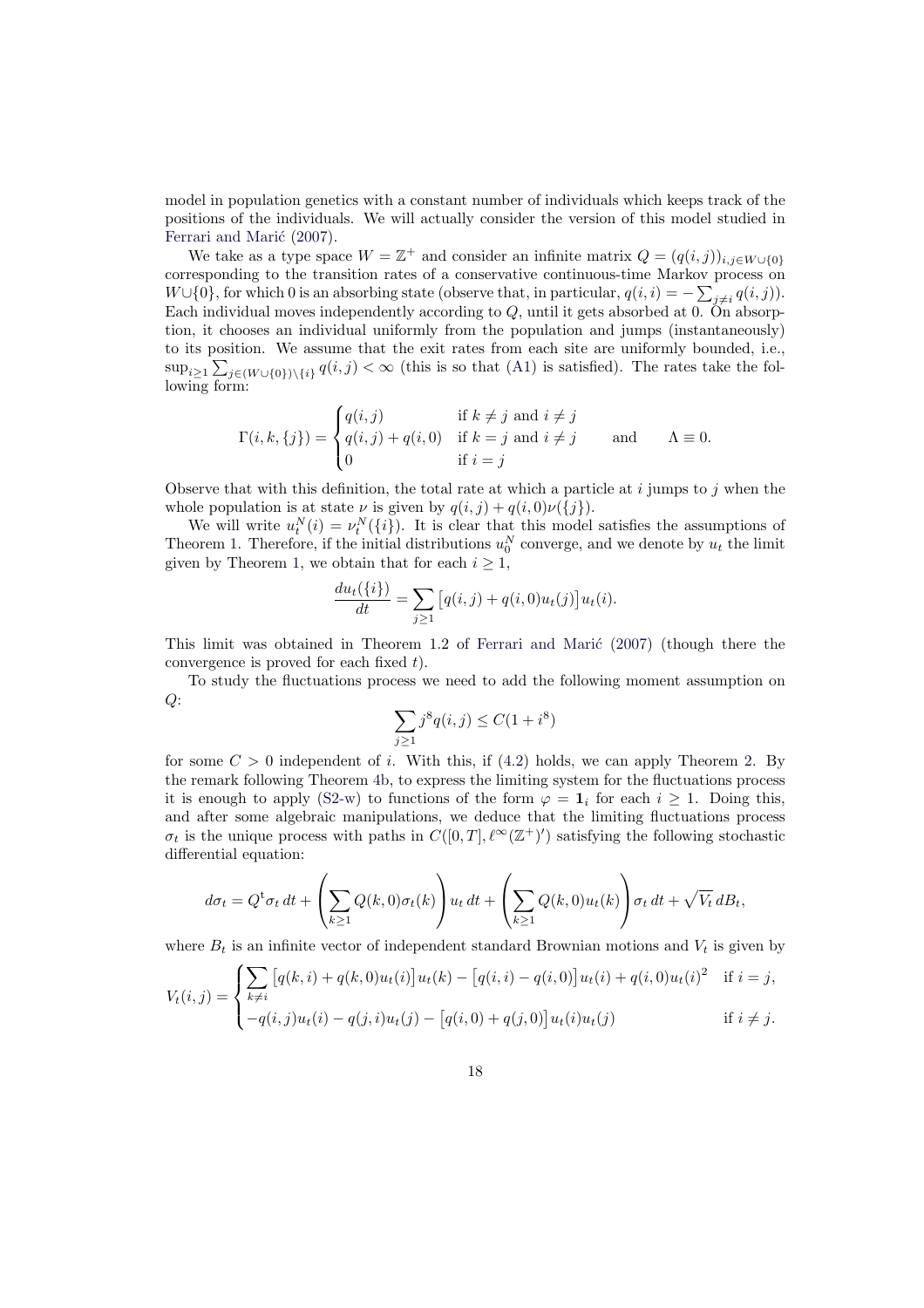### 4.3.3  $W = \Omega$ , a compact, sufficiently smooth subset of  $\mathbb{R}^d$

Unlike the last case, the type space W is now compact, so we can simply take  $\rho_i \equiv 1$ . Nevertheless,  $W$  is not a discrete set now, and this leads us to use Sobolev spaces for our sequence of continuous embeddings:

$$
\mathcal{C}^{3D}(\Omega) \longrightarrow H^{3D}(\Omega) \longrightarrow H^{2D}(\Omega) \longrightarrow \mathcal{C}^{D}(\Omega) \longrightarrow H^{D}(\Omega) \longrightarrow \mathcal{C}(\Omega) \longrightarrow L^{2}(\Omega)
$$

(with  $D = |d/2| + 1$  as before), where  $\mathcal{C}^k(\Omega)$  is the space of continuous functions on  $\Omega$  with k continuous derivatives, endowed with the norm

$$
\|\varphi\|_{\mathcal{C}^k(\Omega)} = \sum_{|\alpha| \leq k} \sup_{x \in \Omega} |\partial^{\alpha} \varphi(x)|,
$$

and  $H^k(\Omega)$  is the Sobolev space (with respect to the  $L^2(\Omega)$  norm) of order k, i.e., the space of functions on  $\Omega$  with k weak derivatives in  $L^2(\Omega)$ , endowed with the norm

$$
\|\varphi\|_{H^k(\Omega)}^2=\sum_{|\alpha|\leq k}\int_\Omega|\partial^\alpha\varphi(x)|^2\,dx.
$$

The above embeddings are either direct or are consequences of the usual Sobolev embedding theorems, see Theorem 4.12 of Adams (2003). For these to hold we need  $\Omega$  to be sufficiently smooth (a locally Lipschitz boundary is enough). The compact embedding  $H^{2D}(\Omega) \hookrightarrow$  $H^D(\Omega)$  is a consequence of the Rellich–Kondrakov Theorem (see Theorem 6.3 of Adams  $(2003)$ ).

In this case (D1) and (D2) [hold tr](#page-35-1)i[vially](#page-35-1). (D3) is much more delicate, and we will just leave it stated as it is. (The assumptions  $(H3)$ ,  $(H3)'$ , and  $(H3)''$  of Méléard (1998) give some particular conditions which, if translated to our setting, would assure that (D3[\) holds.](#page-35-1) [These](#page-35-1) conditions are suitable in her setting but they unfortunately rule out some interesting examples for us)[.](#page-11-0)

**Theorem 4c.** In the above context, assume that Assumption and C [holds, and](#page-37-1) [th](#page-11-4)[at](#page-37-1)  $(D3)$ and (4.2) hold. Then the conclusion of Theorem 2 is valid, i.e.,  $\sigma_t^N$  converges in distribution in  $D([0,T], H^{-3D}(\Omega))$  (where  $H^{-3D}(\Omega)$  is the dual of  $H^{3D}(\Omega)$ ) to the unique solution  $\sigma_t$  of the  $(\mathcal{C}^{3D}(\Omega)^\prime$ -valued) system given in (S2).

### <span id="page-18-1"></span>[4](#page-12-3).3.4  $W = \mathbb{R}^d$

<span id="page-18-0"></span>This case combines both of the diffic[ulti](#page-12-1)es encountered before: W is neither discrete nor compact. To get around these problems we need to use now weighted Sobolev spaces. The weighting functions  $\rho_i$  are given by

$$
\rho_i(x) = \sqrt{1+|x|^{2iD+2q}},
$$

where  $D = |d/2| + 1$  and  $q \in \mathbb{N}$  (to be chosen). We consider now the spaces  $\mathcal{C}^{j,k}$  of continuous functions  $\varphi$  with continuous partial derivatives up to order j and such that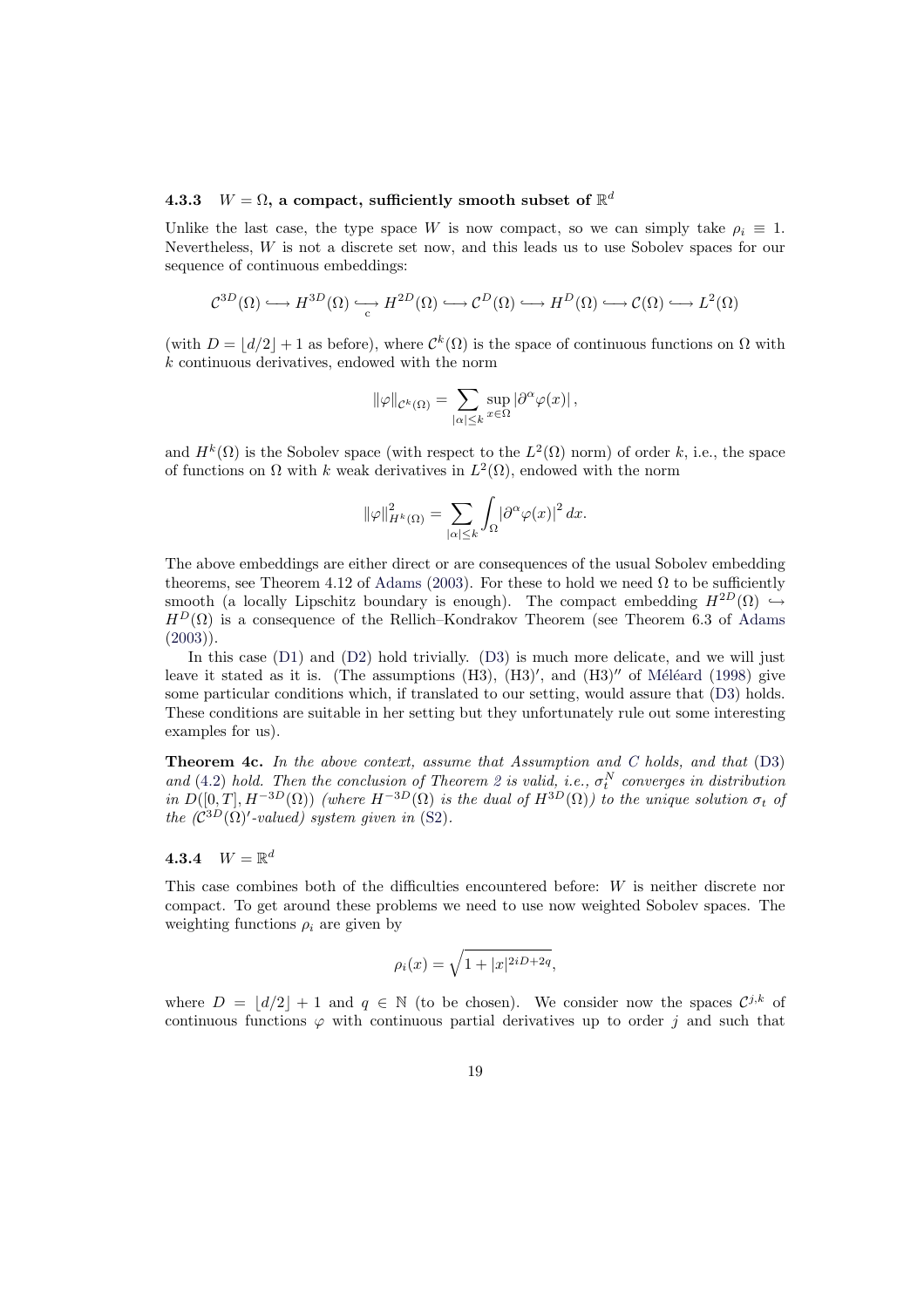$\lim_{|x|\to\infty} |\partial^{\alpha}\varphi(x)|/(1+|x|^k)=0$  for all  $|\alpha|\leq j$ , with the norms

$$
\|\varphi\|_{\mathcal{C}^{j,k}} = \sum_{|\alpha| \leq j} \sup_{x \in \mathbb{R}^d} \frac{|\partial^{\alpha} \varphi(x)|}{1 + |x|^k},
$$

(as in Section 4.3.2, the weigthing functions  $\rho_i$  do not appear explicitly here, but the definition (as in Section 4.3.2, the weigthing functions  $\rho_i$  do not appear explicitly here, but the definition does not change if we replace the term  $1 + |x|^k$  by  $\sqrt{1 + |x|^{2k}}$  and the weighted Sobolev spaces  $W_0^{j,k}$  (with respect to the  $L^2$  norm) defined as follows: we define the norms

$$
\|\varphi\|_{W_0^{j,k}}^2 = \sum_{|\alpha| \le j} \int_{\mathbb{R}^d} \frac{|\partial^{\alpha}\varphi(x)|^2}{1 + |x|^{2k}} \, dx
$$

and let  $W_0^{j,k}$  be the closure in  $L^2$  under this norm of the space of functions of class  $\mathcal{C}^{\infty}$  with compact support.

The right sequence of embeddings is now the following:

$$
\mathcal{C}^{3D,q} \longrightarrow W_0^{3D,D+q} \longrightarrow W_0^{2D,2D+q} \longrightarrow C^{D,2D+q} \longrightarrow W_0^{D,3D+q} \longrightarrow \mathcal{C}^{0,3D+q} \longrightarrow W_0^{0,4D+q}.
$$

 $q \in \mathbb{N}$  can be chosen depending on the specific example being analyzed:  $q = 0$  works for many examples, but as we will see in the next example, choosing a positive  $q$  ( $q = 1$  in that case) can help, for instance, by making all constant functions be in  $\mathcal{C}^{3D,q}$ . These embeddings are, as before, either straightforward or consequences of the usual Sobolev embedding theorems (adapted now to the weighted case; see M $\acute{e}$ eard (1998), where the author uses the same type of embeddings, and see Kufner (1980) for a general discussion of weighted Sobolev spaces).

To obtain (D1) and (D2) we need to add the following moment assumptions on the rates, analogous to those we used in Theorem 4b: for all  $x, x_1, x_2, z \in \mathbb{R}^d$ ,

(4.6a) 
$$
\int_{\mathbb{R}^d} |y|^{8D+2q} \Gamma(x, z, dy) \le C \left(1 + |x|^{8D+2q} + |z|^{8D+2q}\right) \quad \text{and}
$$

<span id="page-19-0"></span>(4.6b) 
$$
\int_{\mathbb{R}^d \times \mathbb{R}^d} (|y_1|^{8D+2q} + |y_2|^{8D+2q}) \Lambda(x_1, x_2, z, dy_1 \otimes dy_2) \leq C \left(1 + |x_1|^{8D+2q} + |x_2|^{8D+2q} + |z|^{8D+2q}\right).
$$

<span id="page-19-1"></span>We observe that the power  $8D + 2q$  appearing in this assumption corresponds exactly, when  $q = 1$ , to the moments of order  $8D + 2$  assumed in  $(H'_1)$  in Méléard (1998). (D3), as in the previous case, is much more involved, so we will again leave it stated as it is.

Theorem 4d. In the above context, assume moreover that Assumption C holds, and that (4.2), (D3), (4.6a), and (4.6b) hold. Then the conclusion of Theorem 2 is valid, i.e.,  $\sigma_t^N$ (4.2), (D3), (4.0a), and (4.0b) notal. Then the conclusion of Theorem 2 is valid, i.e.,  $o_t$ <br>converges in distribution in  $D([0,T], W_0^{-3D, D+q})$  (where  $W_0^{-3D, D+q}$  i[s the d](#page-37-1)ua[l of](#page-11-4)  $W_0^{3D, D+q}$ ) to the unique solution  $\sigma_t$  of the  $((\mathcal{C}^{3D,q})'$ -valued) system given in (S2).

<span id="page-19-2"></span>Example 4.5 (Continuation of Example 3.3). In the previous section we o[bta](#page-10-1)ined the system [\(3.1\)](#page-12-3) t[hat](#page-11-4) ch[aract](#page-19-0)erizes t[he in](#page-19-1)formation percolation model of Duffie a[nd](#page-12-0) Manso (2007) by using  $(S1')$ . If we use  $(S1)$  instead we obtain

$$
\frac{d}{dt}\left\langle \nu_t, \varphi \right\rangle = 2\lambda \left\langle \nu_t, \nu_t * \varphi \right\rangle - 2\lambda \left\langle \nu_t, \varphi \right\rangle
$$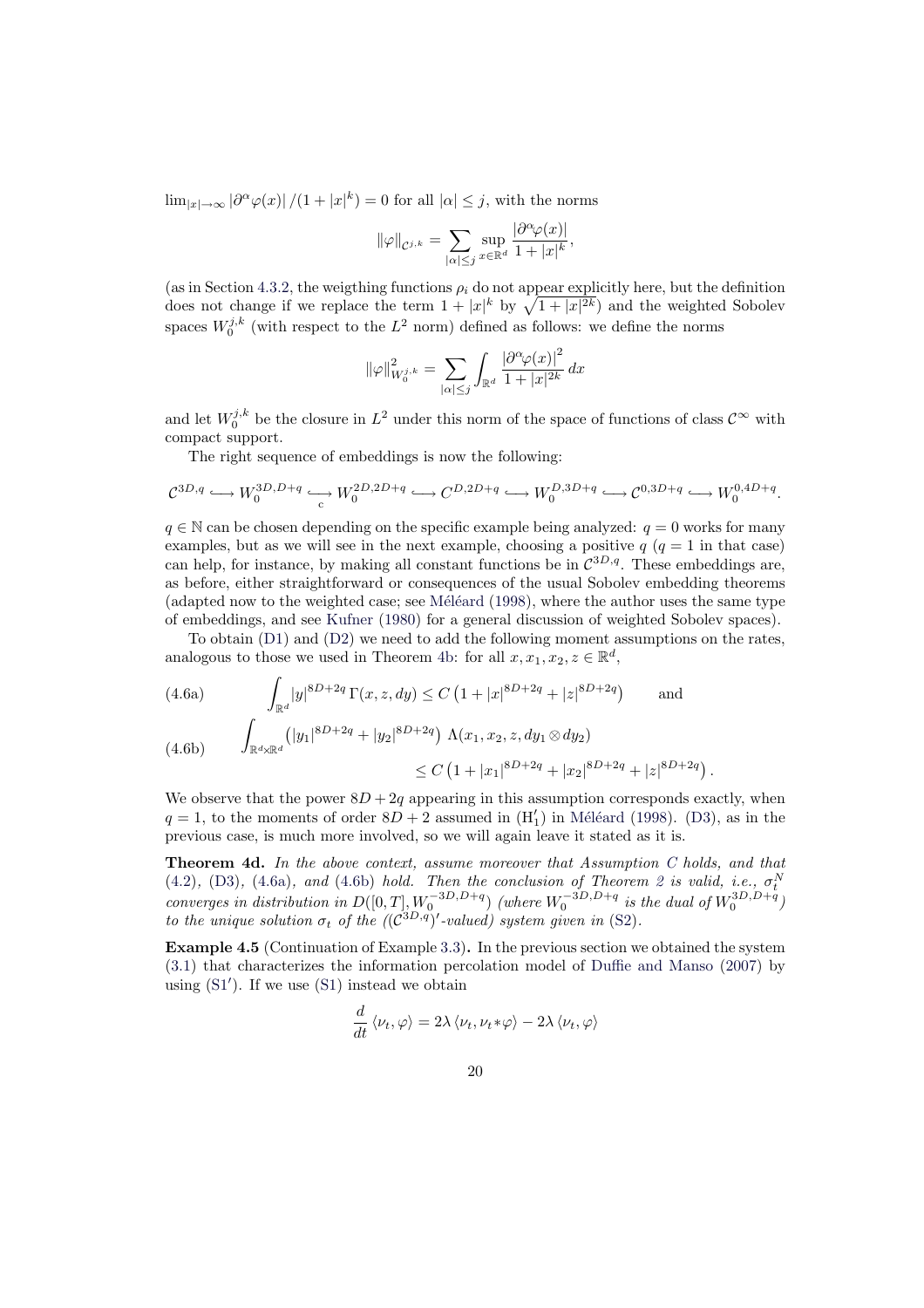for all  $\varphi \in \mathcal{B}(\mathbb{R})$ , where  $(\nu_s * \varphi)(z) = \int_W \varphi(x+z) \nu_s(dx)$ .

To obtain the fluctuations limit, we need to check the assumptions of Theorem 4d. As we mentioned, we will take  $q = 1$ . Assumption C holds trivially because  $\lambda(w_1, w_2, \nu)$  and  $b(w_1, w_2, \nu, \cdot)$  do not depend on  $\nu$ . We will assume that the initial distribution of the system satisfies (4.2). (4.6a) and (4.6b) are straightforward to check in this case.

We are left checking (D3). Let  $\varphi \in C^{3,1}$  and take  $\mu_1, \mu_2, \mu_3, \mu_4 \in \mathcal{P}$  having mo[ment](#page-19-2)s of order 10. We have that

$$
J_{\mu_1,\mu_2}\varphi(z) = \int_{-\infty}^{\infty} \int_{-\infty}^{\infty} \left(2\varphi(w_1+w_2) - \varphi(w_1) - \varphi(w_2)\right) \mu_1(dw_2) \mu_1(dw_1
$$

$$
+ \int_{-\infty}^{\infty} \left(2\varphi(w+z) - \varphi(w) - \varphi(z)\right) \left[\mu_1(dw) + \mu_2(dw)\right].
$$

The first term on the right side is constant in z, so it is in  $\mathcal{C}^{3,1}$  (this is why we needed  $q=1$  in The first term on the right side is constant in z, so it is in  $C^{3,2}$  (this is why we needed  $q = 1$  in this example). For the second term, since  $|\varphi(x)| \leq C ||\varphi||_{C^{3,1}} (1+|x|)$  and  $\langle \mu_i, 1 + |\cdot|^{10} \rangle < \infty$ , the integral is bounded, and hence the derivatives with respect to  $z$  can be taken inside the integral, whence we get that this term is also in  $\mathcal{C}^{3,1}$ . The same argument can be repeated for  $C^{1,3}$  and  $C^{0,4}$ . The fact that the norm of this operator in these spaces is bounded uniformly in  $\mu_1, \mu_2$  follows from the same argument. This gives (D3.i). Using the same formula it is easy to show that

$$
\left\|\left(J_{\mu_1,\mu_2}-J_{\mu_3,\mu_4}\right)\varphi\right\|_{\mathcal{C}^{3,1}}\leq C\left\|\varphi\right\|_{\mathcal{C}^{3,1}}\left[\left\|\mu_1-\mu_3\right\|_{(\mathcal{C}^{3,1})'}+\left\|\mu_2-\mu_4\right\|_{(\mathcal{C}^{3,1})'}\right],
$$

which is stronger than  $(D3.ii)$ .

We have checked all the assumptions of Theorem 4d, so we deduce that the fluctuations process  $\sigma_t^N$  converges in distribution in  $W_0^{-3,2}$  to the unique solution of (S2) (which is an equation in  $(\mathcal{C}^{3,1})'$ ). Writing down the formula for  $J_s$  in this case yields

$$
\langle \sigma_s, J_s \varphi \rangle = 4\lambda \langle \sigma_s, \nu_s * \varphi \rangle - 2\lambda \langle \sigma_s, \varphi \rangle
$$

for every  $\varphi \in C^{3,1}$ . For the quadratic covariations we get

$$
C_{s}^{\varphi_{1},\varphi_{2}}=4\lambda\left\langle \nu_{s},\nu_{s}\ast(\varphi_{1}\varphi_{2})\right\rangle -6\lambda\left\langle \nu_{s},\varphi_{1}\right\rangle \left\langle \nu_{s},\varphi_{2}\right\rangle +2\lambda\left\langle \nu_{s},\varphi_{1}\varphi_{2}\right\rangle
$$

for every  $\varphi_1, \varphi_2 \in C^{3,1}$ . Therefore the limiting fluctuations satisfy

$$
\langle \sigma_t, \varphi \rangle = \langle \sigma_0, \varphi \rangle + \lambda \int_0^t \left[ 4 \langle \sigma_s, \nu_s * \varphi \rangle - 2 \langle \sigma_s, \varphi \rangle \right] ds + Z_t(\varphi),
$$

with  $Z_t$  being a centered Gaussian process taking values in the dual of  $C^{3,1}$  with quadratic with  $Z_t$  being a centered Gaussian process<br>covariations given by  $[Z(\varphi_1), Z(\varphi_2)]_t = \int_0^t$  $\int_0^t C_s^{\varphi_1,\varphi_2} ds$  for each  $\varphi_1,\varphi_2 \in C^{3,1}$ .

# 5 Proofs of the Results

<span id="page-20-0"></span>Throughout this section,  $C$ ,  $C_1$ , and  $C_2$  will denote constants whose values might change from line to line.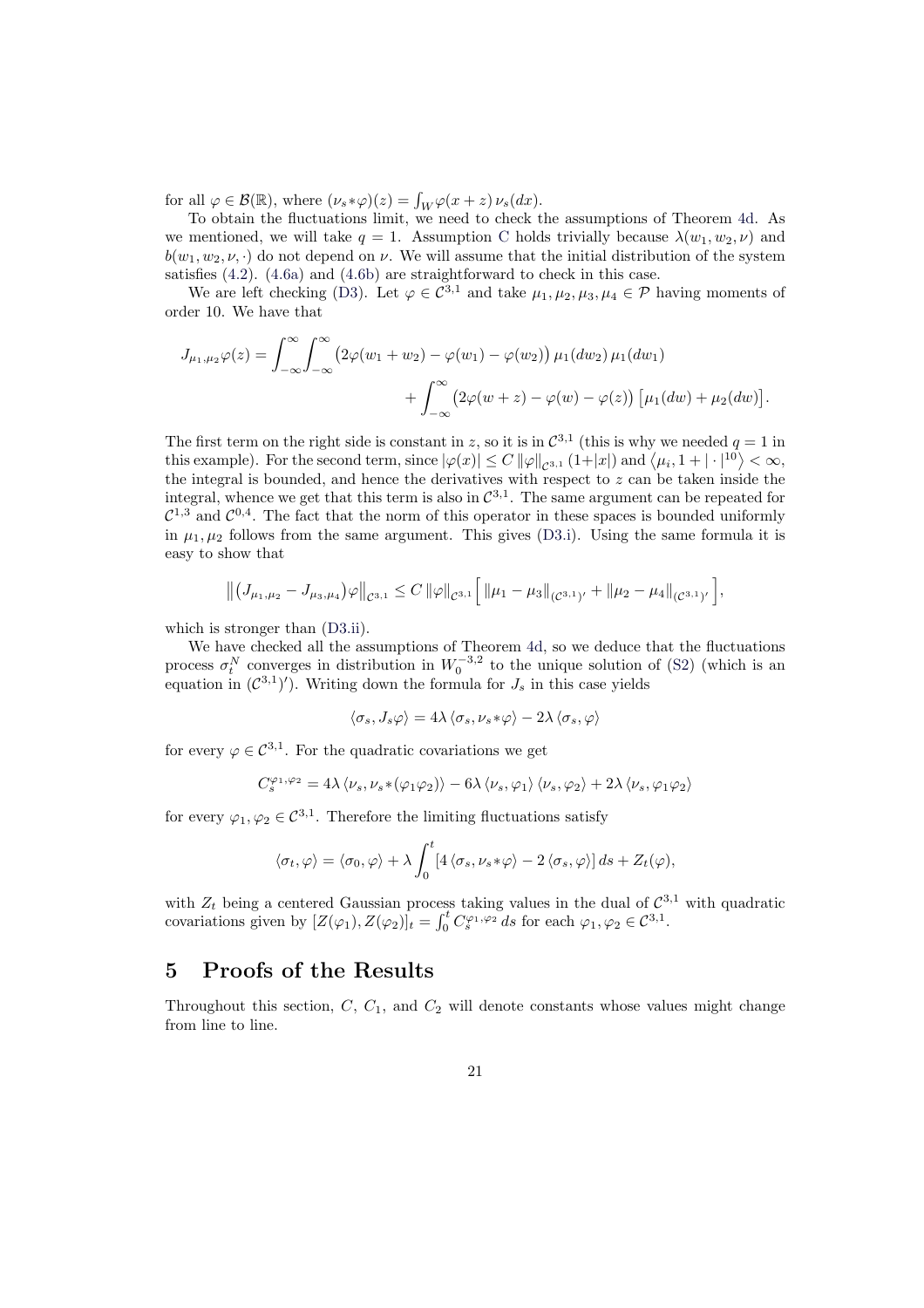### 5.1 Preliminary computations and proof of Theorem 1

Since  $\nu_t^N$  is a jump process in  $P$  with bounded jump rates, its generator is given by

(5.1)  
\n
$$
\Omega_N f(\nu) = N \int_W \gamma(w, \nu) \int_W \Delta_N f(\nu; w; w') a(w, \nu, dw') \nu(dw) + N \int_W \int_W \lambda(w_1, w_2, \nu) \int_{W \times W} \Delta_N f(\nu; w_1, w_2; w'_1 w'_2) + N \int_W \int_W \lambda(w_1, w_2, \nu) \int_{W \times W} \Delta_N f(\nu; w_1, w_2; w'_1 w'_2) \nu(dw_1) \nu(dw_2)
$$

<span id="page-21-0"></span>for any bounded measurable function f on  $\mathcal{P}$ , where  $\Delta_N f(\nu; w; w') = f$  $(\nu+N^{-1}(\delta_{w'}-\delta_w))$ ¢  $f$  on P, where  $\Delta_N f(\nu; w; w') = f(\nu + N^{-1}(\delta_{w'} - \delta_w))$  $f(\nu)$  and  $\Delta_N f(\nu; w_1, w_2; w_1', w_2') = f(\nu + N^{-1}(\delta_{w_1'} + \delta_{w_2'} - \delta_{w_1} - \delta_{w_2})) - f(\nu)$ .

Given  $\varphi \in \mathcal{B}(W)$  we get by using (5.1) and Proposition IV.1.7 of Ethier and Kurtz (1986) for  $f(\nu) = \langle \nu, \varphi \rangle$  that

$$
\langle \nu_t^N, \varphi \rangle = \langle \nu_0^N, \varphi \rangle + M_t^{N, \varphi} + \int_0^t \int_W \gamma(w, \nu_s^N) \int_W (\varphi(w') - \varphi(w)) a(w, \nu_s^N, dw') \nu_s^N(dw) ds + \int_0^t \int_W \int_W \lambda(w_1, w_2, \nu_s^N) \int_{W \times W} (\varphi(w'_1) + \varphi(w'_2) - \varphi(w_1) - \varphi(w_2)) \cdot b(w_1, w_2, \nu_s^N, dw'_1 \otimes dw_2) \nu_s^N(dw_1) ds,
$$

<span id="page-21-2"></span>where  $M_t^{N,\varphi}$  is a martingale starting at 0. This formula is the key to the proof of Theorem 1 because, ignoring the martingale term, this equation has the exact form we need for obtaining (S1), and thus the idea will be to show that  $M_t^{N,\varphi}$  vanishes in the limit as  $N \to \infty$ . This follows from the fact that the quadratic variation of  $M_t^{N,\varphi}$  is of order  $O(1/N)$ . More precisely, we have the followi[n](#page-5-0)g formula: for any  $\varphi_1, \varphi_2 \in \mathcal{B}(W)$ , the predictable quadratic covariation between the martingales  $M_t^{N,\varphi_1}$  and  $M_t^{N,\varphi_2}$  is given by

$$
\left\langle M^{N,\varphi_1}, M^{N,\varphi_2} \right\rangle_t = \frac{1}{N} \int_0^t \int_W \gamma(w, \nu_s^N) \int_W (\varphi_1(w') - \varphi_1(w)) (\varphi_2(w') - \varphi_2(w)) \n\cdot a(w, \nu_s^N, dw') \nu_s^N(dw) ds \n+ \frac{1}{N} \int_0^t \int_W \int_W \lambda(w_1, w_2, \nu_s^N) \int_{W \times W} (\varphi_1(w'_1) + \varphi_1(w'_2) - \varphi_1(w_1) - \varphi_1(w_2)) \n\cdot (\varphi_2(w'_1) + \varphi_2(w'_2) - \varphi_2(w_1) - \varphi_2(w_2)) \n\cdot b(w_1, w_2, \nu_s^N, dw'_1 \otimes dw'_2) \nu_s^N(dw_2) \nu_s^N(dw_1) ds.
$$

<span id="page-21-1"></span>The proof of this formula is almost the same as that of Proposition 3.4 of Fournier and M'el'eard (2004) so we will omit it (there the computation is done for  $\varphi_1 = \varphi_2$ , but the generalization is straightforward, and can also be obtained by polarization).

Proof of Theorem 1. The proof is relatively standard, and its basic idea is [the following.](#page-36-6) *Froot of Theorem 1.* The proof is relatively standard, and its basic idea is the following.<br>[First on](#page-36-6)e [prove](#page-36-6)s that the sequence of processes  $\langle \nu_i^N, \varphi \rangle$  is tight in  $D([0,T], \mathbb{R})$  for each  $\varphi \in \mathcal{C}_b(W)$ , which in turn implies the tightness of  $\nu_t^N$  in  $D([0,T], \mathcal{P})$ . The tightness of these processes follows from standard techniques and uses (5.2) and (5.3). Next, one uses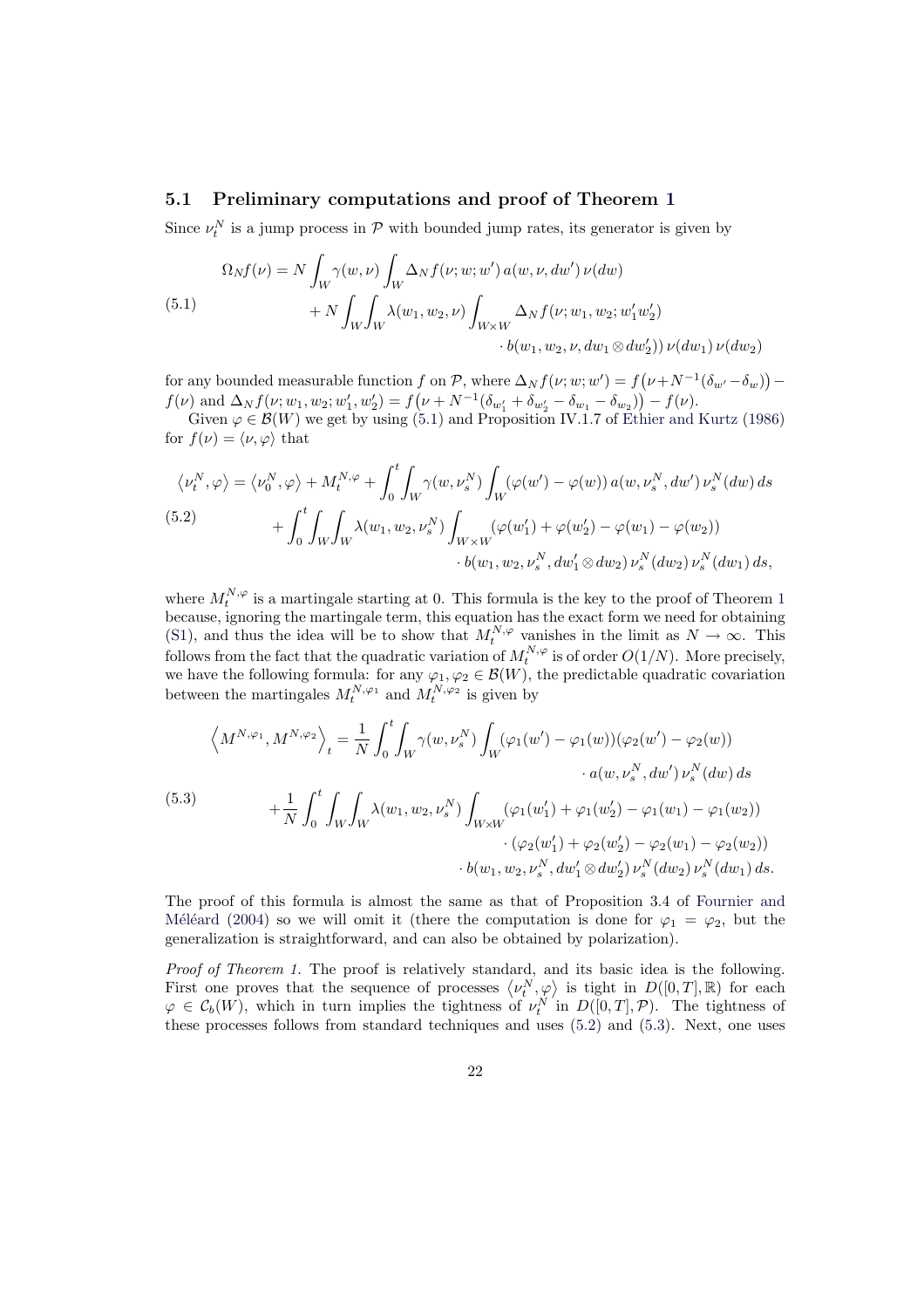a martingale argument and (5.3) to show that any limit point of  $\nu_t^N$  satisfies (S1). Finally, using Gronwall's Lemma one deduces that (S1) has a unique solution. We refer the reader to the proof of Theorem 5.3 of Fournier and Méléard  $(2004)$  for the details.  $\Box$ 

*Proof of Corollary 3.1.* Denote by  $(\tau_i^N)_{i>0}$  the sequence of stopping times corresponding to the jumps of the process  $\nu_t^N$ [. Le](#page-21-1)t A be any Borel subset of W with  $\mu(A) = 0$  [and](#page-5-2) let  $\varphi$  be any positive function in  $\mathcal{B}(W)$  [whose suppor](#page-36-6)[t is](#page-5-2) [conta](#page-36-6)i[ned in](#page-36-6) A. By (5.2), for every  $t \in [0, T]$ we have that  $\frac{1}{2}$  $\overline{a}$ ´

$$
\mathbb{E}\left(\left\langle\nu_{t\wedge\tau_{1}^{N}}^{N},\varphi\right\rangle\right)=\mathbb{E}\left(\left\langle\nu_{0},\varphi\right\rangle\right)+\mathbb{E}\left(M_{t\wedge\tau_{1}^{N}}^{N,\varphi}\right) \n+\mathbb{E}\left(\int_{0}^{t\wedge\tau_{1}^{N}}\int_{W}\gamma(w,\nu_{s}^{N})\int_{W}(\varphi(w')-\varphi(w)) a(w,\nu_{s}^{N},dw')\,\nu_{s}^{N}(dw)\,ds\right) \n+\mathbb{E}\left(\int_{0}^{t\wedge\tau_{1}^{N}}\int_{W}\int_{W}\lambda(w_{1},w_{2},\nu_{s}^{N})\int_{W\times W}(\varphi(w'_{1})+\varphi(w'_{2})-\varphi(w_{1})-\varphi(w_{2})) \n\cdot b(w_{1},w_{2},\nu_{s}^{N},dw'_{1}\otimes dw'_{2}))\,\nu_{s}^{N}(dw_{2})\,\nu_{s}^{N}(dw_{1})\,ds\right).
$$

<span id="page-22-0"></span>The first term on the right side of (5.4) is 0 because the support of  $\varphi$  is contained A and  $\nu_0(A) = 0$ . The second term is 0 by Doob's Optional Sampling Theorem. For the third term observe that for  $s < \tau_1^N$ ,  $\nu_s^N = \nu_0$ , so

$$
\mathbb{E}\Bigg(\Bigg|\int_{0}^{t\wedge\tau_{1}^{N}}\int_{W}\gamma(w,\nu_{s}^{N})\int_{W}(\varphi(w')-\varphi(w))\,a(w,\nu_{s}^{N},dw')\,\nu_{s}^{N}(dw)\,ds\Bigg|\Bigg)\\qquad \qquad \leq\overline{\gamma}\mathbb{E}\Bigg(\int_{0}^{t\wedge\tau_{1}^{N}}\int_{W}\int_{W}|\varphi(w')-\varphi(w)|\,a(w,\nu_{0},dw')\,\nu_{0}(dw)\Bigg)
$$

which is 0 since  $\varphi$  is supported inside A and the measure  $\int_W a(w', \nu_0, \cdot) \nu_0(dw')$  is absolutely continuous with respect to  $\mu$ . The fourth term is 0 by analogous reasons. We deduce that continuous with respect to  $\mu$ . The fourth term is 0 by analogous reasons. We deduce that the expectation on the left side of (5.4) is 0, and therefore, since  $\varphi$  is positive,  $\langle \nu_{t \wedge \tau_1^N}^N, \varphi \rangle = 0$ with probability 1. In particular,  $\nu_{t \wedge \tau_1^N}^N$  is absolutely continuous with respect to  $\mu$  for all  $t \in [0, T]$  with probability 1.

[U, I] with probability 1.<br>Using the strong Markov property we obtain inductively that  $\langle \nu_{t \wedge \tau_i^N}^N, \varphi \rangle = 0$  almost surely for every  $i > 0$  and  $t \in [0, T]$ . Since the jump rates of the process are bounded, there surely for every  $i > 0$  and  $t \in [0, 1]$ . Since the jump rates of the process are bounded, there are finitely many jumps before T with probability 1, and we deduce that  $\langle \nu_i^N, \varphi \rangle = 0$  almost surely for all  $t \in [0, T]$ . Now if  $\nu_t$  is the limit in distribution of the sequence  $\nu_t^N$  given by surely for all  $t \in [0, T]$ . Now if  $\nu_t$  is the limit in distribution of the sequence  $\nu_t^{\perp}$  given by<br>Theorem 1 and  $\varphi \in C_b(W)$ ,  $\mathbb{E}(\langle \nu_t^N, \varphi \rangle) \to \langle \nu_t, \varphi \rangle$  as  $N \to \infty$ , so  $\langle \nu_t, \varphi \rangle = 0$  for all  $t \in [0, T]$ whenever  $\varphi$  is supported inside A, and the result follows.  $\Box$ 

### 5.2 Proof of Theorem 2

We will [as](#page-5-0)sume throughout this part that all the assumptions of Theorem 2 hold. For simplicity, we will also assume that  $\Gamma \equiv 0$  (these terms are easier to handle and are in fact a particular case of the ones co[rres](#page-12-0)ponding to  $\Lambda$ ).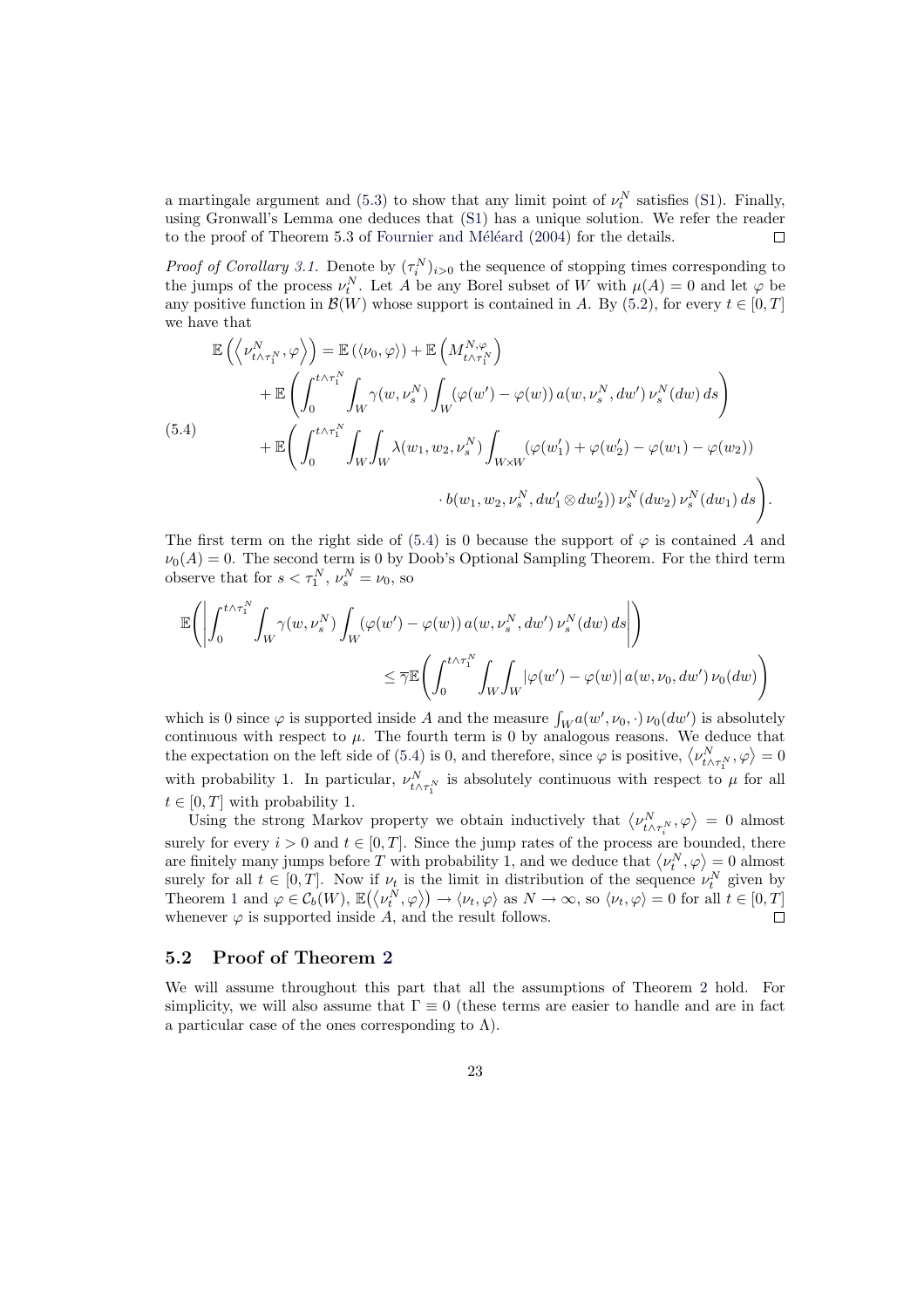Before getting started we recall that, by Parseval's identity, given any  $A \in \mathcal{H}'_i$  and a complete orthonormal basis  $(\phi_k)_{k \geq 0}$  of  $\mathcal{H}_i$ ,

$$
||A||_{\mathcal{H}_i'}^2 = \sum_{k \ge 0} |A(\phi_k)|^2.
$$

We will use this fact several times below.

# **5.2.1** Moment estimates for  $\nu_t^N$  and  $\nu_t$

Recall that we have assumed that  $\sup_{N>0} \mathbb{E}(\langle \nu_0^N, \rho_4^2 \rangle) < \infty$  and  $\mathbb{E}(\langle \nu_0, \rho_4^2 \rangle) < \infty$ . We need to show that these moment assumptions propagate to  $\nu_t^N$  and  $\nu_t$ :

Proposition 5.1. The following properties hold:

(5.5a) 
$$
\sup_{N>0} \mathbb{E}\left(\sup_{t\in[0,T]} \left\langle \nu_t^N, \rho_4^2 \right\rangle\right) < \infty, \quad \text{and}
$$

<span id="page-23-2"></span>(5.5b) 
$$
\sup_{t \in [0,T]} \langle \nu_t, \rho_4^2 \rangle < \infty.
$$

<span id="page-23-1"></span><span id="page-23-0"></span>The proof of this result will rely on an explicit construction of the process in terms of Poisson point measures. This is similar to what is done in Section 2.2 of Fournier and Méléard (2004) (though we will need to use a more abstract approach because our type spaces are not necessarily Euclidean), so we will only sketch the main ideas.

We fix  $N > 0$  and consider the following random objects, defined on a sufficiently large probability space: a  $P$ -valued random variable  $\nu_0^N$  (corresponding to t[he initial distribution\)](#page-36-6) [and a](#page-36-6) Poisson point measure  $Q(ds, di, di, di, d\theta)$  on  $[0, T] \times I_N \times I_N \times [0, 1] \times [0, 1]$  with intensity measure  $(\overline{\lambda}/N)$  ds di dj du d $\theta$ . We also consider a Blackwell-Dubins representation  $\rho$  of  $\mathcal{P}(W\times$ W) with respect to a uniform random variable on [0, 1], i.e., a continuous function  $\rho: \mathcal{P}(W\times$  $W) \times [0,1] \longrightarrow W \times W$  such that  $\varrho(\xi, \cdot)$  has distribution  $\xi$  (with respect to the Lebesgue measure on [0, 1]) for all  $\xi \in \mathcal{P}(W \times W)$  and  $\varrho(\cdot, u)$  is continuous for almost every  $u \in [0, 1]$ (see Blackwell and Dubins (1983) for the existence of such a function). This gives us an abstract way to use a uniform random variable to pick the pairs of types to which agents go after interacting. Finally, we introduce the following notation:  $\eta^{i}(\nu_{t}^{N})$  will denote the *i*-th type, with respect to some fixed total order of W, appearing in  $\nu_t^N$  (we recall that, under the [axiom of choice, any se](#page-36-12)t [can b](#page-36-12)e well-ordered, and hence totally ordered; moreover, this ordering can be taken to be measurable because  $W$ , being a Polish space, is measurably isomorphic to  $[0,1]$ ). With this definition, choosing a type uniformly from  $\nu_t^N$  is the same as choosing i uniformly from  $I_N$  and considering the type given by  $\eta^{i}(\nu_i^N)$ . Our process can be represented then as follows:

$$
\begin{split} \nu^N_t &= \nu^N_0 + \int_0^t \! \int_{I_N} \! \int_{I_N} \! \int_0^1 \! \int_0^1 \! \frac{1}{N} \Big[ \delta_{\varrho^1(b(\eta^i(\nu^N_{s-}),\eta^j(\nu^N_{s-}),\nu^N_{s-},\cdot),u)} \\ &\hspace{1cm} + \delta_{\varrho^2(b(\eta^i(\nu^N_{s-}),\eta^j(\nu^N_{s-}),\nu^N_{s-},\cdot),u)} - \delta_{\eta^i(\nu^N_{s-})} - \delta_{\eta^j(\nu^N_{s-})} \Big] \\ &\hspace{1cm} \cdot {\bf 1}_{\theta \leq \lambda(\eta^i(\nu^N_{s-}),\eta^j(\nu^N_{s-}),\nu^N_{s-})/\overline{\lambda}} \,\, Q(ds,di,dj,du, d\theta), \end{split}
$$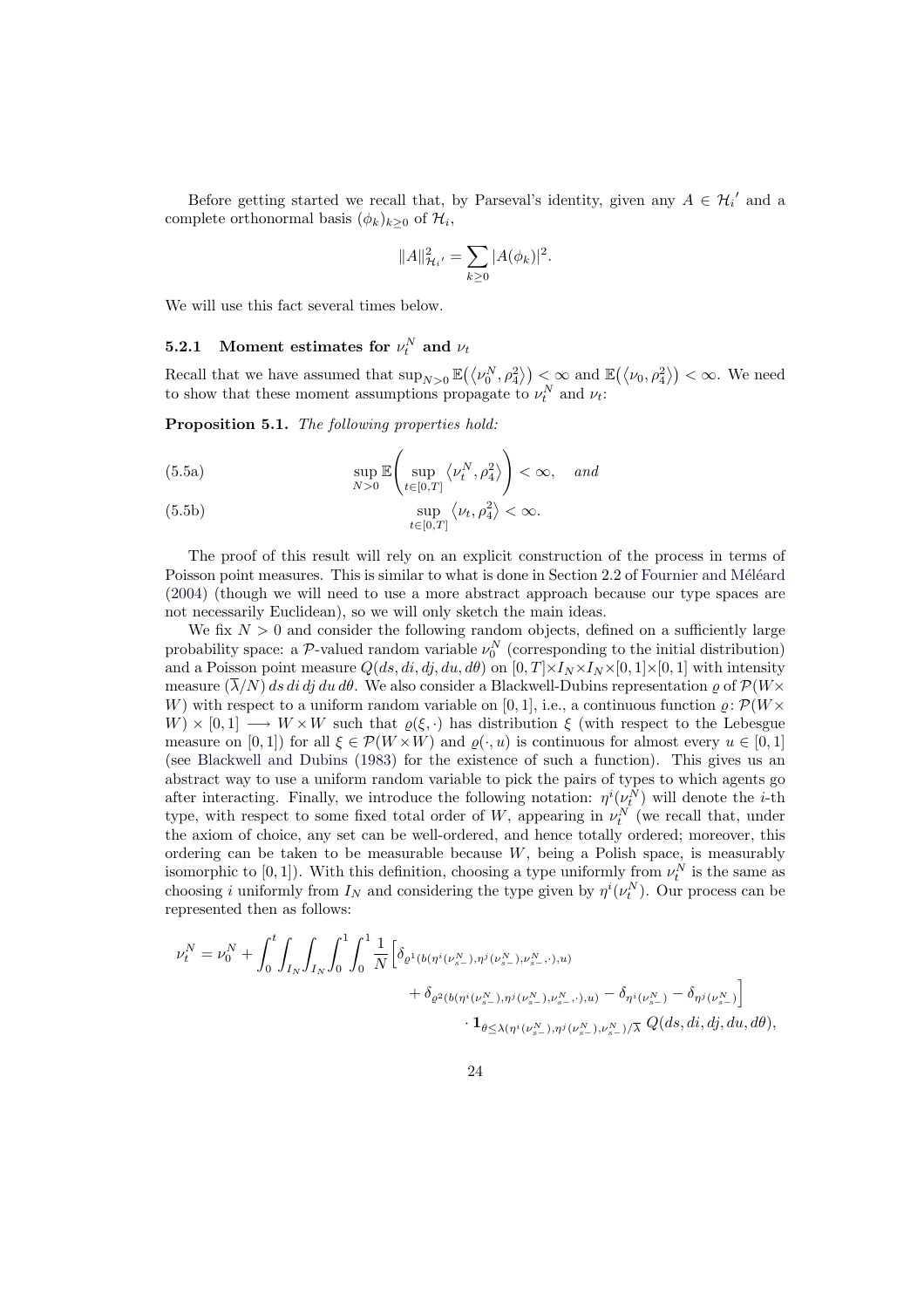where  $\varrho^1$  and  $\varrho^2$  are the first and second components of  $\varrho$  (see Definition 2.5 in Fournier and Méléard (2004) for more details on this construction).

Proof of Proposition 5.1. Since  $\langle \nu_t^N, \rho_4^2 \rangle$ ® =  $\overline{1}$  $\nu_0^N, \rho_4^2$ ®  $+\sum$  $\int_{0 \leq s \leq t} \left[ \langle \nu_s^N - \nu_{s-}^N, \rho_4^2 \rangle \right]$ , it is easy to deduce from the last equation that

$$
\begin{aligned} \left<\nu_t^N,\rho_4^2\right> &= \left<\nu_0^N,\rho_4^2\right> + \int_0^t\!\int_{I_N}\!\int_{I_N}\!\int_0^1\!\int_0^1\!\frac{1}{N}\Big[\rho_4^2\big(\varrho^1\big(b\big(\eta^i(\nu_{s-}^N),\eta^j(\nu_{s-}^N),\nu_{s-}^N,\cdot\big),u\big)\big) \\ &\quad + \rho_4^2\big(\varrho^2\big(b\big(\eta^i(\nu_{s-}^N),\eta^j(\nu_{s-}^N),\nu_{s-}^N,\cdot\big),u\big)\big) - \rho_4^2\big(\eta^i(\nu_{s-}^N)\big) - \rho_4^2\big(\eta^j(\nu_{s-}^N)\big)\Big] \\ &\qquad \qquad \cdot {\bf 1}_{\theta \le \lambda \left(\eta^i(\nu_{s-}^N),\eta^j(\nu_{s-}^N),\nu_{s-}^N\right)/\overline{\lambda}} \,\,Q\big(ds,di,dj,du,dd\big). \end{aligned}
$$

Taking expectations and ignoring the (positive) terms being subtracted we obtain

$$
\begin{split} \mathbb{E}\biggl(\sup_{t\in[0,T]}\big\langle\nu_i^N,\rho_4^2\big\rangle\biggr) &\leq \mathbb{E}\bigl(\big\langle\nu_0^N,\rho_4^2\big\rangle\biggr) + \frac{1}{N^2}\int_0^T\mathbb{E}\biggl(\sum_{i=1}^N\sum_{j=1}^N\lambda(\eta^i(\nu_{s-}^N),\eta^j(\nu_{s-}^N),\nu_{s-}^N)\\ &\qquad\cdot\int_0^1\Bigl[\rho_4^2\bigl(\varrho^1(b(\eta^i(\nu_{s-}^N),\eta^j(\nu_{s-}^N),\nu_{s-}^N,\cdot),u)\bigr)\\ &\qquad\qquad + \rho_4^2\bigl(\varrho^2(b(\eta^i(\nu_{s-}^N),\eta^j(\nu_{s-}^N),\nu_{s-}^N,\cdot),u)\bigr)\Bigr]\,du\biggr)\,ds\\ &\leq \mathbb{E}\bigl(\big\langle\nu_0^N,\rho_4^2\big\rangle\bigr) + \int_0^T\mathbb{E}\biggl(\int_W\int_W\int_W\int_{W\times W}\bigl[\rho_4^2(w_1')+\rho_4^2(w_2')\bigr]\,\Lambda(w_1,w_2,z,dw_1'\otimes dw_2')\\ &\qquad\cdot\nu_s^N(dz)\,\nu_s^N(dw_2)\,\nu_s^N(dw_1)\biggr)\,ds\\ &\leq \mathbb{E}\bigl(\big\langle\nu_0^N,\rho_4^2\big\rangle\bigr) + C\int_0^T\mathbb{E}\biggl(\int_W\int_W\int_W\bigl[\rho_4^2(w_1)+\rho_4^2(w_2)+\rho_4^2(z)\bigr]\\ &\qquad\cdot\nu_s^N(dz)\,\nu_s^N(dw_2)\,\nu_s^N(dw_1)\biggr)\,ds\\ &\leq \mathbb{E}\bigl(\big\langle\nu_0^N,\rho_4^2\big\rangle\bigr) + C\int_0^T\mathbb{E}\biggl(\sup_{s\in[0,t]}\big\langle\nu_s^N,\rho_4^2\big\rangle\biggr)\,ds, \end{split}
$$

where we used (D2) in the second inequality. By hypothesis  $\mathbb{E}(\langle \nu_0^N, \rho_4^2 \rangle)$  is bounded uniformly in  $N$ , so by Gronwall's Lemma we deduce that

(5.6) 
$$
\mathbb{E}\left(\sup_{t\in[0,T]}\left\langle \nu_t^N,\rho_4^2\right\rangle\right)\leq C_1e^{C_2T},
$$

with  $C_1$  and  $C_2$  being independent of N, whence (5.5a) follows.

<span id="page-24-0"></span>To get (5.5b), write  $(\rho_4^2 \wedge L)(w) = \rho_4^2(w) \wedge L$ , and observe that, since  $\rho_4^2 \wedge L \in C_b(W)$ , Theorem 1 implies that  $\lim_{N\to\infty} \mathbb{E}$  $^{\prime}$  $\sup_{t\in[0,T]}$  $\frac{1}{2}$  $\nu_t^N, \rho_4^2 \wedge L$ sei<br>、  $=$  sup<sub>t∈[0,T]</sub>  $\langle \nu_t, \rho_4^2 \wedge L \rangle$ ® , so by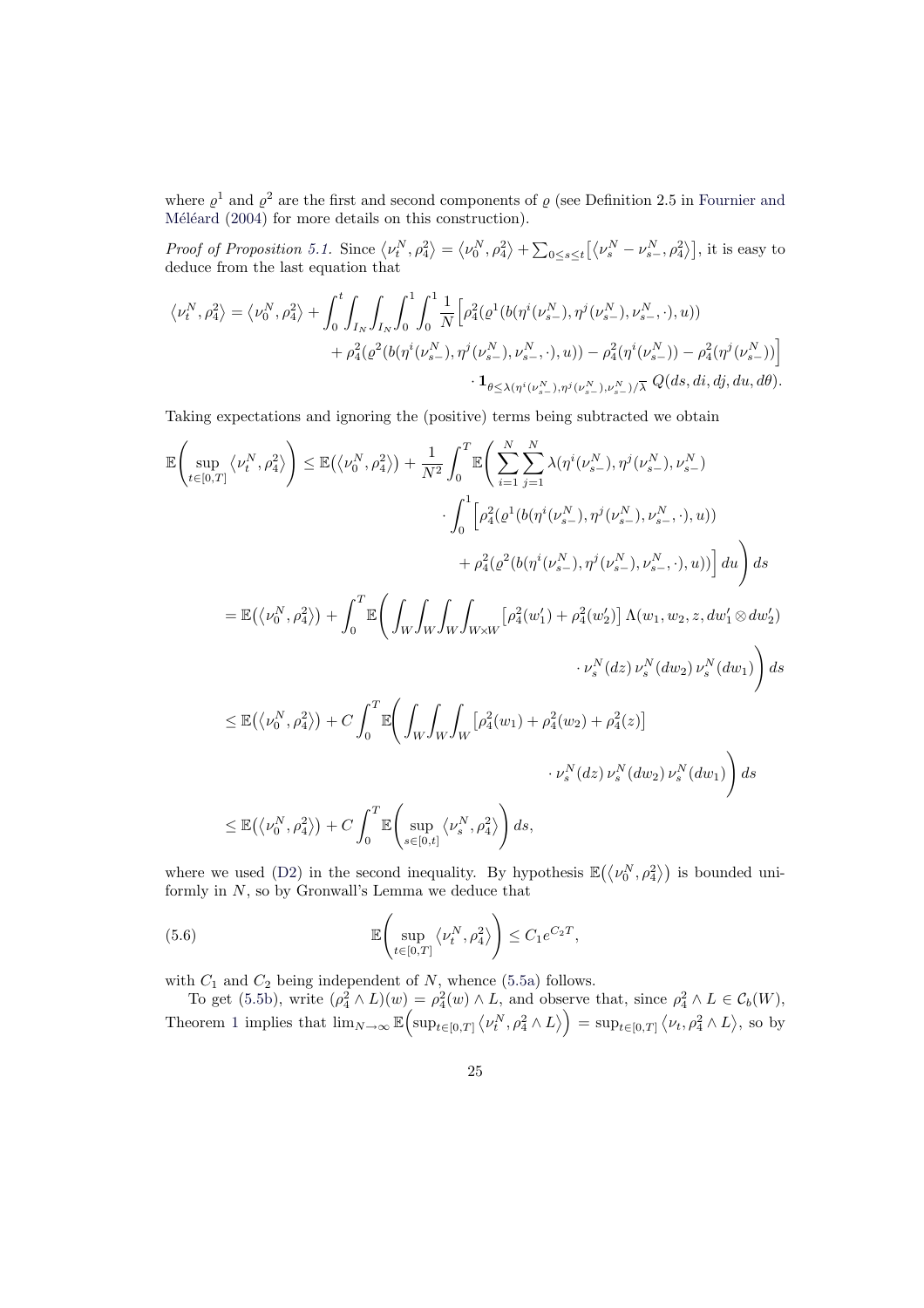$$
(5.6),
$$

$$
\sup_{t \in [0,T]} \left\langle \nu_t, \rho_4^2 \wedge L \right\rangle \le C_1 e^{C_2 T}.
$$

 $\langle \nu_s, \rho_4^2 \wedge L$ ® Using the Monotone Convergence Theorem it is easy to check that  $\sup_{s\in[0,T]}$ Monotone Convergence Theorem it is easy to check that  $\sup_{s\in[0,T]} \langle \nu_s, \rho_4^2 \wedge L \rangle \rightarrow$  $\sup_{s\in[0,T]}\langle\nu_s,\rho_4^2\rangle$  $\sup_{s\in[0,T]}\langle\nu_s,\rho_4^2\rangle$  $\sup_{s\in[0,T]}\langle\nu_s,\rho_4^2\rangle$  as  $L\to\infty$ , and thus (5.5b) follows.  $\Box$ 

For most of this section we will continue ignoring the type-process  $\eta_t^N$ , working instead with the empirical distribution process  $\nu_t^N$  we are interested in. However, we will need to consider  $\eta_t^N$  directly in Step 2 of t[he pr](#page-23-0)oof of Theorem 2, and we will need to use a moment estimate similar to (5.5a) for this process. Observe that statement of the theorem (and that of Theorem 1) makes no assumption on the distribution of  $\eta_0^N$ , but instead only deals with the initial empirical distribution  $\nu_0^N$ . Therefore we are free to choose  $\eta_0^N$ in any way [co](#page-12-0)mpatible with  $\nu_0^N$ . For convenience we can construct  $\eta_0^N$  in the following way: assuming  $\nu_0^N$  takes a s[pecific](#page-23-1) value  $\overline{\nu}_0^N \in \mathcal{P}_a$ , choose  $\eta_0^N(1)$  uniformly from  $\overline{\nu}_0^N$  and then inductively choose  $\eta_0^N(i)$  $\eta_0^N(i)$  $\eta_0^N(i)$  uniformly from the remaining  $N - i + 1$  individuals, i.e., then inductively choose  $\eta_0^{\sim}(i)$  uniformly from the remaining  $N - i + 1$  individuals, i.e.,<br>from  $[N\overline{\nu}_0^N - \delta_{\eta_0^N(1)} - \cdots - \delta_{\eta_0^N(i-1)}]/(N - i + 1)$ . It is clear then that, with this choice,  $\eta_0^N$  is exchangeable and  $\frac{1}{N}$  $\sum_{i=1}^{N} \delta_{\eta_0^N(i)} = \overline{\nu}_0^N$  as required. Moreover, given any  $i \in I_N$ , E ¡ is exemigeable and  $\overline{N} \sum_{i=1}^{\infty} o_{\eta_0^N(i)}^2 = \nu_0$  as required. Moreover, given any  $\ell \in I_N$ ,<br>  $\rho_4^2(\eta_0^N(i)) = \mathbb{E}(\langle \nu_0^N, \rho_4^2 \rangle)$ , and thus the moment assumption that we made on  $\nu_0^N$  can be  $\mathbb{E}(P_4(\eta_0(t))) = \mathbb{E}(\nabla_0, P_4)$ , and thus the moment assumption that we made on  $\nu_0$  can be rewritten as  $\sup_{N>0} \sup_{i\in I_N} \mathbb{E}(\rho_4^2(\eta_0^N(i))) < \infty$  for all  $i \in I_N$ . The proof of (5.5a) can then be adapted (by modifying slightly the explicit construction we made of  $\nu_t^N$  to deal with  $\eta_t^N$ ) to obtain

(5.7) 
$$
\sup_{N>0} \sup_{i\in I_N} \mathbb{E}\left(\sup_{t\in[0,T]} \rho_4^2(\eta_t^N(i))\right) < \infty.
$$

(We remark that the proof of this estimate uses (5.5a) itself).

#### <span id="page-25-1"></span>**5.2.2** Extension of  $\langle v_t^N, \cdot \rangle$ ® and  $\langle \nu_t, \cdot \rangle$  to  $\mathcal{H}_4^{\;\prime}$

The P-valued process  $\nu_t^N$  can be seen as a lin[ear fu](#page-23-1)nctional on  $\mathcal{B}(W)$  via the mapping The P-valued process  $\nu_i$  can be seen as a linear functional on  $\mathcal{B}(W)$  via the mapping  $\varphi \longmapsto \langle \nu_i^N, \varphi \rangle$ , and the same can be done for  $\nu_t$ . However, since  $\mathcal{H}_4$  consists of measurable  $\varphi \mapsto \varphi$ ,  $\varphi$ , and the same can be done for  $\nu_t$ . However, since  $\nu_t$  consists of measurable<br>but not necessarily bounded functions, the integrals  $\langle \nu_t^N, \varphi \rangle$  and  $\langle \nu_t, \varphi \rangle$  may diverge. Our first task will be to show that these integrals are finite and, moreover, that  $\nu_t^N$  (and  $\nu_t$ ) can be seen as taking values in  $\mathcal{H}_{4}'$  (and thus also in all the other dual spaces we are considering). A consequence of this will be that  $\sigma_t^N$  is well defined as an  $\mathcal{H}_4'$ -valued process.

**Proposition 5.2.** The mapping  $\varphi \in \mathcal{H}_4 \mapsto$  $\overline{1}$  $\langle \nu_t^N, \varphi \rangle$  is in  $\mathcal{H}_4{}'$  almost surely for every  $t \in [0,T]$  and  $N > 0$ . Analogously, the mapping  $\varphi \in \mathcal{H}_4 \mapsto \langle \nu_t, \varphi \rangle$  is in  $\mathcal{H}_4$  for every  $t\in[0,T].$ 

<span id="page-25-0"></span>Furthermore,  $\nu_t$  satisfies (S1) for every  $\varphi \in \mathcal{H}_4$ , while  $\nu_t^N$  satisfies (5.2) for every  $\varphi \in \mathcal{H}_4$ almost surely. In particular, given any  $\varphi \in \mathcal{H}_4$ ,  $M_t^{N,\varphi}$  is a martingale starting at 0 such that the predictable quadratic covariations  $\langle M^{N,\varphi_1}, M^{N,\varphi_2} \rangle$ , are the ones given by the formula in  $_{t}$  are the ones given by the formula in (5.3) for all  $\varphi_1, \varphi_2 \in \mathcal{H}_4$ .

*Proof.* We are only going t[o pr](#page-5-2)ove the assertions [for](#page-21-2)  $\nu_t^N$ , the ones for  $\nu_t$  can be checked similarly (and more easily).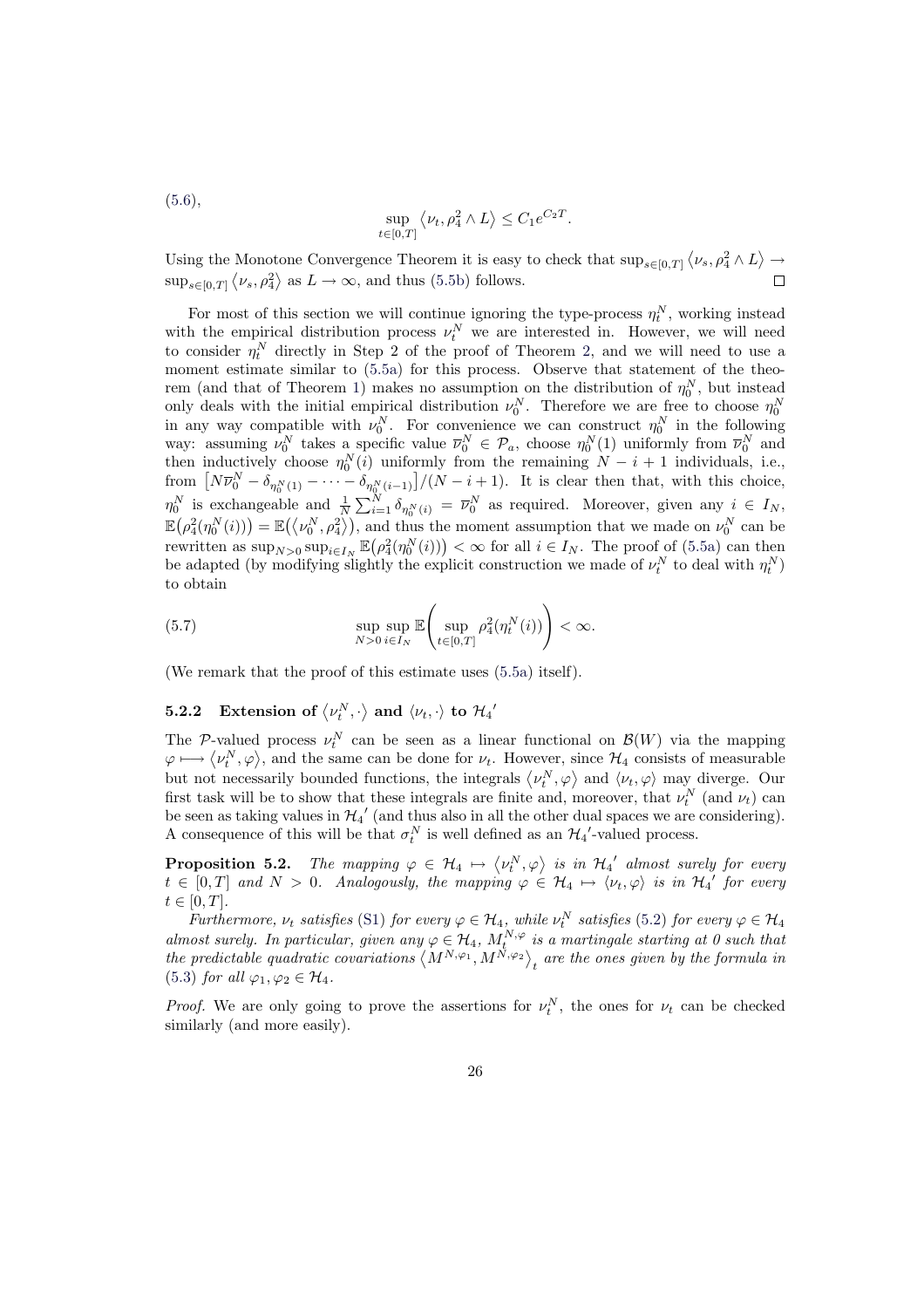The first claim follows directly from (B2) and Proposition 5.1: for  $\varphi \in \mathcal{H}_4$ ,

$$
\left|\left\langle\nu_t^N,\varphi\right\rangle\right|\leq\int_W|\varphi(w)|\,\nu_t^N(dw)\leq C\,\|\varphi\|_{\mathcal{H}_4}\int_W\rho_4(w)\,\nu_t^N(dw)\leq C\,\|\varphi\|_{\mathcal{H}_4}\,\sqrt{\left\langle\nu_t^N,\rho_4^2\right\rangle},
$$

and the term inside the square root is [alm](#page-9-2)ost surely bound[ed b](#page-23-2)y (5.5a), so the mapping and the term inside the square root is almost<br> $\varphi \in \mathcal{H}_4 \longmapsto \langle \nu_t^N, \varphi \rangle$  is continuous almost surely.

Next we need to show that  $\langle \nu_i^N, \varphi \rangle$  satisfies (5.2) for all  $\varphi \in \mathcal{H}_4$ . That is, we need to show that the formula

$$
M_t^{N,\varphi} = \langle \nu_t^N, \varphi \rangle - \langle \nu_0^N, \varphi \rangle - \int_0^t \int_W \int_W \int_W \int_W \Lambda \varphi(w_1, w_2; z) \, \nu_s^N(dz) \, \nu_s^N(dw_2) \, \nu_s^N(dw_1) \, ds
$$

defines a martingale for each  $\varphi \in \mathcal{H}_4$ . Let  $\varphi \in \mathcal{H}_4$  and  $m > 0$  and write  $(\varphi \wedge m)(w) =$  $\varphi(w) \wedge m$ .  $\varphi \wedge m$  is in  $\mathcal{B}(W)$ , so  $M_t^{N,\varphi \wedge m}$  is a martingale. We deduce that given any  $0 \leq s_1 \leq \cdots \leq s_k < s < t$  and any continuous bounded functions  $\psi_1, \ldots, \psi_k$  on  $\mathcal{H}_4$ , if we let

$$
X^m = \psi_1(\nu_{s_1}^N) \cdots \psi_k(\nu_{s_k}^N) \big[ M_t^{N, \varphi \wedge m} - M_s^{N, \varphi \wedge m} \big],
$$

then  $\mathbb{E}(X^m) = 0$ . Using the Monotone Convergence Theorem one can show that  $X^m \to$  $\psi_1(\nu_{s_1}^N)\cdots\psi_k(\nu_{s_k}^N)\left[M_t^{N,\varphi}-M_s^{N,\varphi}\right]$  as  $m\to\infty$ . On the other hand, the sequence  $(X^m)_{m>0}$ is uniformly integrable. Indeed, using (B2) and (5.5a) one can show that

$$
\mathbb{E}\bigg(\Big|\big(\psi_1(\nu^N_{s_1})\cdots \psi_k(\nu^N_{s_k})\big[M^{N,\varphi\wedge m}_t-M^{N,\varphi\wedge m}_s\big]\Big|^2\bigg)\leq Ct^2\mathbb{E}\Bigg(\sup_{r\in[0,t]}\big\langle \nu^N_r,\rho^2_4\big\rangle\Bigg)<\infty.
$$

We deduce that

$$
\mathbb{E}(\psi_1(\nu_{s_1}^N)\cdots\psi_k(\nu_{s_k}^N)[M_t^{N,\varphi}-M_s^{N,\varphi}])=\lim_{m\to\infty}\mathbb{E}(X^m)=0,
$$

which implies that  $M_t^{N,\varphi}$  is a martingale. The fact that  $\langle M^{N,\varphi_1}, M^{N,\varphi_2} \rangle$ has the right form follows from the same arguments as those for (5.3) (here we need to replace  $\varphi_1$  and  $\varphi_2$  by  $\varphi_1^m$  and  $\varphi_2^m$  and then take  $m \to \infty$  as above).  $\Box$ 

#### 5.2.3 The drift term

By Proposition 5.2, we have now that the fluctu[atio](#page-21-1)ns process  $\sigma_t^N$  is well defined as a process taking values in  $\mathcal{H}_{4}'$  and it satisfies

$$
\langle \sigma_t^N, \varphi \rangle = \sqrt{N} \langle \nu_0^N - \nu_0, \varphi \rangle + \sqrt{N} M_t^{N\varphi} + \sqrt{N} \int_0^t \int_W \int_W \int_W \Lambda \varphi(w_1, w_2; z) \Big[ \nu_s^N(dz) \nu_s^N(dw_2) \nu_s^N(dw_1) - \nu_s(dz) \nu_s(dw_2) \nu_s(dw_1 \Big] ds
$$

for every  $\varphi \in \mathcal{H}_4$ . The integral term can be rewritten as

$$
\int_0^t \int_W \int_W \int_W \Lambda \varphi(w_1, w_2; z) \left[ \sigma_s^N(dz) \nu_s^N(dw_2) \nu_s^N(dw_1 \right. \\ \left. + \nu_s(dz) \left( \sigma_s^N(dw_2) \nu_s^N(dw_1 \right) + \nu_s(dw_2) \sigma_s^N(dw_1 \right) \right] ds.
$$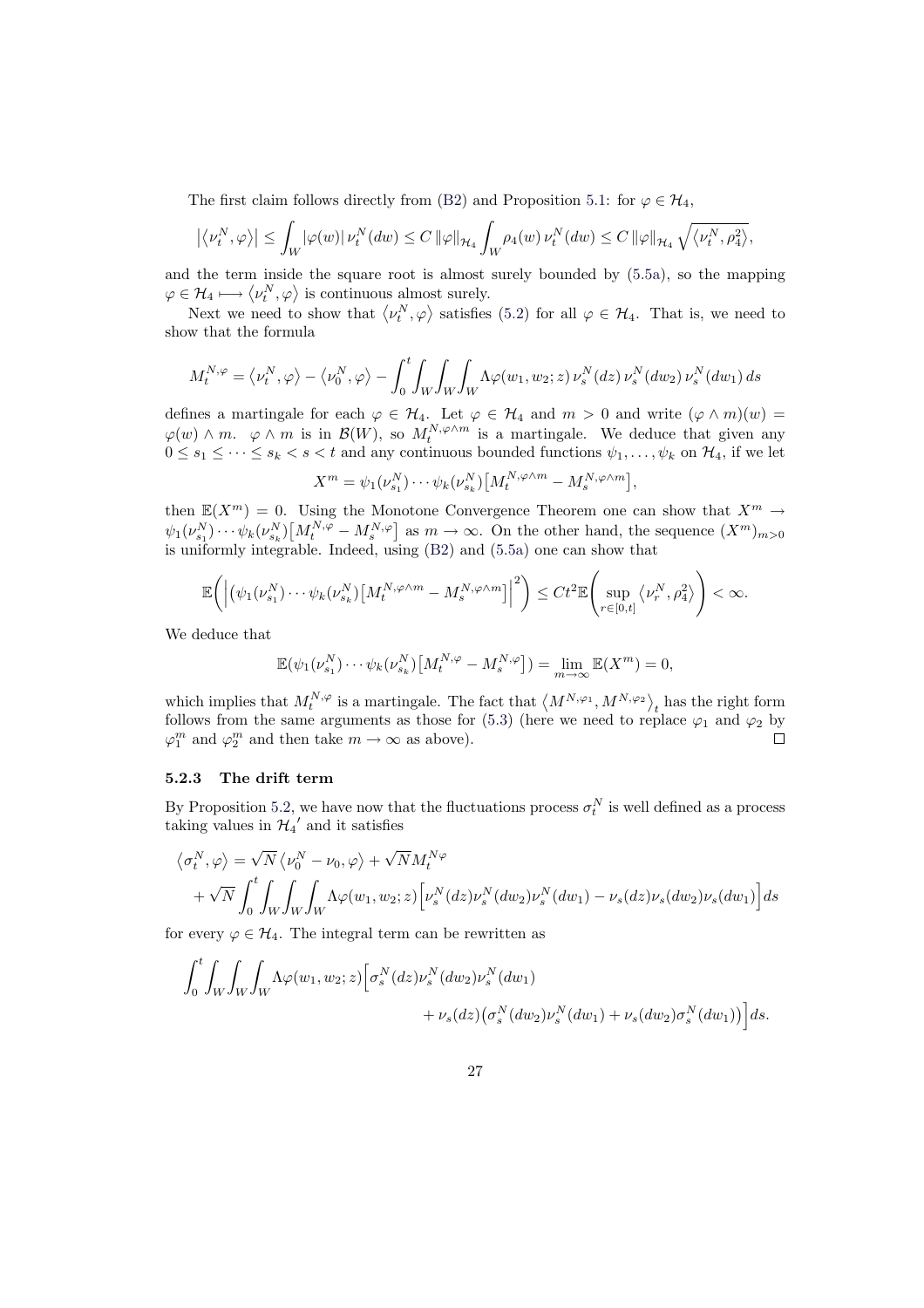Therefore,

(5.8) 
$$
\langle \sigma_t^N, \varphi \rangle = \sqrt{N} \langle \nu_0^N - \nu_0, \varphi \rangle + \sqrt{N} M_t^{N, \varphi} + \int_0^t \langle \sigma_s^N, J_s^N \varphi \rangle ds
$$

for each  $\varphi \in \mathcal{H}_4$ , where

<span id="page-27-1"></span>(5.9) 
$$
J_s^N \varphi(z) = \int_W \int_W \Lambda \varphi(w_1, w_2; z) \nu_s^N(dw_2) \nu_s^N(dw_1)
$$

$$
+ \int_W \int_W \Lambda \varphi(w, z; x) \nu_s^N(dw) \nu_s(dx) + \int_W \int_W \Lambda \varphi(z, w; x) \nu_s(dw) \nu_s(dx).
$$

<span id="page-27-0"></span>Observe that  $J_s^N = J_{\nu_s^N,\nu_s}$  and  $J_s = J_{\nu_s,\nu_s}$ , where the operators  $J_{\mu_1,\mu_2}$  are the ones defined in Assumption D. Hence (D3) and Proposition 5.1 imply that  $J_s^N$  and  $J_s$  are bounded linear operators on each space  $\mathcal{C}_i$   $(i = 0, 2, 3)$  and, moreover, for all  $\varphi \in \mathcal{C}_i$ ,

(5.10) 
$$
\left\|J_s^N\varphi\right\|_{\mathcal{C}_i} \leq C \left\|\varphi\right\|_{\mathcal{C}_i} \quad \text{and} \quad \left\|J_s\varphi\right\|_{\mathcal{C}_i} \leq C \left\|\varphi\right\|_{\mathcal{C}_i},
$$

almost surely f[or](#page-10-0) some co[nsta](#page-11-4)nt  $C > 0$  indepen[den](#page-23-2)t of N and s. Similarly, given any  $\varphi \in \mathcal{C}_0$ ,

<span id="page-27-2"></span>(5.11) 
$$
\left\| \left( J_s^N - J_s \right) \varphi \right\|_{C_0} \leq C \left\| \varphi \right\|_{C_0} \left\| \nu_s^N - \nu_s \right\|_{C_2},
$$

almost surely for some constant  $C > 0$  independent of N and s.

# 5.2.4 Uniform estimate for the martingale term in  $\mathcal{H}_4'$

Proposition 5.2 implies that the martingale term  $M_t^{N,\varphi}$  is well defined for all  $\varphi \in \mathcal{H}_4$ . We will denote by  $M_t^N$  the bounded linear functional on  $\mathcal{H}_4$  given by  $M_t^N(\varphi) = M_t^{N,\varphi}$ .

**Theorem 5.3.**  $\sqrt{N}M_t^N$  is a càdlàg square integrable martingale in  $\mathcal{H}_4'$ , whose Doob-Meyer process  $(\sqrt[N]{N}M^N)_{\star}(\varphi_1)(\varphi_2) = N(\sqrt{N}M^N(\varphi_1), \sqrt{N}M^N(\varphi_2))_{\star}$  (which is a linear operator  $_{t}(\varphi_{1})$  $\mathcal{L}$  $(\varphi_2) = N$  $\langle \sqrt{N} M^N(\varphi_1), \sqrt{N} M^N(\varphi_2) \rangle$  $_{t}$  (which is a linear operator from  $\mathcal{H}_4$  to  $\mathcal{H}_4'$ ) can be obtained from the formula in (5.3). Moreover,

$$
\sup_{N>0}\mathbb{E}\Bigg(\sup_{t\in[0,T]}\Big\|\sqrt{N}M^N_t\Big\|^2_{{\mathcal H}_4'}\Bigg)<\infty.
$$

<span id="page-27-3"></span>*Proof.* We already know, by Proposition 5.2, that  $\sqrt{N}M_{\underline{t}}^N$  is a martingale in  $\mathcal{H}_{4}^{\prime}$  with the *Proof.* We already know, by Proposition 5.2, that  $\sqrt{N}M_t^N$  is a martingale in  $\mathcal{H}_4$  with the right Doob–Meyer process. The fact that the paths of  $\sqrt{N}M_t^N$  are in  $D([0,T], \mathcal{H}_4')$  can be checked by the same arguments as those in the proof of Corollary  $3.8$  in Méléard (1998). So we only need to show the last assertion. Let  $(\phi_k)_{k>0}$  be an orthonormal complete basis of  $\mathcal{H}_4$ . We observe that, by (B2), if  $\chi_w \in \mathcal{H}_4'$  [is](#page-25-0) defined by  $\chi_w(\varphi) = \varphi(w)$  then

$$
\sum_{k\geq 0} \phi_k^2(w) = \|\chi_w\|_{\mathcal{H}_{4'}}^2 \leq C\rho_4^2(w).
$$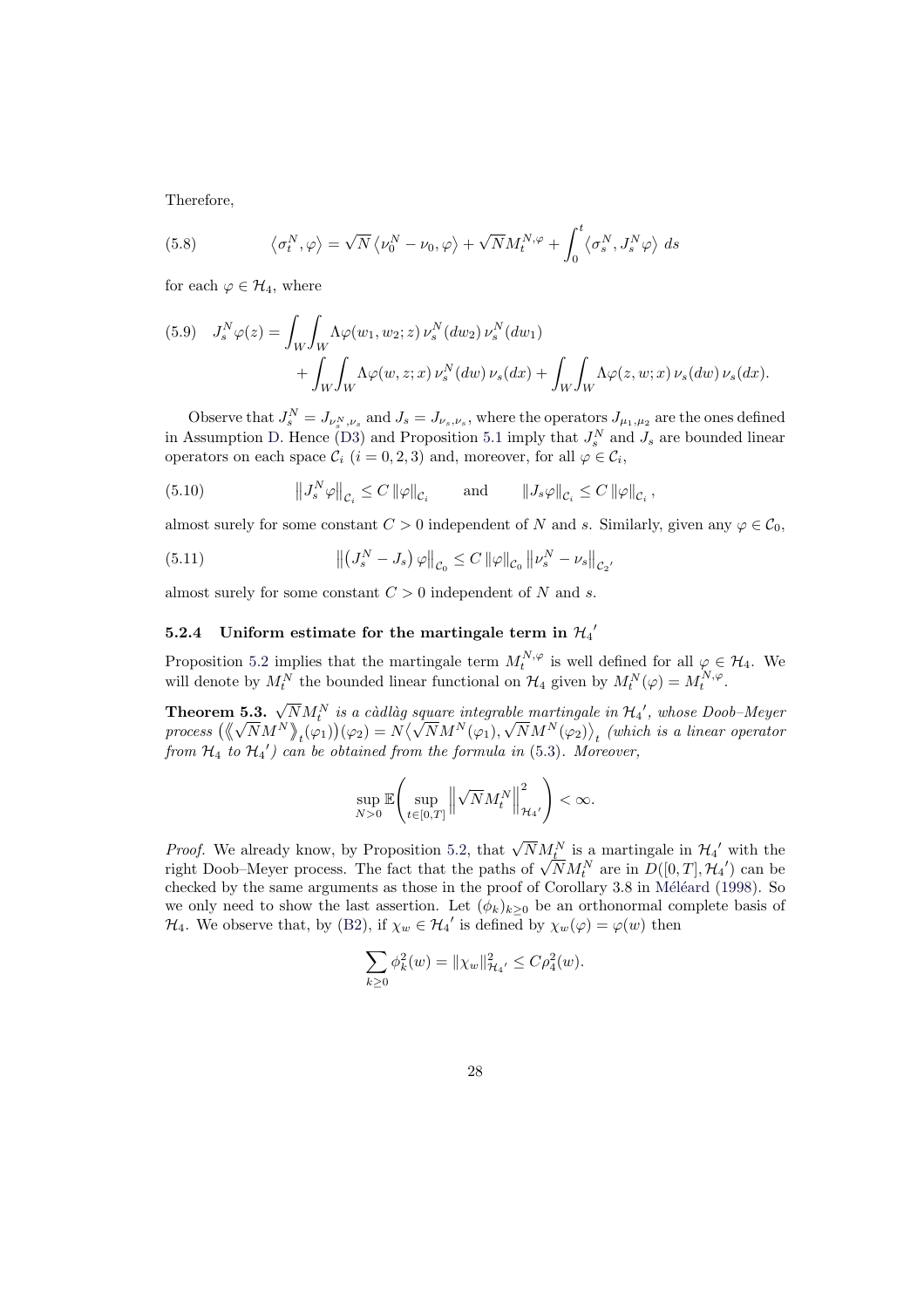Thus by Proposition 5.2 and Doob's inequality,

$$
\mathbb{E}\left(\sup_{t\in[0,T]}\left\|\sqrt{N}M_{t}^{N}\right\|^{2}_{\mathcal{H}_{4'}}\right) \leq \mathbb{E}\left(\sum_{k\geq 0}\sup_{t\in[0,T]}N\left|M_{t}^{N,\phi_{k}}\right|^{2}\right) \leq 4\sum_{k\geq 0}\mathbb{E}\left(N\langle M^{N,\phi_{k}},M^{N,\phi_{k}}\rangle_{T}\right) \n= 4\mathbb{E}\left(\int_{0}^{T}\int_{W}\int_{W}\int_{W}\int_{W\times W}\sum_{k\geq 0}\left(\phi_{k}(w_{1}')-\phi_{k}(w_{1})+\phi_{k}(w_{2}')-\phi_{k}(w_{2})\right)^{2} \right. \n\left.\Lambda(w_{1},w_{2},z,dw_{1}'\otimes dw_{2}')\,\nu_{s}^{N}(dz)\,\nu_{s}^{N}(dw_{2})\,\nu_{s}^{N}(dw_{1})\,ds\right) \n\leq C\int_{0}^{T}\mathbb{E}\left(\int_{W}\int_{W}\int_{W}\int_{W\times W}\left(\rho_{4}^{2}(w_{1})+\rho_{4}^{2}(w_{2})+\rho_{4}^{2}(w_{1}')+\rho_{4}^{2}(w_{2}')\right) \right. \n\left.\Lambda(w_{1},w_{2},z,dw_{1}'\otimes dw_{2}')\,\nu_{s}^{N}(dz)\,\nu_{s}^{N}(dw_{2})\,\nu_{s}^{N}(dw_{1})\right)ds \n\leq C\int_{0}^{T}\mathbb{E}\left(\int_{W}\int_{W}\int_{W}\left(2\rho_{4}^{2}(w_{1})+2\rho_{4}^{2}(w_{2})+\rho_{4}^{2}(z)\right)\nu_{s}^{N}(dz)\,\nu_{s}^{N}(dw_{2})\,\nu_{s}^{N}(dw_{1})\right)ds \n\leq C\int_{0}^{T}\mathbb{E}(\langle\nu_{s}^{N},\rho_{4}^{2}\rangle)ds.
$$

The last integral is bounded, uniformly in N, by Proposition 5.1.

 $\Box$ 

# **5.2.5** Evolution equation for  $\sigma_t^N$  in  $\mathcal{H}_3'$

Recall that our goal is to prove convergence of  $\sigma_t^N$  in  $D([0,T], \mathcal{H}_1')$  $D([0,T], \mathcal{H}_1')$  $D([0,T], \mathcal{H}_1')$ . Therefore, a necessary previous step is to make sense of  $(5.8)$  as an equation in  $\mathcal{H}_1'$ . We will actually need to show something stronger:  $\sigma_t^N$  can be seen as a semimartingale in  $\mathcal{H}_3$ ', whose semimartingale decomposition takes the form suggested by (5.8). We need the following simple result first (for its proof see Proposition 3.4 of Méléard  $(1998)$ ):

**Lemma 5.4.** For every  $N > 0$  ther[e is](#page-27-1) a constant  $C(N) > 0$  such that

$$
\sup_{t\in[0,T]}\mathbb{E}\big(\|\sigma_t^N\|_{\mathcal{H}_{4}}\big)\leq C(N).
$$

<span id="page-28-0"></span>Recall that under our assumptions,  $J_s^N$  need not be (and in general is not) a bounded operator on  $\mathcal{H}_3$ , nor on any other  $\mathcal{H}_i$ , and in fact  $J_s^N(\mathcal{H}_i)$  need not even be contained in operator on  $H_3$ , nor on any other  $H_i$ , and in fact  $J_s^{\sim}$  ( $H_i$ , so it does not make complete sense to speak of  $(J_s^N)$  $(t_i)$  need not even be contained in<br>  $(t_i)^*$  as the adjoint operator of  $J_s^N$ . Nevertheless, for convenience we will abuse notation by writing  $(J_s^N)^* \sigma_s^N$  to denote the linear functional defined by the following mapping:

$$
\varphi \in \mathcal{H}_3 \longmapsto \left(J_s^N\right)^* \sigma_s^N(\varphi) = \left\langle \sigma_s^N,J_s^N\varphi\right\rangle \in \mathbb{R}.
$$

<span id="page-28-1"></span>Part of the proof of the following result will consist in showing that  $(J_s^N)$  $(\sigma_s^N \text{ is actually in})$  $\mathcal{H}_3'$  .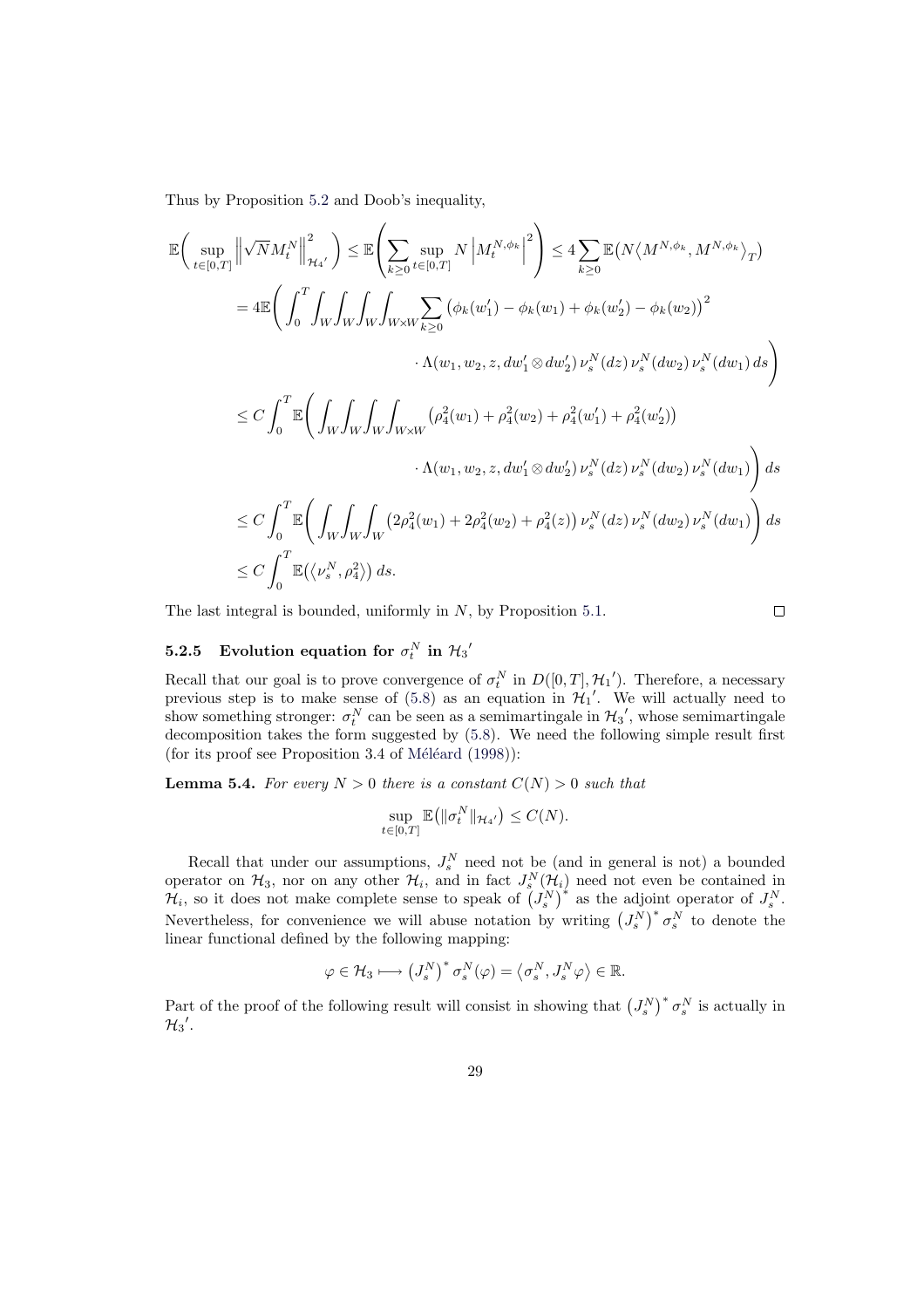**Proposition 5.5.** For each  $N > 0$ ,  $\sigma_t^N$  is an  $\mathcal{H}_3'$ -valued semimartingale, and its Doob-Meyer decomposition is given by

(5.12) 
$$
\sigma_t^N = \sigma_0^N + \sqrt{N} M_t^N + \int_0^t (J_s^N)^* \sigma_s^N ds,
$$

where the above is a Bochner integral in  $\mathcal{H}_3'$ .

<span id="page-29-1"></span>*Proof.* By Theorem 5.3 and the embedding  $\mathcal{H}_4' \hookrightarrow \mathcal{H}_3'$ ,  $\sqrt{N}M_t^N$  is an  $\mathcal{H}_3'$ -valued martingale. Thus, by  $(5.8)$ , the only thing we need to show is that the integral term makes sense as a Thus, by (5.8), the only thing we need to show is that the integral term<br>Bochner integral in  $\mathcal{H}_3'$ . The first step in doing this is to show that  $(J_s^N)$  $\int^* \sigma_s^N \in \mathcal{H}_3'$  for all  $s \in [0, T]$ . That is, we need to show that there is a  $C > 0$  such that

(5.13) 
$$
\left| \left\langle \sigma_s^N, J_s^N \varphi \right\rangle \right| \leq C \left\| \varphi \right\|_{\mathcal{H}_3}
$$

<span id="page-29-0"></span>for all  $\varphi \in \mathcal{H}_3$ . Observe that by (5.10) and the embedding  $\mathcal{H}_3 \hookrightarrow \mathcal{C}_3$ ,  $J_s^N \varphi \in \mathcal{C}_3$  for  $\varphi \in \mathcal{H}_3$ , and thus

$$
\left|\left\langle \sigma_s^N,J_s^N\varphi\right\rangle\right|\leq\left\|\sigma_s^N\right\|_{\mathcal{C}_3},\,\left\|J_s^N\varphi\right\|_{\mathcal{C}_3}\leq C\left\|\sigma_s^N\right\|_{\mathcal{C}_3},\,\left\|\varphi\right\|_{\mathcal{C}_3}\leq C\left\|\sigma_s^N\right\|_{\mathcal{C}_3},\,\left\|\varphi\right\|_{\mathcal{H}_3}
$$

for such a function  $\varphi$  by (B1), so [\(5.13](#page-27-2)) holds almost surely by Lemma 5.4 and (B1').

To see that the Bochner integral is (almost surely) well defined, we recall (see Section V.5 in Yosida (1995)) that it is enough to prove that: (i) given any function  $F$  in the dual of  $\mathcal{H}_3'$ , the mapping  $s \mapsto F((J_s^N))$  $\int^* \! \sigma_s^N$ to prove that. (1) given and<br>) is measurable; and (ii)  $\int_0^T$ ⊔<br>∕ ∥ (  $\big)^* \sigma_s^N$  $\|\mathcal{H}_3\|$  ds  $<\infty$ .  $J_s^N$ (i) is satisfied by the cont[inui](#page-8-0)ty as[sump](#page-29-0)tions on the parameters and (ii) [foll](#page-28-0)ows f[rom](#page-9-0) (5.13), using the fact that the constant  $C$  there can be chosen uniformly in  $s$ . П

We [omit the proo](#page-37-3)f of the following corollary (see Corollary 3.8 of Méléard  $(1998)$ ):

**Corollary 5.6.** For any  $N > 0$ , the process  $\sigma_t^N$  has paths in  $D([0, T], \mathcal{H}_3')$ .

# **5.2.6** Uniform estimate for  $\sigma_t^N$  on  $\mathcal{C}_2'$

Having given sense to equation (5.12) in  $\mathcal{H}_3'$ , we can now give a uniform estimate for  $\sigma_t^N$  in  $\mathcal{C}_2'$ . This will be crucial for obtaining the tightness of  $\sigma_t^N$  in the proof of Theorem 2.

#### Theorem 5.7.

$$
\sup_{N>0}\sup_{t\in[0,T]}\mathbb{E}\left(\left\|\sigma_t^N\right\|_{\mathcal{C}_2}^2\right)<\infty.
$$

<span id="page-29-2"></span>*Proof.* By (5.12) and the embedding  $\mathcal{H}_3' \hookrightarrow \mathcal{C}_2'$ ,

$$
\mathbb{E}\left(\left\|\sigma_t^N\right\|_{\mathcal{C}_2}^2\right) \leq 2 \mathbb{E}\left(\left\|\sigma_0^N\right\|_{\mathcal{C}_2}^2\right) + 2 \mathbb{E}\left(\left\|\sqrt{N}M_t^N\right\|_{\mathcal{C}_2}^2\right) + 2 \mathbb{E}\left(\left\|\int_0^t \left(J_s^N\right)^* \sigma_s^N ds\right\|_{\mathcal{C}_2}^2\right).
$$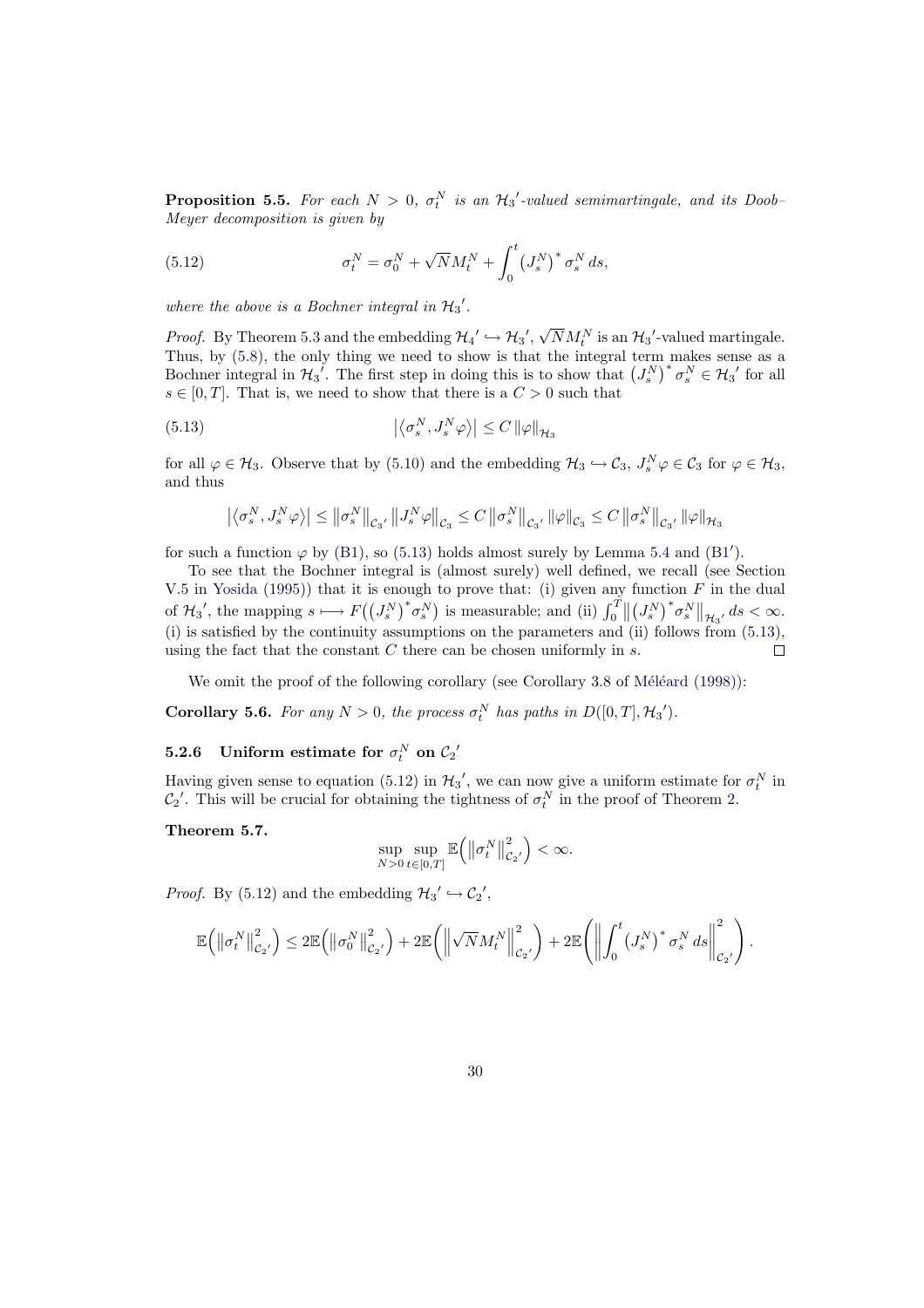The first expectation on the right side is bounded uniformly in N by  $(4.2)$ , and the same holds for the second one by  $(B1')$  and Theorem 5.3. For the last expectation we have

$$
\mathbb{E}\Bigg(\Bigg\|\int_{0}^{t} \left(J_{s}^{N}\right)^{*} \sigma_{s}^{N} ds\Bigg\|_{\mathcal{C}_{2}'}^{2}\Bigg) \leq \mathbb{E}\Bigg(\Bigg[\int_{0}^{t} \Big\|\left(J_{s}^{N}\right)^{*} \sigma_{s}^{N}\Big\|_{\mathcal{C}_{2}'} ds\Bigg]^{2}\Bigg) \leq T \int_{0}^{t} \mathbb{E}\Bigg(\Big\|\left(J_{s}^{N}\right)^{*} \sigma_{s}^{N}\Big\|_{\mathcal{C}_{2}'}^{2}\Bigg) ds \leq CT \int_{0}^{T} \mathbb{E}\Bigg(\sup_{s\in[0,t]} \big\|\sigma_{s}^{N}\big\|_{\mathcal{C}_{2}'}^{2}\Bigg) dt,
$$

where we used Corollary V.5.1 of Yosida  $(1995)$  in the first inequality and  $(5.10)$  in the last  $\|\sigma_t^N\|$  $\frac{1}{\|2}$  $\begin{aligned} \mathcal{L}_{2'}^2 \end{aligned} \big\} \leq C_1 e^{C_2 T},$  uniformly in N, one. Thus by Gronwall's Lemma we get  $\mathbb{E}(\sup_{t\in[0,T]}$ and the result follows.  $\Box$ 

#### 5.2.7 Proof of the theorem

We are finally ready to prove Theorem 2.

Proof of Theorem 2. As before, we will proceed in several steps.

**Step 1.** Our first goal is to show that the sequence of processes  $\sigma_t^N$  is tight in  $D([0, T], \mathcal{H}_1')$ . By Aldous' criterion (which we take fr[om](#page-12-0) Theorem 2.2.2 in Joffe and Métivier (1986) and the corollary that precedes it in page 34), we need to prove that the following two conditions hold:

(t1) For every rational  $t \in [0, T]$  and every  $\varepsilon > 0$ , there is a compact  $K \subseteq \mathcal{H}_{1}'$  such that

$$
\sup_{N>0} \mathbb{P}(\sigma_t^N \notin K) \leq \varepsilon.
$$

<span id="page-30-0"></span>(t2) If  $\mathfrak{T}_T^N$  is the collection of stopping times with respect to the natural filtration associated to  $\sigma_t^N$  that are almost surely bounded by T, then for every  $\varepsilon > 0$ ,

$$
\lim_{r \to 0} \limsup_{N \to \infty} \sup_{\substack{s < r \\ \tau \in \mathfrak{T}_T^N}} \mathbb{P}\left( \left. \left\|\sigma_{\tau+s}^N - \sigma_{\tau}^N \right\|_{\mathcal{H}_1} \right) > \varepsilon \right) = 0.
$$

<span id="page-30-1"></span>Observe that since the embedding of  $\mathcal{H}_2$  into  $\mathcal{H}_1$  is compact, (t1) will follow once we show that for any  $\varepsilon > 0$  and  $t \in [0, T]$  there is an  $L > 0$  such that  $\sup_{N>0} \mathbb{P}(|\sigma_t^N|)$ w once we snow<br>  $\big\|_{\mathcal{H}_2}$ ,  $> L$   $\Big) < \varepsilon$ . This follows directly from Markov's inequality, (B1'), and Theorem 5.7, since given any  $\varepsilon > 0$ ,

$$
\sup_{N>0}\mathbb{P}\Big(\big\|\sigma^N_t\big\|_{\mathcal{H}_2} > L\Big) \leq \frac{1}{L^2}\sup_{N>0}\mathbb{E}\Big(\big\|\sigma^N_t\big\|_{\mathcal{H}_2}^2\Big) \leq \frac{1}{L^2}\sup_{N>0}\mathbb{E}\Big(\big\|\sigma^N_t\big\|_{\mathcal{C}_2}^2\Big) < \varepsilon
$$

for large enough L.

To obtain (t2) we will use the semimartingale decomposition of  $\sigma_t^N$  in  $\mathcal{H}_3'$  given in Proposition 5.5, i.e.,  $\sigma_t^N = \sigma_0^N + \sqrt{N} M_t^N +$  $\frac{1}{t}$  $\int_0^t (J_s^N)^* \sigma_s^N ds$ . By Rebolledo's criterion (see Corollary 2.3.3 in Joffe and Métivier (1986)), (t2) is obtained for the martingale term  $\sqrt{N}M_t^N$ . Coronary 2.3.3 in Jone and Metivier (1986)), (t2) is obtained for the martingale term  $\sqrt{NM_t}$ <br>if it is proved for the trace of its Doob–Meyer process  $\left\langle \sqrt{N}M^N \right\rangle_t$  in  $\mathcal{H}_1$ , and thus for  $\sigma_t^N$  if it is proved n[oreov](#page-30-1)er for the finite variation term  $\int_0^t$ ں<br>،  $J_s^N$  $\int^* \sigma_s^N ds$  ( $\sigma_0^N$  is tight by hypothesis).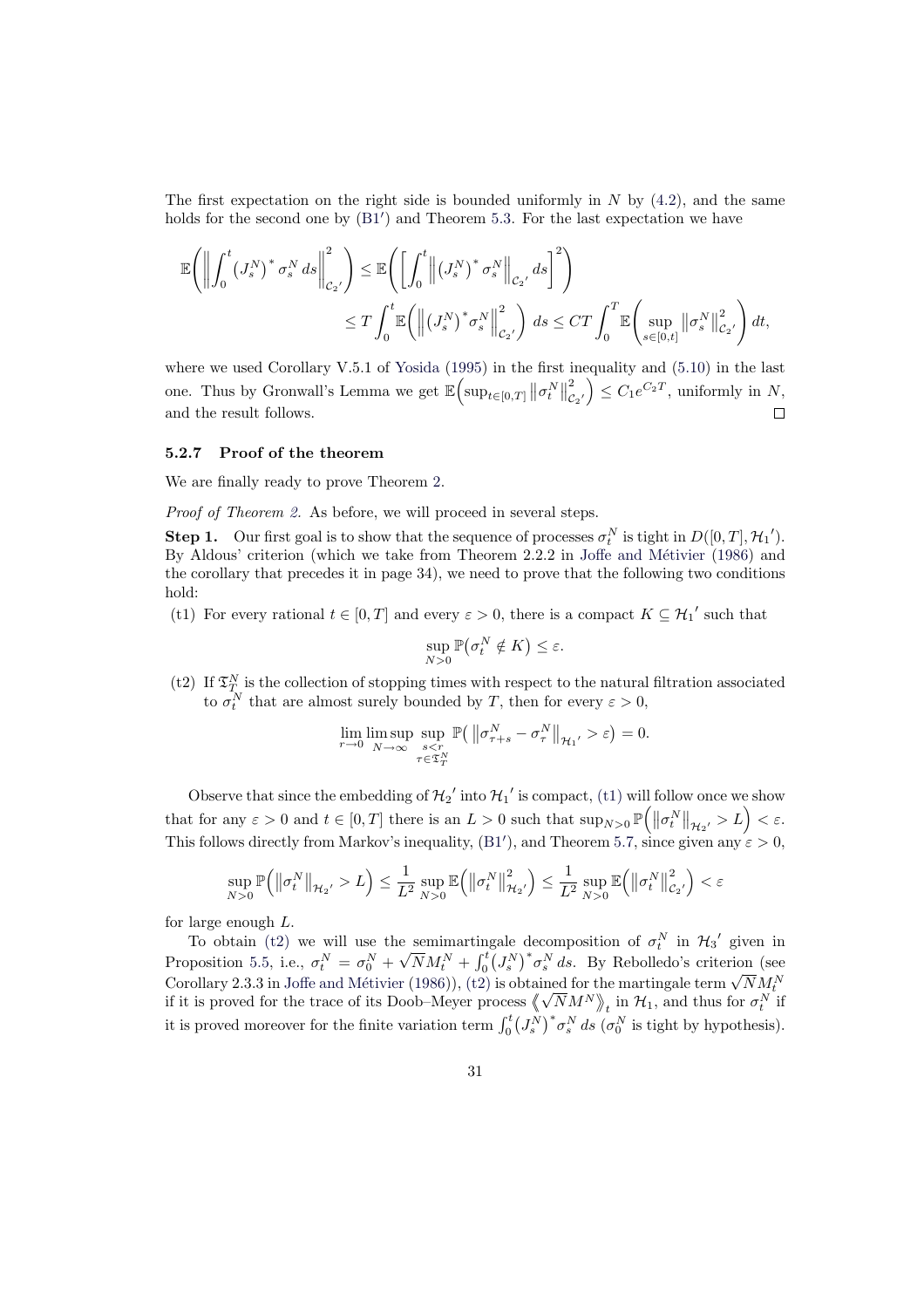We start with the martingale part. Let  $\tau$  be a stopping time bounded by T and let  $s > 0$ . Let  $(\phi_k)_{k>0}$  be an orthonormal complete basis of  $\mathcal{H}_1$ . Using the same calculations as in the proof of Theorem 5.3 we get

$$
\mathbb{E}\Big(\Big|\mathrm{tr}_{\mathcal{H}_1}\Big\langle\!\sqrt{N}M^N\Big\rangle\!\Big|_{\tau+s} - \mathrm{tr}_{\mathcal{H}_1}\Big\langle\!\sqrt{N}M^N\Big\rangle\!\Big|_{\tau}\Big|\Big)\n= \mathbb{E}\Big(\int_{\tau}^{\tau+s}\int_W\int_W\int_W\int_{W\times W}\sum_{k\geq 0}\big(\phi_k(w_1')-\phi_k(w_1)+\phi_k(w_2')-\phi_k(w_2)\big)^2\cdot \Lambda(w_1,w_2,z,dw_1'\otimes dw_2')\,\nu_s^N(dx)\,\nu_s^N(dw_2)\,\nu_s^N(dw_1)\Big)\n\leq Cs,
$$

uniformly in  $N$ . Thus by Markov's inequality,

$$
\mathbb{P}\Big(\Big|\mathrm{tr}_{\mathcal{H}_1}\big\langle\!\!\big\langle\sqrt{N}M^N\big\rangle\!\!\big\rangle_t - \mathrm{tr}_{\mathcal{H}_1}\big\langle\!\!\big\langle\sqrt{N}M^N\big\rangle\!\!\big\rangle_t\Big| > \varepsilon\Big) \leq \frac{1}{\varepsilon}Cs,
$$

whence  $(t2)$  follows for the martingale term.

For the integral term we have that

$$
\mathbb{E}\left(\bigg\|\int_{0}^{\tau+s} (J_r^N)^* \sigma_r^N dr - \int_{0}^{\tau} (J_r^N)^* \sigma_r^N dr \bigg\|_{\mathcal{H}_1}\right) \leq \mathbb{E}\left(\int_{\tau}^{\tau+s} \bigg\| (J_r^N)^* \sigma_r^N \bigg\|_{\mathcal{C}_2}, dr\right)
$$
  

$$
\leq C \int_{\tau}^{\tau+s} \mathbb{E}\left(\big\| \sigma_r^N \big\|_{\mathcal{C}_2}\right) dr \leq C s \sup_{r \in [0,T]} \sqrt{\mathbb{E}\left(\big\| \sigma_r^N \big\|_{\mathcal{C}_2}^2\right)}
$$

for some  $C > 0$ , uniformly in N, where we used Corollary V.5.1 of Yosida (1995) as before and  $(B1')$  in the first inequality and  $(5.10)$  in the second one. Using Markov's inequality as before and Theorem 5.7 we obtain (t2) for the integral term.

**Step 2.** We have now that every subsequence of  $\sigma_t^N$  has a further subsequence which converges in distribution in  $D([0,T], \mathcal{H}_1')$ . Consider a convergent s[ubsequence of](#page-37-3)  $\sigma_t^N$ , which we w[ill st](#page-9-0)ill denote by  $\sigma_t^N$ , and let  $\sigma_t$  [be](#page-27-2) its limit in  $D([0,T], \mathcal{H}_1')$ . Observe that the only jumps of  $\sigma_t^N$  are tho[se co](#page-29-2)ming from  $\nu_t^N$  and, with probability 1, at most two agents jump at the same time. Suppose that there is a jump at time  $t$ , involving agents  $i$  and  $j$ . Then given  $\varphi \in \mathcal{H}_1,$ 

$$
\left| \langle \sigma_t^N, \varphi \rangle - \langle \sigma_{t-}^N, \varphi \rangle \right| = \frac{1}{\sqrt{N}} \left| \varphi(\eta_t^N(i)) + \varphi(\eta_t^N(j)) - \varphi(\eta_{t-}^N(i)) - \varphi(\eta_{t-}^N(j)) \right|
$$
  

$$
\leq \frac{C}{\sqrt{N}} \left\| \varphi \right\|_{\mathcal{H}_1} \left[ \sup_{r \in [0, t]} \rho_1(\eta_r^N(i)) + \sup_{r \in [0, t]} \rho_1(\eta_r^N(j)) \right]
$$

by  $(B2)$ . We deduce by  $(5.7)$  that

(5.15) 
$$
\mathbb{E}\left(\sup_{s\in[0,t]}\left\|\sigma_s^N-\sigma_{s-}^N\right\|_{\mathcal{H}_1'}^2\right)\leq\frac{C}{N}
$$

and [hen](#page-9-2)ce  $\sup_{s\in[0,t]}$  $\|\sigma_s^N - \sigma_{s-}^N\|$  $\big\|_{\mathcal{H}_{1'}}$  converges in probability to 0 as  $N \to \infty$ . Therefore,  $\sigma_t$ is almost surely strongly continuous by Proposition 3.26 of Jacod and Shiryaev (1987). That is, we have shown that every limit point of  $\sigma_t^N$  is (almost surely) in  $C([0,T], \mathcal{H}_1')$ .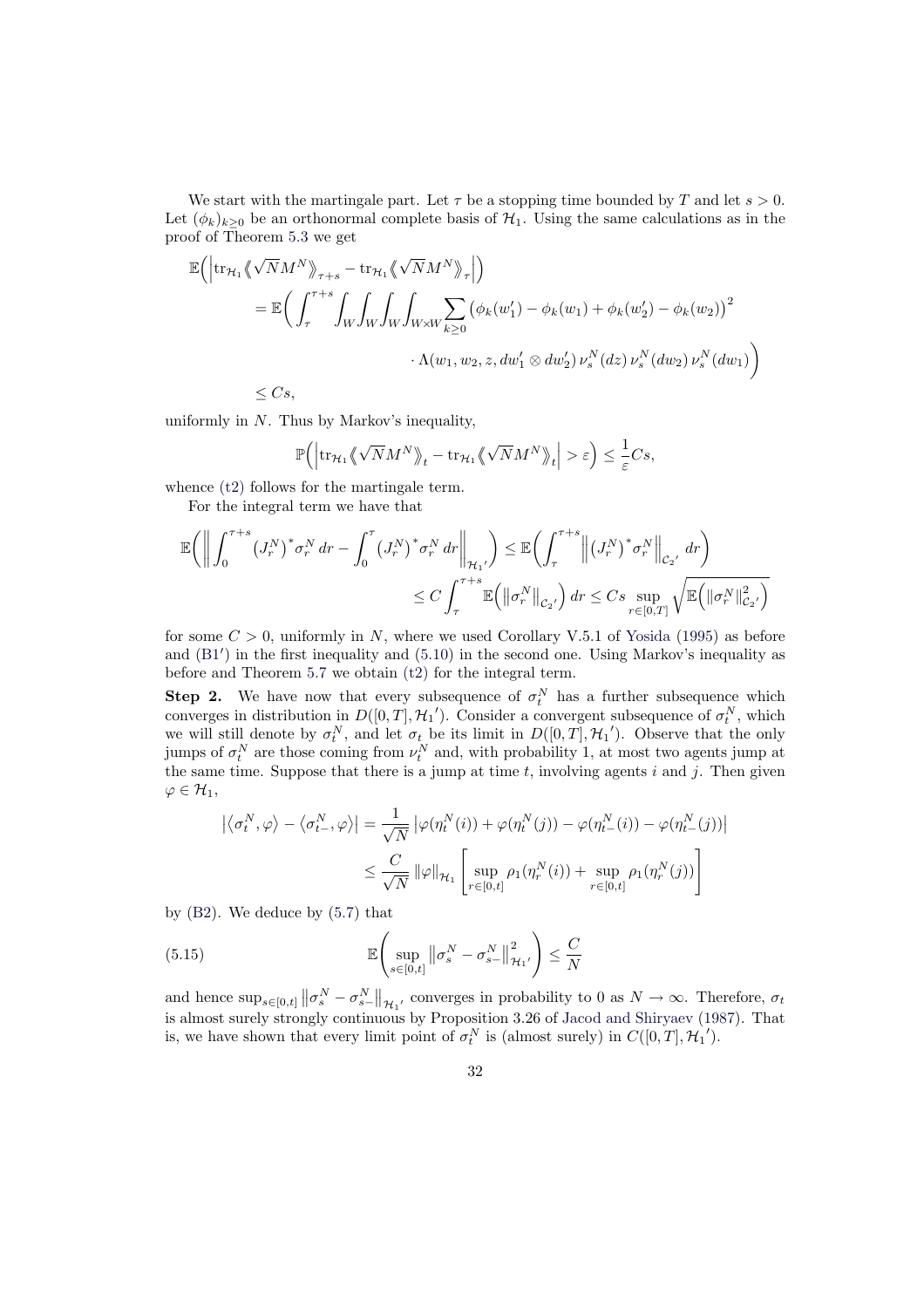**Step 3.** Our next goal is to prove that the sequence of martingales  $\sqrt{N}M_t^N$  converges in distribution in  $D([0, T], \mathcal{H}_1)$  to the centered Gaussian process  $Z_t$  defined in the statement of the theorem. That is, we need to show that given any  $\varphi_1, \varphi_2 \in \mathcal{H}_1$ , the sequence of  $\mathbb{R}^2$ -valued martingales  $\sqrt{N}M_t^{N,(\varphi_1,\varphi_2)}$  = lOW<br>∕  $\overline{N}M_t^{N,\varphi_1},$  $\left(\sqrt{N}M_t^{N,\varphi_2}\right)$  converges in distribution to  $(Z_t(\varphi_1), Z_t(\varphi_2)).$ 

 $Z_t(\varphi_1), Z_t(\varphi_2)$ .<br>By (5.12),  $\sqrt{N}M_t^N$  and  $\sigma_t^N$  have the same jumps, and thus (5.15) implies that

(5.16) 
$$
\mathbb{E}\left(\sup_{s\in[0,t]}\left|\sqrt{N}M_s^{N,(\varphi_1,\varphi_2)}-\sqrt{N}M_{s-}^{N,(\varphi_1,\varphi_2)}\right|^2\right)\xrightarrow[N\to\infty]{}0.
$$

On the other hand, we claim that for every  $\varphi_1, \varphi_2 \in \mathcal{H}_1$ ,

<span id="page-32-0"></span>(5.17) 
$$
\lim_{N \to \infty} \mathbb{E} \left( \left\langle \sqrt{N} M^{N, \varphi_1}, \sqrt{N} M^{N, \varphi_2} \right\rangle_t \right) = \int_0^t C_s^{\varphi_1, \varphi_2} ds.
$$

(5.16) and (5.17) imply that  $\sqrt{N}M_t^{N,(\varphi_1,\varphi_2)}$  satisfies the hypotheses of the Martingale Central Limit Theorem (see Theorem VII.1.4 in Ethier and Kurtz (1986)) so, assuming that (5.17) training that  $(\overline{S}$ . Theorem v1.1.4 in Equiter and Kuttz (1930)) so, assuming that  $(\overline{S}$ .11)<br>holds, we get that  $\sqrt{N}M_t^{N,(\varphi_1,\varphi_2)}$  converges in distribution in  $D([0,T],\mathbb{R}^2)$  to  $(Z_t(\varphi_1), Z_t(\varphi_2)).$ 

<span id="page-32-1"></span>To prove (5.17) it is enough to consider the case  $\varphi_1 = \varphi_2 = \varphi$ , the general case follows [by po](#page-32-0)lariza[tion.](#page-32-1) Given  $\mu \in D([0, T], {\mathcal{H}_1}')$  let

$$
\Psi_t(\mu) = \int_0^t \int_W \int_W \int_W \int_{W \times W} (\varphi(w_1') + \varphi(w_2') - \varphi(w_1) - \varphi(w_2))^2 \Lambda(w_1, w_2, z, dw_1' \otimes dw_2')
$$

$$
\cdot \mu_s(dz) \mu_s(dw_2) \mu_s(dw_1) ds.
$$

Then we need to prove that  $\lim_{N\to\infty} \mathbb{E}(\Psi_t(\nu^N)) = \Psi_t(\nu)$ . Let  $p > 1$  be the exponent we assumed to be such that  $\rho_1^p \leq C \rho_4$  for some  $C > 0$ . Repeating the calculations in the proof of Theorem 5.3 and using Jensen's inequality we get that

$$
|\Psi_t(\nu^N)|^p \leq \left[ C_1 t \left\| \varphi \right\|^2_{\mathcal{H}_1} \sup_{s \in [0,t]} \left\langle \nu_s^N , \rho_1^2 \right\rangle \right]^p \leq C_2 t^p \left\| \varphi \right\|^2_{\mathcal{H}_1} \sup_{s \in [0,t]} \left\langle \nu_s^N , \rho_4^2 \right\rangle
$$

.

Thus Propo[sitio](#page-27-3)n 5.1 implies that the sequence  $(\Psi_t(\nu^N))$  $N>0$  is uniformly integrable, whence we deduce the desired convergence.

**Step 4.** As in Step 2, let  $\sigma_t$  be a limit point of  $\sigma_t^N$ . Observe that by the embedding  $\mathcal{H}_1' \hookrightarrow \mathcal{C}_0', \sigma_t^N$  converges in distribution to  $\sigma_t$  in  $D([0,T], \mathcal{C}_0')$ . We want to prove now that  $\sigma_t$  satisfies (S2-w[\).](#page-23-2)

Fix  $\varphi \in \mathcal{C}_0$ . By (5.12),

<span id="page-32-2"></span>(5.18)  
\n
$$
\langle \sigma_t, \varphi \rangle - \langle \sigma_0, \varphi \rangle - \int_0^t \langle \sigma_s, J_s \varphi \rangle ds - Z_t(\varphi)
$$
\n
$$
= \left[ \sqrt{N} M_t^{N, \varphi} - Z_t(\varphi) \right] + \left[ \langle \sigma_t, \varphi \rangle - \langle \sigma_t^N, \varphi \rangle \right] + \left[ \langle \sigma_0^N, \varphi \rangle - \langle \sigma_0, \varphi \rangle \right]
$$
\n
$$
+ \int_0^t \left[ \langle \sigma_s^N, J_s^N \varphi \rangle - \langle \sigma_s^N, J_s \varphi \rangle \right] ds + \int_0^t \left[ \langle \sigma_s^N, J_s \varphi \rangle - \langle \sigma_s, J_s \varphi \rangle \right] ds,
$$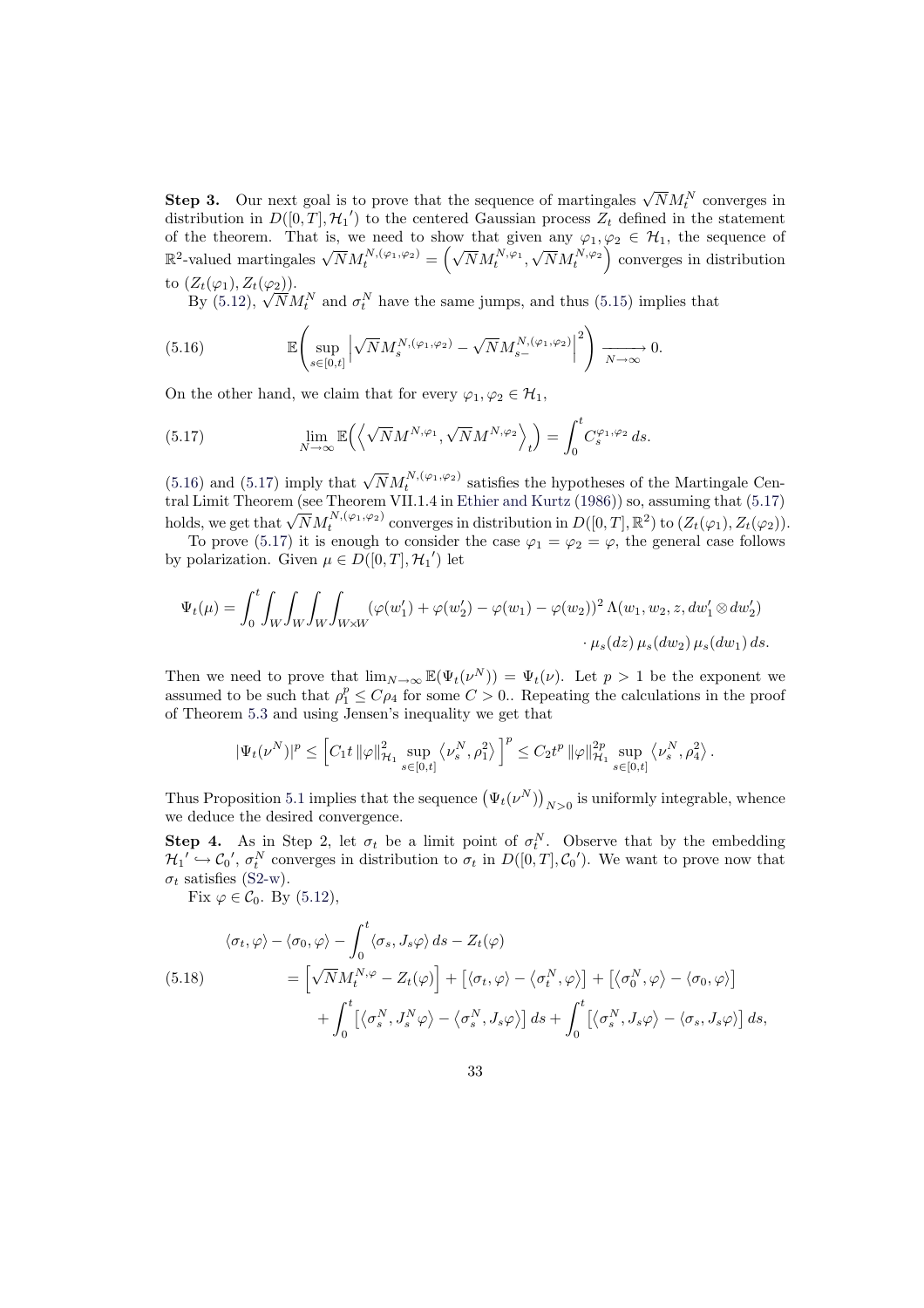so we need to show that the right side converges in distribution to 0 as  $N \to \infty$ . The first term goes to 0 by the previous step. The next two go to 0 because  $\sigma_t$  is a limit point of  $\sigma_t^N$ and, since  $J_s\varphi \in \mathcal{C}_0$ , the last term goes to 0 for the same reason.

To show that the remaining term in (5.18) also goes to 0 in distribution, it is enough to show that

(5.19) 
$$
\mathbb{E}\left(\left|\int_0^t \langle \sigma_s^N, \left(J_s^N-J_s\right) \varphi \rangle ds \right|\right) \xrightarrow[N \to \infty]{} 0.
$$

<span id="page-33-0"></span>Since, by (5.10),  $J_s^N - J_s$  maps  $\mathcal{C}_0$  into itself, we get by using (B1') and (5.11) that

$$
\left| \left\langle \sigma_s^N, \left( J_s^N - J_s \right) \varphi \right\rangle \right| \le \left\| \sigma_s^N \right\|_{\mathcal{C}_0}, \left\| \left( J_s^N - J_s \right) \varphi \right\|_{\mathcal{C}_0} \le C \left\| \sigma_s^N \right\|_{\mathcal{C}_2}, \left\| \varphi \right\|_{\mathcal{C}_0} \left\| \nu_s^N - \nu_s \right\|_{\mathcal{C}_2},
$$
  

$$
= \frac{C}{\sqrt{N}} \left\| \varphi \right\|_{\mathcal{C}_0} \left\| \sigma_s^N \right\|_{\mathcal{C}_2}^2.
$$

(5.19) now follows from this bound and Theorem 5.7.

**Step 5.** We have shown in Step 4 that if  $\sigma_t$  is any accumulation point of  $\sigma_t^N$ , then  $\sigma_t$ satisfies (S2-w) for every  $\varphi \in \mathcal{C}_0$ . To see that the limit points of  $\sigma_t^N$  actually solve (S2), the only thing left to show is that the integral term in (S2) makes sense as a Bochner integral in  $\mathcal{C}_0'$ [. T](#page-33-0)his can be verified by repeating the argume[nts](#page-29-2) of the proof of Proposition 5.5.

Step 6. We want to prove now pathwise uniqueness for the solutions of (S2). Fix a centered Gaussian [proce](#page-13-2)ss  $Z_t$  in  $C_0'$  with the right covariance structure and suppose that  $\sigma_t^1, \sigma_t^2 \in C_0$ are two solutions of (S2) for this choice of  $Z_t$ . Then  $\sigma_t^1 - \sigma_t^2 =$  $\frac{\mathrm{d} \Pi}{\mathrm{d} t}$  $\int_0^t \left( J_s^* \sigma_s^1 - J_s^* \sigma_s^2 \right) ds$  $\int_0^t \left( J_s^* \sigma_s^1 - J_s^* \sigma_s^2 \right) ds$ , so

$$
\sup_{t \in [0,T]} \left\| \sigma_t^1 - \sigma_t^2 \right\|_{\mathcal{C}_0'} \le \int_0^T \sup_{s \in [0,t]} \left\| J_s^* \left( \sigma_s^1 - \sigma_s^2 \right) \right\|_{\mathcal{C}_0'} dt.
$$

By (5.10),  $J_s$  is a bounded operator on  $\mathcal{C}_0$ , and thus so is  $J_s^*$  as an operator on  $\mathcal{C}_0'$ . Moreover,  $||J_s^*||_{\mathcal{C}_0}$  can be bounded uniformly in s. Thus

$$
\mathbb{E}\Biggl(\sup_{t\in[0,T]}\big\|\sigma^1_t-\sigma^2_t\big\|_{\mathcal{C}_0}\bigg)\leq C\int_0^t\mathbb{E}\Biggl(\sup_{s\in[0,t]}\|\sigma^1_s-\sigma^2_s\|_{\mathcal{C}_0}\bigg)\,dt,
$$

and Gronwall's Lemma implies that  $\sigma_t^1 = \sigma_t^2$  for all  $t \in [0, T]$  almost surely, so the pathwise uniqueness for (S2) follows.

**Step 7.** We have now that any accumulation point  $\sigma_t$  of the sequence  $\sigma_t^N$  satisfies equation (S2), which has a unique pathwise solution. The last thing left to show is the uniqueness in law for the solutions of this equation. Since we have pathwise uniqueness, this can be obtained by ad[apti](#page-12-1)ng the Yamada–Watanabe Theorem to our setting (see Theorem IX.1.7 of Revuz and Yor (1999)). The proof works in the same way assuming we can construct regular [cond](#page-12-1)itional probabilities in  $D([0,T], \mathcal{C}_0')$ , which is possible in any complete metric space (see Theorem I.4.12 of Durrett (1996)). This (together with the embedding  $\mathcal{H}_1' \hookrightarrow \mathcal{C}_0'$ ) implies that (S2) determines a unique process in  $C([0, T], \mathcal{H}_1')$ .  $\Box$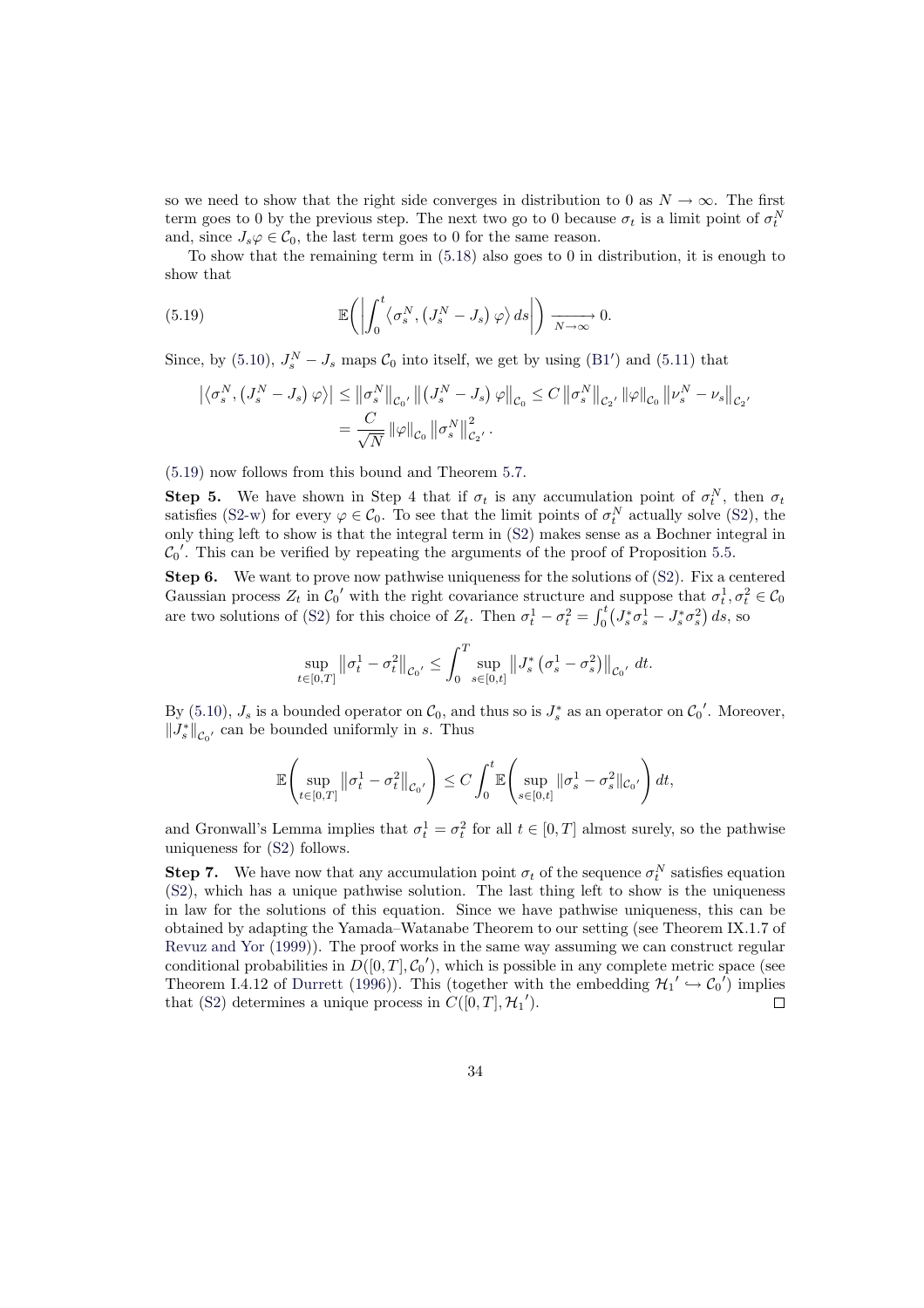### 5.3 Proof of Theorems 3 and 4a-4d

*Proof of Theorem 3.* There are three conditions to check. The first one,  $\sigma_0^N \implies \sigma_0$  in  $\mathcal{H}_1'$ , follows directly from applying the Central Limit Theorem in  $\mathbb{R}$  to each of the processes blows directly from applying the Central Limit Theorem in  $\mathbb{R}$  to each of the processes  $\sigma_0^N$ ,  $\varphi$  for  $\varphi \in \mathcal{H}_1$ , while the c[on](#page-13-3)dition  $\sup_{N>0} \mathbb{E}(\langle \nu_0^N, \rho_4^2 \rangle) < \infty$  $\sup_{N>0} \mathbb{E}(\langle \nu_0^N, \rho_4^2 \rangle) < \infty$  $\sup_{N>0} \mathbb{E}(\langle \nu_0^N, \rho_4^2 \rangle) < \infty$  is straightforward. For the remaining one we can prove something stronger, namely that  $\sup_{N>0} \mathbb{E}\left( \left\| \sigma_0^N \right\| \right)$  $\frac{1}{\parallel}$ <sup>2</sup>  $\left(\begin{smallmatrix} 2 & \ A_{4\, \prime} \end{smallmatrix}\right) < \infty.$ In fact, [i](#page-13-3)f  $(\phi_k)_{k\geq 0}$  is a complete orthonormal basis of  $\mathcal{H}_4$  and  $\eta_0^N$  is chosen by picking the type  $\eta_0^N(i)$  of each agent  $i \in I_N$  independently according to  $\nu_0$  then

$$
\mathbb{E}\left(\left\|\sigma_0^N\right\|_{\mathcal{H}_4'}^2\right) = \mathbb{E}\bigg(\sum_{k\geq 0} \left\langle \sigma_0^N, \phi_k\right\rangle^2\bigg) = \frac{1}{N} \sum_{k\geq 0} \mathbb{E}\bigg(\bigg[\sum_{i=1}^N \left[\phi_k(\eta_0^N(i)) - \langle \nu_0, \phi_k \rangle\right]\bigg]^2\bigg).
$$

A simple computation and  $(B2)$  (see the proof of Proposition 3.5 in Méléard (1998)) show A simple computation and  $(B_2)$  (see the proof of Proposition 3.5 in Meleard (1998)) show<br>that this is bounded by  $\mathbb{E}(\langle \nu_0^N, \rho_4^2 \rangle + \langle \nu_0, \rho_4^2 \rangle$ , which is in turn bounded by some  $C < \infty$ uniformly in  $N$ , so the result follows.  $\Box$ 

For Theorems 4a (finite W), 4c ( $W = \Omega \subseteq \mathbb{R}^d$  smooth and compa[ct\), and](#page-37-1) 4d ( $W = \mathbb{R}^d$ ), we already explained why t[he as](#page-9-2)sumptions of Theorem 2 hold, so the results fo[llow d](#page-37-1)irectly from that theorem (together with (4.3) when W is finite). We are left with the case  $W = \mathbb{Z}^d$ .

*Proof of Theorem [4b.](#page-14-0)* Let  $\varphi \in \ell^{\infty}(\mathbb{Z}^d)$  $\varphi \in \ell^{\infty}(\mathbb{Z}^d)$  $\varphi \in \ell^{\infty}(\mathbb{Z}^d)$ . Then

$$
\|\varphi\|_{2,D}^2=\sum_{x\in\mathbb{Z}^d}\frac{\varphi(x)^2}{1+|x|^{2D}}\leq C\left\|\varphi\right\|_\infty^2,
$$

where we used the fact that  $2D > d$  implies that  $\sum_{x \in \mathbb{Z}^d} (1 + |x|^{2D})^{-1} < \infty$ . This gives the embedding  $\ell^{\infty}(\mathbb{Z}^d) \hookrightarrow \ell^{2,D}(\mathbb{Z}^d)$ . The other continuous embeddings in (4.4) are similar. To see that the embedding  $\ell^{2,D}(\mathbb{Z}^d) \hookrightarrow \ell^{2,2D}$  is compact, observe that the family duar. To see that the embedding  $\ell^{2,\infty}(\mathbb{Z}^d) \hookrightarrow \ell^{2,\infty}$  is compact, observe that the family  $(e_y)_{y\in\mathbb{Z}^d} \subseteq \ell^{2,D}(\mathbb{Z}^d)$  defined by  $e_y(x) = \sqrt{1+|x|^{2D}} \mathbf{1}_{x=y}$  defines an orthonormal complete basis of  $\ell^{2,D}(\mathbb{Z}^d)$  and, using the same fact as above,

$$
\sum_{y\in\mathbb{Z}^d}\|e_y\|_{2,2D}^2=\sum_{y\in\mathbb{Z}^d}\frac{1+|y|^{2D}}{1+|y|^{4D}}<\infty,
$$

so the embedding is Hilbert–Schmidt, and hence compact. (B2) and (B3) follow directly from the definition of the spaces in this case.

(D1) and (D2) for  $\rho_4^2$  are precisely what is assumed in Theorem 4b, and using this and Jensen's inequality we get the same estimates for  $\rho_1^2$ ,  $\rho_2^2$ , and  $\rho_3^2$ . We are left checking (D3). For simplicity we will assume here that  $\Lambda \equiv 0$ . For ([D3.i\)](#page-9-2), the c[ase](#page-9-1)  $C_0 = \ell^{\infty}(\mathbb{Z}^d)$  is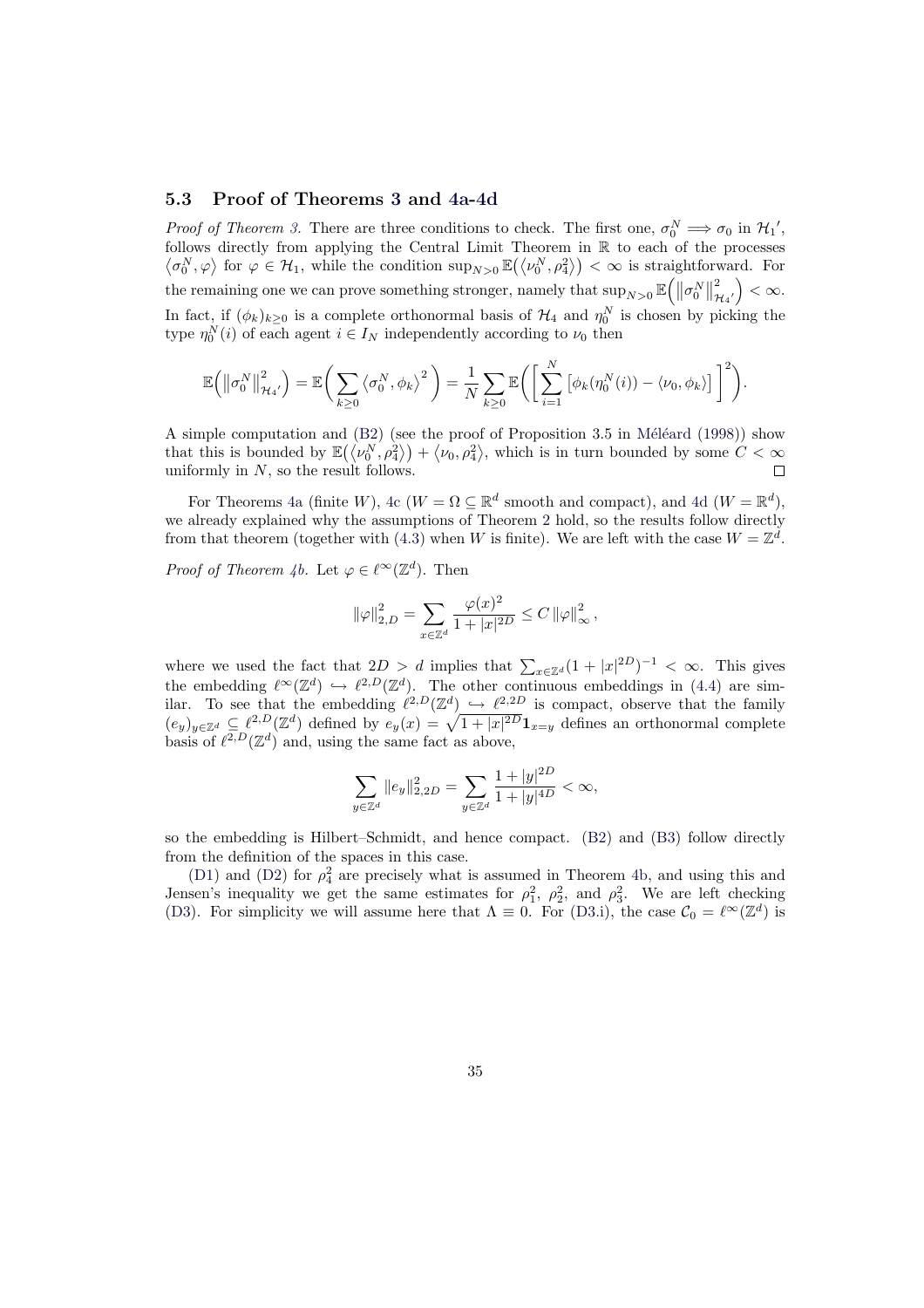straightforward. Now if  $\langle \mu_i, 1 + | \cdot |^{8D} \rangle < \infty$ ,  $i = 1, 2$ , and  $\varphi \in \ell^{\infty, 2D}(\mathbb{Z}^d)$ ,

$$
\left| \frac{J_{\mu_1,\mu_2}\varphi(z)}{1+|z|^{2D}} \right| = \frac{1}{1+|z|^{2D}} \sum_{x \in \mathbb{Z}^d} \sum_{y \in \mathbb{Z}^d} (\varphi(y) - \varphi(x)) \Gamma(x, z, \{y\}) \mu_1(\{x\}) \n+ \frac{1}{1+|z|^{2D}} \sum_{x \in \mathbb{Z}^d} \sum_{y \in \mathbb{Z}^d} (\varphi(y) - \varphi(z)) \Gamma(z, x, \{y\}) \mu_2(\{x\}) \n\leq \frac{C \|\varphi\|_{\infty, 2D}}{1+|z|^{2D}} \left[ \sum_{x \in \mathbb{Z}^d} \sum_{y \in \mathbb{Z}^d} (1+|y|^{2D}) \Gamma(x, z, \{y\}) (\mu_1(\{x\}) + \mu_2(\{x\})) \right. \n+ \sum_{x \in \mathbb{Z}^d} (1+|x|^{2D}) \mu_1(\{x\}) + 1 + |z|^{2D} \right] \n\leq \frac{C \|\varphi\|_{\infty, 2d}}{1+|z|^{2D}} \left[ 1 + |z|^{2D} + \sum_{x \in \mathbb{Z}^d} (1+|x|^{2D}) \mu_2(\{x\}) \right] \leq C \|\varphi\|_{\infty, 2D}
$$

uniformly in z, where we used  $(4.5a)$  with a power of 2D instead of 8D. We deduce that  $||J_{\mu_1,\mu_2} \varphi||_{\infty,2D} \leq C ||\varphi||_{\infty,2D}$  as required. The proof for  $\ell^{\infty,3D}(\mathbb{Z}^d)$  is similar. For (D3.ii), consider  $\varphi \in \ell^{\infty}(\mathbb{Z}^d)$  and  $\mu_1, \mu_2, \mu_3, \mu_4 \in \mathcal{P}$ . Then

$$
|(J_{\mu_1,\mu_2} - J_{\mu_3,\mu_4})\varphi(z)| = \left| \int_W \Gamma \varphi(w; z) \left[ \mu_1(dw) - \mu_3(dw) \right] + \int_W \Gamma \varphi(z; w) \left[ \mu_2(dw) - \mu_4(dw) \right] \right|
$$
  
 
$$
\leq ||\Gamma \varphi(\cdot; z)||_{\infty} ||\mu_1 - \mu_3||_{\ell^{\infty}(\mathbb{Z}^d)'} + ||\Gamma \varphi(z; \cdot)||_{\infty} ||\mu_2 - \mu_4||_{\ell^{\infty}(\mathbb{Z}^d)'}.
$$

Now  $\|\Gamma \varphi(\cdot; z)\|_{\infty}$  and  $\|\Gamma \varphi(z; \cdot)\|_{\infty}$  are both bounded by  $4\overline{\lambda} \|\varphi\|_{\infty}$ , so we get

$$
\left\| (J_{\mu_1,\mu_2} - J_{\mu_3,\mu_4})\varphi \right\|_{\infty} \le 4\overline{\lambda} \left\| \varphi \right\|_{\infty} \left[ \left\| \mu_1 - \mu_3 \right\|_{\ell^{\infty,2d}(\mathbb{Z}^d)'} + \left\| \mu_2 - \mu_4 \right\|_{\ell^{\infty,2d}(\mathbb{Z}^d)'} \right]
$$
  
ired.

as required.

Acknowledgements. I am grateful to the three members of my PhD thesis committee for their help during the course of this research. In particular, I thank Philip Protter for suggesting to me the problem which originated this paper, Laurent Saloff-Coste for helpful discussions about the functional analytical setting used in Theorem 2, and my advisor, Rick Durrett, for his invaluable help throughout my research and for his suggestions and comments on several versions of the manuscript. I also want to thank an anonymous referee for a very careful reading of the manuscript and for helpful comments and suggestions.

# References

Adams, R. A. (2003). Sobolev Spaces. Academic Press, second edition.

<span id="page-35-1"></span><span id="page-35-0"></span>Bayraktar, E., Horst, U., and Sircar, S. (2007). Queueing theoretic approaches to financial price fluctuations.  $arXiv.math/0703832$ .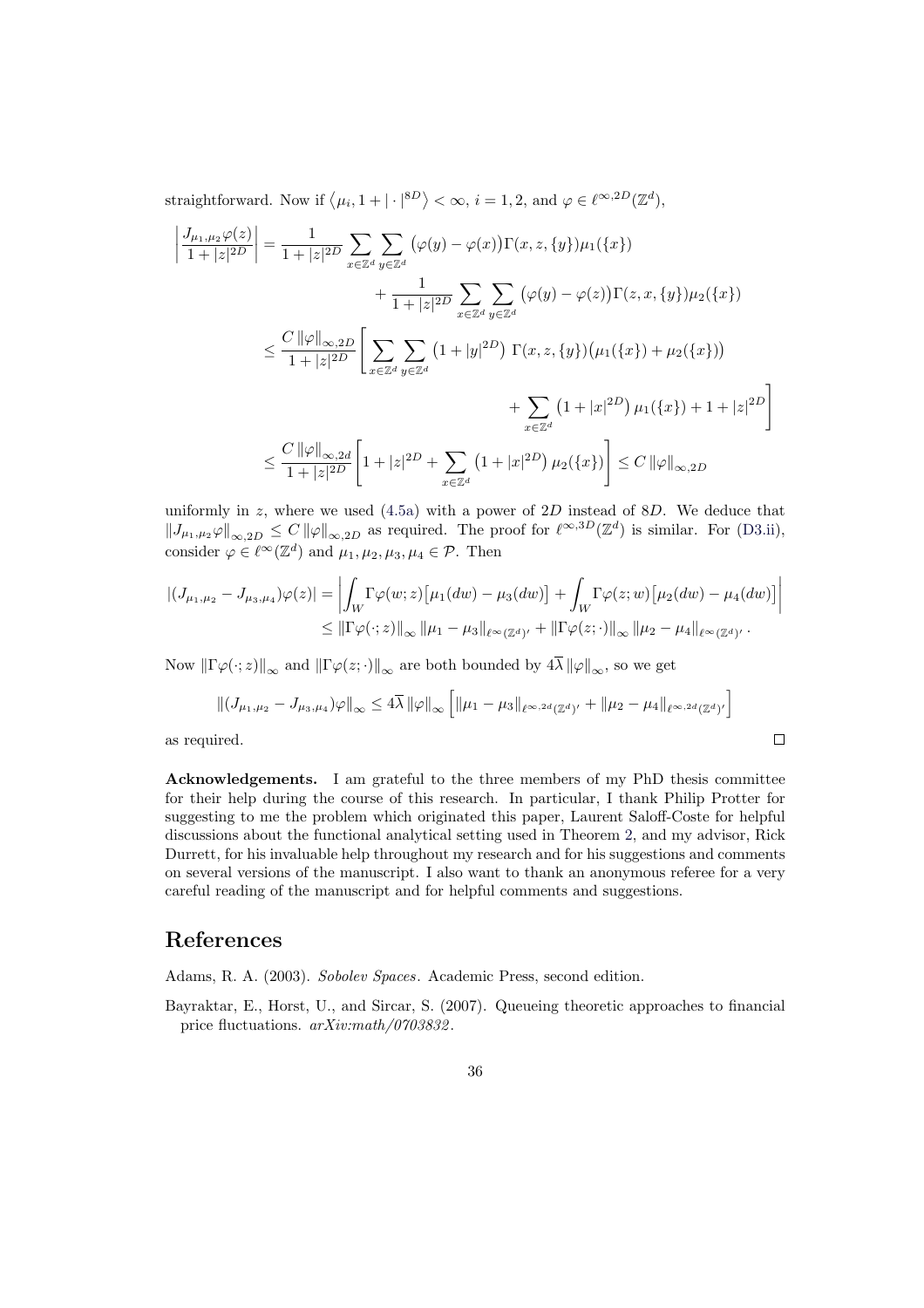- <span id="page-36-9"></span>Billingsley, P. (1999). Convergence of probability measures. Wiley Series in Probability and Statistics: Probability and Statistics. John Wiley & Sons Inc., New York, second edition.
- <span id="page-36-12"></span>Blackwell, D. and Dubins, L. E. (1983). An extension of Skorohod's almost sure representation theorem. Proc. Amer. Math. Soc.,  $89(4)$ , 691–692.
- <span id="page-36-3"></span>Dai Pra, P., Runggaldier, W. J., Sartori, E., and Tolotti, M. (2007). Large portfolio losses; a dynamic contagion model. arXiv:0704.1348v1 [math.PR].
- <span id="page-36-4"></span>Davis, M. H. A. and Esparragoza-Rodriguez, J. C. (2007). Large portfolio credit risk modeling. Int. J. Theor. Appl. Finance,  $10(4)$ , 653–678.
- <span id="page-36-10"></span>Duffie, D. and Manso, G. (2007). Information percolation in large markets. American Economic Review, Papers and Proceedings, 97, 203–209.
- <span id="page-36-5"></span>Duffie, D. and Sun, Y. (2007). Existence of independent random matching. Ann. Appl. Probab.,  $17(1)$ , 386-419.
- <span id="page-36-7"></span>Duffie, D., Gârleanu, N., and Pedersen, L. H. (2005). Over-the-counter markets. *Economet* $rica, 73(6), 1815-1847.$
- Durrett, R. (1996). Probability: theory and examples. Duxbury Press, Belmont, CA, second edition.
- <span id="page-36-8"></span>Ethier, S. N. and Kurtz, T. G. (1986). Markov processes: characterization and convergence. Wiley Series in Probability and Mathematical Statistics. John Wiley & Sons Inc., New York.
- <span id="page-36-11"></span>Ferrari, P. A. and Marić, N. (2007). Quasi stationary distributions and Fleming-Viot processes in countable spaces. Electron. J. Probab., 12, no. 24, 684–702 (electronic).
- Fleming, W. H. and Viot, M. (1979). Some measure-valued Markov processes in population genetics theory. Indiana Univ. Math. J., 28(5), 817–843.
- <span id="page-36-0"></span>Föllmer, H. (1974). Random economies with many interacting agents. J. Math. Econom.,  $1(1), 51-62.$
- <span id="page-36-6"></span>Fournier, N. and Méléard, S. (2004). A microscopic probabilistic description of a locally regulated population and macroscopic approximations. Ann. Appl. Probab., 14(4), 1880– 1919.
- <span id="page-36-1"></span>Giesecke, K. and Weber, S. (2004). Cyclical correlations, credit contagion, and portfolio losses. Journal of Banking and Finance, 28(12), 3009–3036.
- <span id="page-36-2"></span>Huck, S. and Kosfeld, M. (2007). The dynamics of neighbourhood watch and norm enforcement. The Economic Journal, 117(516), 270–286.
- Jacod, J. and Shiryaev, A. N. (1987). Limit theorems for stochastic processes, volume 288 of Grundlehren der Mathematischen Wissenschaften [Fundamental Principles of Mathematical Sciences]. Springer-Verlag, Berlin.